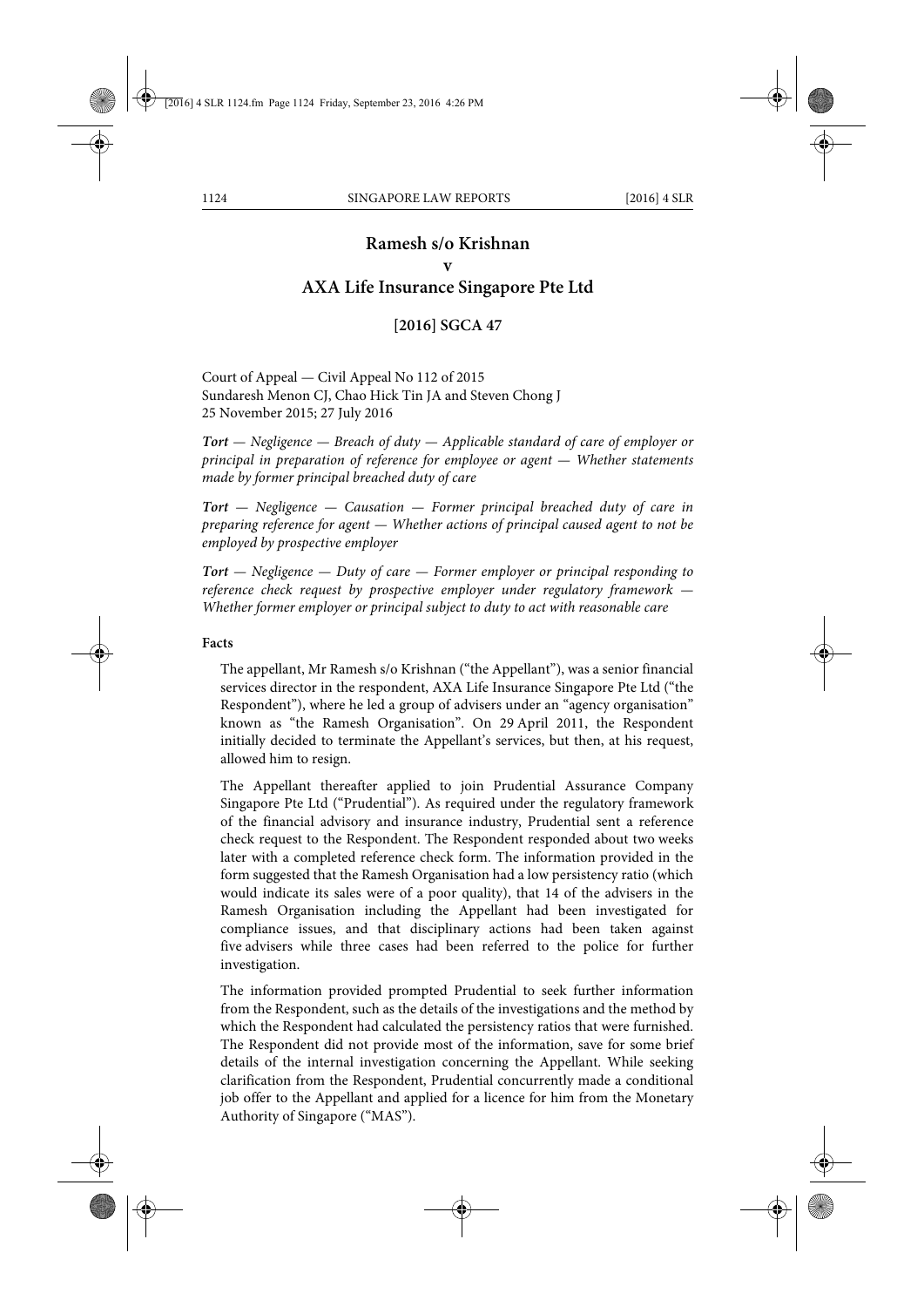A few months later, the Respondent sent a letter to Prudential, copied to MAS, highlighting that the Ramesh Organisation had a very poor persistency ratio and alluding to possible ethical violations by the advisers in the Ramesh Organisation.

MAS replied two to three months later, which was longer than the usual time frame, and indicated that it was only prepared to issue a conditional licence for the Appellant. Prudential eventually withdrew its application for a licence and decided not to hire the Appellant.

When it became apparent that his application to Prudential was unlikely to succeed, the Appellant applied to join Tokio Marine Life Insurance Singapore Limited ("Tokio Marine"). A similar reference check form was sent by the Respondent to Tokio Marine. After requesting some further information about the Appellant from the Respondent, Tokio Marine decided not to hire the Appellant.

The Appellant commenced a suit against the Respondent founded on three causes of action: defamation, malicious falsehood and negligence. The High Court dismissed all three claims. In respect of the negligence claim, the High Court found that the Respondent had not breached the duty of care that it owed the Appellant in responding to or corresponding with Prudential, Tokio Marine and MAS, and that in any event, it was questionable whether the Respondent's conduct had caused the Appellant not to be employed by either Prudential or Tokio Marine. The Appellant appealed only against the High Court's decision in respect of the negligence claim.

#### **Held, allowing the appeal in part:**

(1) Employers owed a duty of care to their employees, whether former or present, when preparing a performance reference. This did not change even though the Appellant was an agent rather than an employer of the Respondent, because the factors that led to a finding that an employer owed its employee such a duty of care were also present in the context of the relationship between some principals and agents, as in this case: at [58] and [59].

(2) When writing a reference for its employee, an employer had to exercise reasonable care to ensure that (a) the facts stated in the reference were true; and (b) any opinions expressed there were based on, and supported by, facts which were true. The employer had to also exercise reasonable care to ensure that the reference did not give an unfair or misleading overall impression of the employee, even if the discrete pieces of information which it contained were factually correct. The information that was provided might be considered unfair where (a) it had gone through an unfair process of selection; or (b) the manner in which the facts and opinions had been included gave rise to a false or mistaken impression in the mind of a reasonable recipient of the reference. The employer was required to exercise reasonable care to disclose any information relating to information that had already been provided, where to withhold such further information would render the information already disclosed incomplete, inaccurate or unfair. Subject to the foregoing qualifications, the employer was not required to give a full and comprehensive reference or to include all potentially material facts about the employee in the reference: at [97], [98] and [102].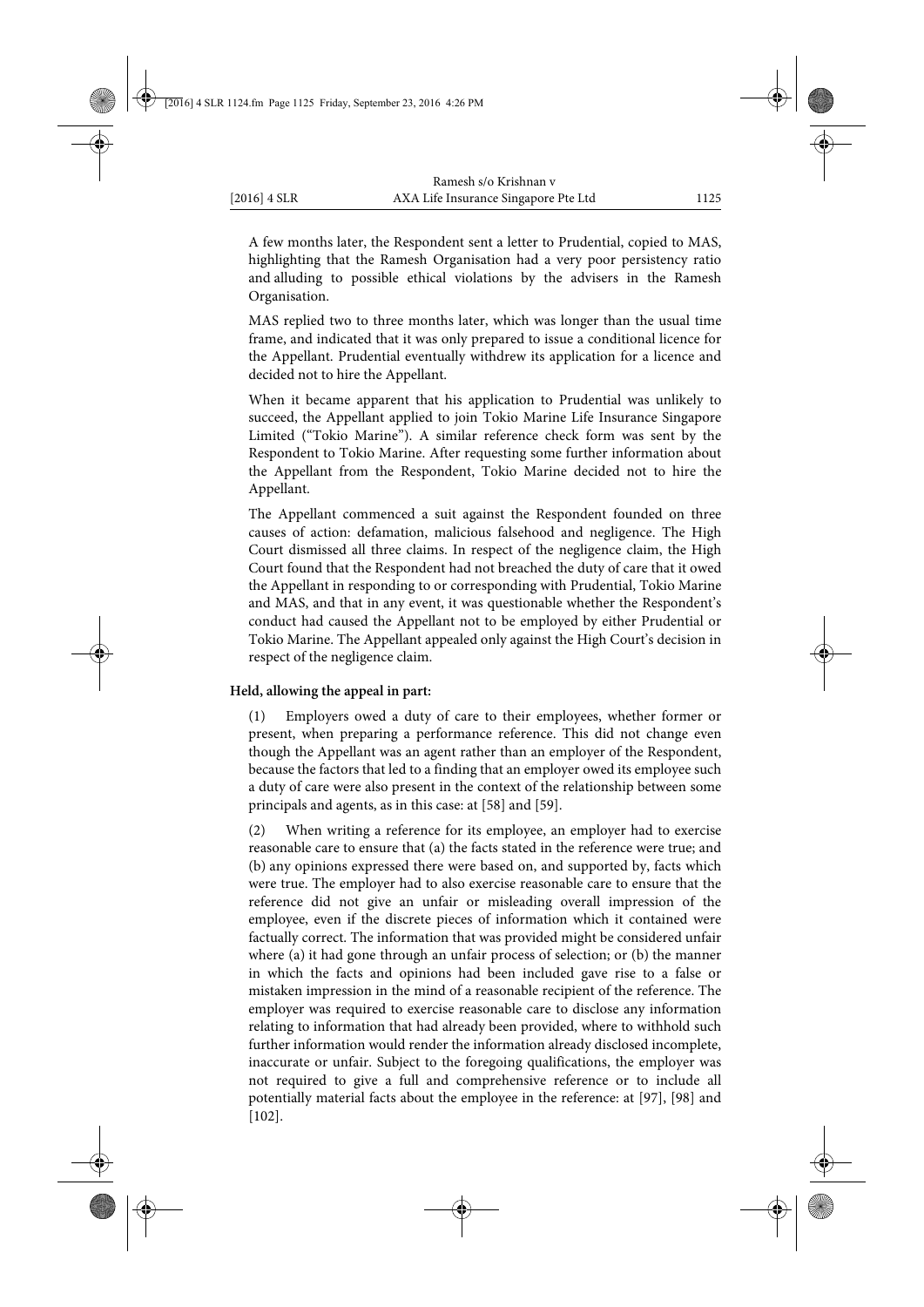(3) Further, an employer should not include in the reference, whether explicitly or implicitly, any mention of complaints or other allegations against the employee that the latter had no knowledge of and had not been given an opportunity to explain or defend himself against. In particular, complaints that were not conveyed to the employee because they were found to be baseless should not be disclosed unless the employer was, for some reason, obliged to do so. In such a case, the employer should make it explicit that: (a) the complaint was dismissed as baseless; and (b) the employee was not informed of it at that time. The employer should also inform the employee concurrently: at [102].

(4) In assessing what constituted reasonable care, regard would be had to the gravity of any adverse suggestion or inference contained in the reference. The greater the gravity of any adverse suggestion or inference, the more closely would the employer's conduct be scrutinised to ascertain whether it had taken reasonable care to ensure that the suggestion or inference in question (a) was based on facts which were true and accurate; and (b) was, in view of those facts, fair and reasonable: at [102].

(5) There was no need to address the claim pertaining to the Appellant's application to join Tokio Marine as the Appellant would not be able to obtain damages for both claims even if he succeeded on both as he could only have been employed by either Prudential or Tokio Marine but not both. Further, should his claim in respect of his application to join Prudential fail, his claim in respect of his application to join Tokio Marine would also likely fail given the overlapping facts between the two: at [108].

(6) The Respondent's objection that the Appellant had "strayed very far" from his pleaded case was dismissed. Although the Appellant did not make any specific reference to the Respondent's subsequent correspondence with Prudential and MAS as part of his pleadings which detailed how the Respondent breached its duty of care, he did refer to the relevant correspondence in the part of his pleaded case where he detailed the scope of the duty: at [110].

(7) The Respondent breached its duty of care to the Appellant in its preparation of the information set out in the reference check form to Prudential. Although the information provided in the reference check form was factually true, several pieces of the information in respect of the persistency and compliance issues were incomplete, misleading and unfair. The Respondent also failed to meet the standard of care by largely withholding information – which was relevant to the information that it had provided in the reference check form – in its subsequent communications with Prudential despite Prudential's requests for the further information. Further, the Respondent had not provided the information in an objective manner. This was particularly clear from the tone and contents of two letters that the Respondent had sent to Prudential and MAS respectively, which alluded to potential ethical violations by the Appellant and the advisers under him. There did not appear to be any basis for, or any attempt to substantiate, the views that were expressed in those two letters: at [118] to [125], and [128] to [140].

(8) The Respondent's breach of its duty of care to the Appellant caused Prudential not to hire him. Prudential's evidence was that it had decided not to hire the Appellant because of the delay in processing his job application and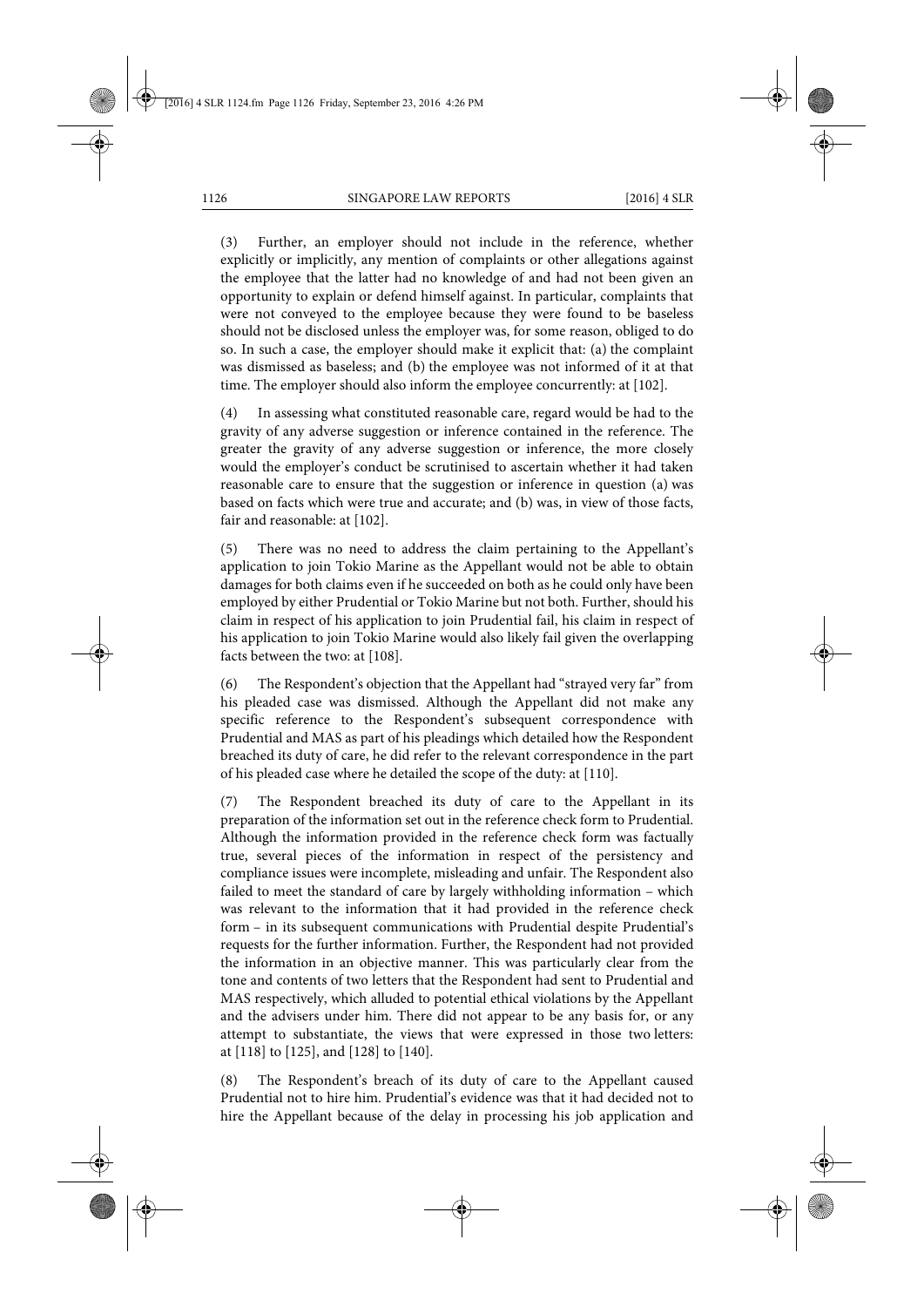getting him approved. There had been two periods of delay: one in respect of the internal process within Prudential where it took Prudential almost three months to decide to apply for a licence for the Appellant from MAS, and the second in respect of the time it took for MAS to process the application for a licence and to decide to issue a conditional licence. Both periods of delay could be attributed to either the Respondent's reference check response to Prudential or the further information it provided in its subsequent correspondence with Prudential and MAS: at [147] to [156].

### **Case(s) referred to**

*Bartholomew v London Borough of Hackney* [1999] IRLR 246 (folld) *Cherry, The* [2003] 1 SLR(R) 471; [2003] 1 SLR 471 (refd) *Cox v Sun Alliance Life Ltd* [2001] IRLR 448 (folld) *Kidd v AXA Equity & Law Life Assurance Society plc* [2000] IRLR 301 (folld) *Lawton v BOC Transhield Ltd* [1987] IRLR 404 (folld) *MCST Plan No 2688 v Rott George Hugo* [2013] 3 SLR 787 (refd) *Spandeck Engineering (S) Pte Ltd v Defence Science & Technology Agency* [2007] 4 SLR(R) 100; [2007] 4 SLR 100 (folld) *Spring v Guardian Assurance plc* [1992] IRLR 173, HC (Eng) (folld) *Spring v Guardian Assurance plc* [1995] 2 AC 296, HL (folld) *TSB Bank plc v Harris* [2000] IRLR 157 (refd) *Wee Kim San Lawrence Bernard v Robinson & Co (Singapore) Pte Ltd* [2014] 4 SLR 357 (refd)

### **Legislation referred to**

Evidence Act (Cap 97, 1997 Rev Ed) s 126 Financial Advisers Act (Cap 110, 2007 Rev Ed) Securities and Futures Act (Cap 289, 2006 Rev Ed)

*Eugene Singarajah Thuraisingam, Cheong Jun Ming Mervyn and Suang Wijaya (Eugene Thuraisingam LLP) for the appellant; Pillai K Muralidharan, Luo Qinghui, Mark Foo and Andrea Tan (Rajah & Tann Singapore LLP) for the respondent.*

[Editorial note: The decision from which this appeal arose is reported at [2015] 4 SLR 1.]

27 July 2016 **Judgment reserved.** 

# **Sundaresh Menon CJ (delivering the judgment of the court):**

# **Introduction**

1 Employers often require potential hirees to provide references from their former employers. Such references may serve as a basis for the prospective employer to assess the applicant's character and abilities, and will likely have at least some, if not significant, bearing on the applicant's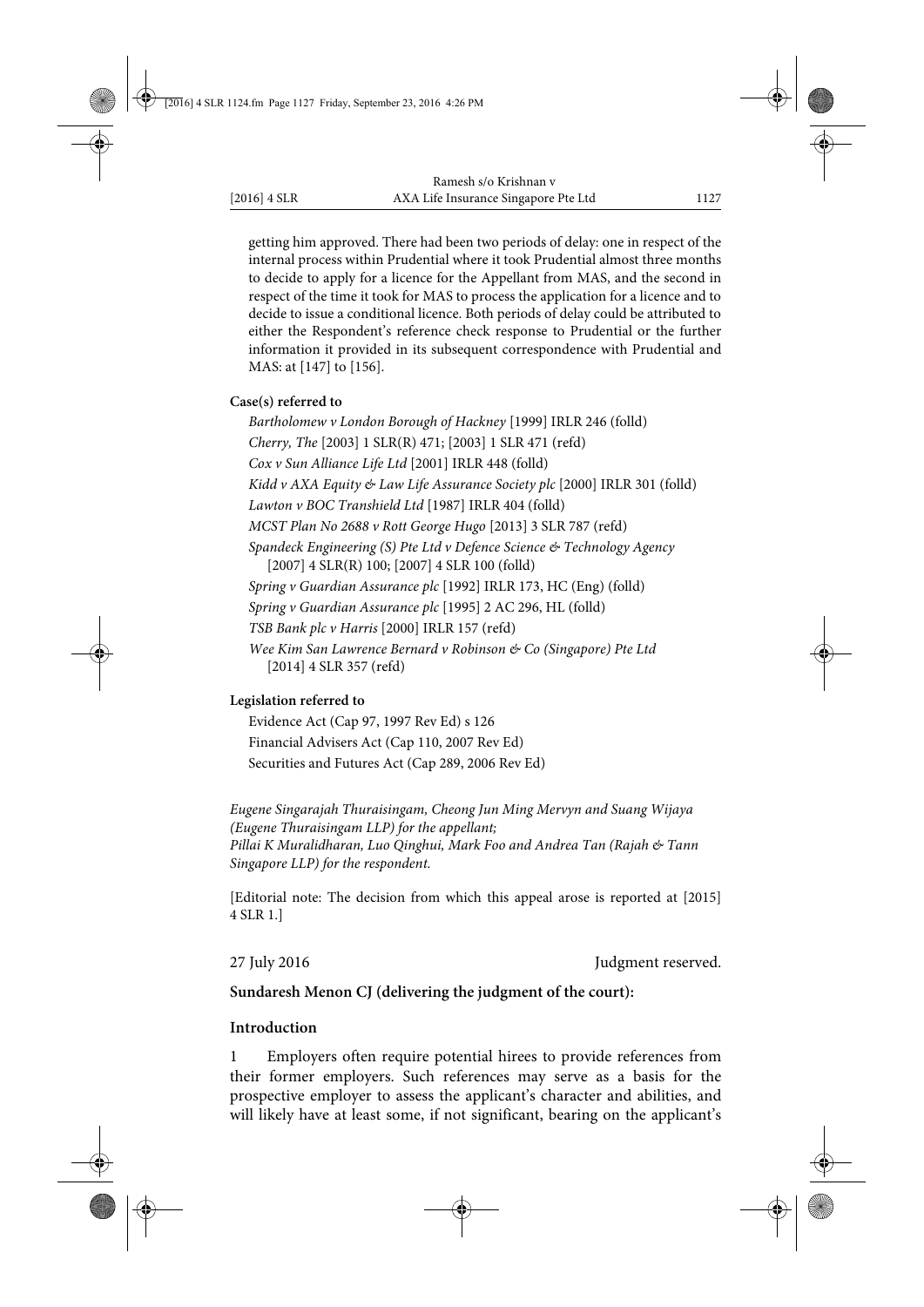chances of obtaining employment. For this and other reasons, which we will elaborate upon in the course of this judgment, it is important that employers prepare such references, when called upon to do so, in a fair and accurate manner to avoid unjustifiably prejudicing the former employee's prospects of obtaining fresh employment. Before us, it was accepted that an employer has a duty of care when preparing such a reference. The dispute turned on whether that duty had been breached, which in turn depended on the *standard* of care that must be exercised by an employer in the preparation of such references. This issue has not hitherto been considered by this court.

2 The appellant, Mr Ramesh s/o Krishnan ("the Appellant"), argues that the respondent, his former principal, AXA Life Insurance Singapore Pte Ltd ("the Respondent"), breached the duty of care which it owed him in the preparation of references that had been requested by his prospective employers, Prudential Assurance Company Singapore Pte Ltd ("Prudential") and Tokio Marine Life Insurance Singapore Limited ("Tokio Marine"). He contends that as a result of this, he was not employed by either of them. In his decision reported as *Ramesh s/o Krishnan v AXA Life Insurance Singapore Pte Ltd* [2015] 4 SLR 1 ("the Judgment"), the High Court judge ("the Judge") dismissed the Appellant's claim on the basis that the Respondent had not breached its duty of care.

3 Two questions arise in this appeal: (a) whether the Respondent breached its duty of care to the Appellant in the preparation of the references; and (b) if the Respondent did indeed breach its duty, whether this breach *caused* the Appellant not to be employed by the two prospective employers. Having considered the matter, we answer both questions affirmatively in respect of the claim concerning the Appellant's application to join Prudential (but not the claim concerning his application to join Tokio Marine – see [108] below), and allow the appeal to that extent. We now explain our decision in detail, but preface our analysis with an overview of the regulatory framework of the financial advisory and insurance industry and a summary of the material facts.

#### **Regulatory framework of the financial advisory and insurance industry**

As the references in question were provided pursuant to regulations that are specific to the financial advisory and insurance industry, a brief understanding of the regulatory framework of the industry is necessary in order to understand what actually transpired.

The Monetary Authority of Singapore ("MAS") has in place a framework to ensure that financial advisers and other persons who carry out regulated activities under the Financial Advisers Act (Cap 110, 2007 Rev Ed) ("the FAA") and the Securities and Futures Act (Cap 289, 2006 Rev Ed) are fit and proper persons who will perform such activities ("Regulated Activities") efficiently, honestly, fairly and in the best interests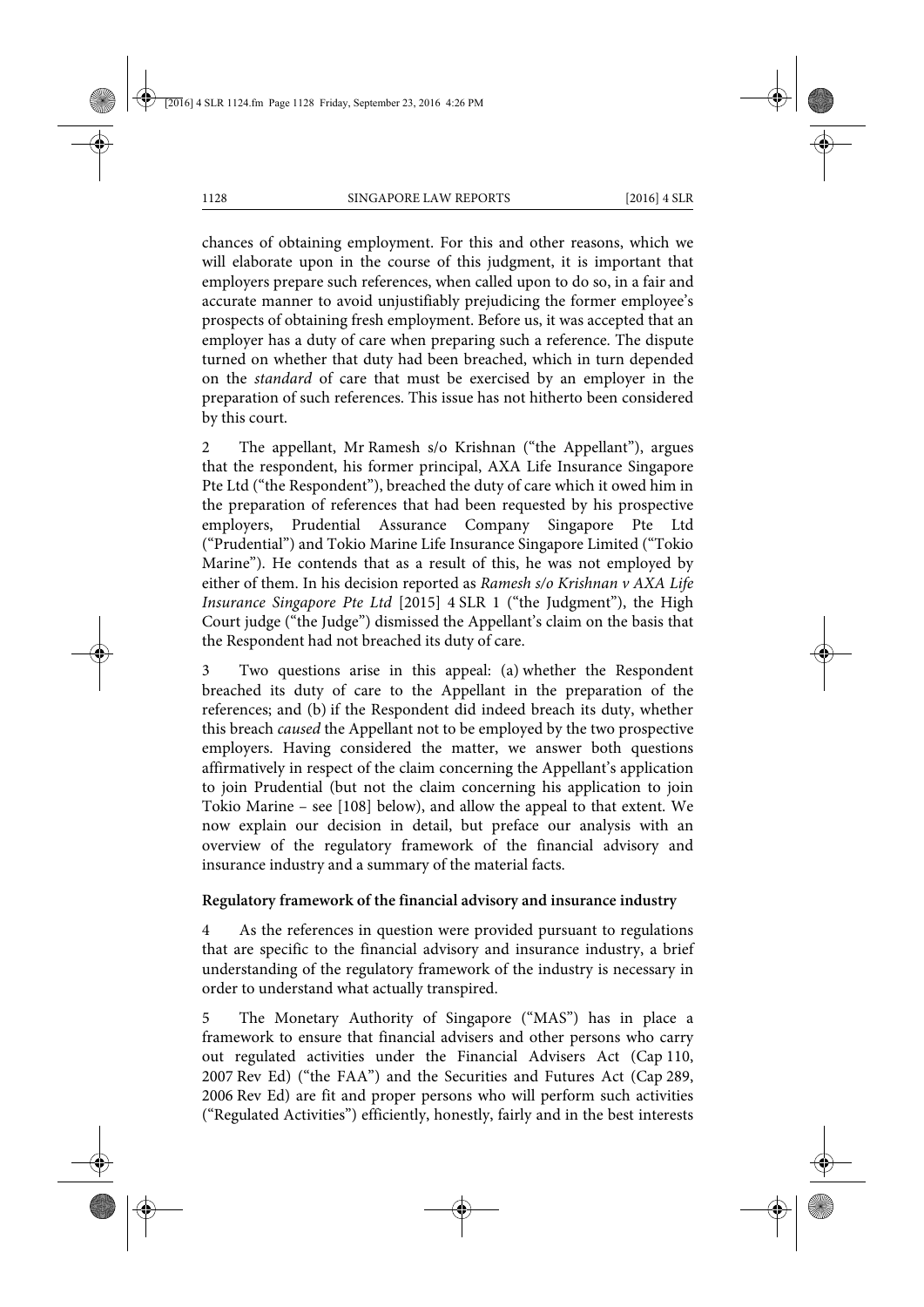of consumers. In this context, one of the measures taken by MAS was the establishment of the "Representative Notification Framework" ("RNF") in November 2010. Under the RNF, financial institutions that are regulated by MAS are required to notify and to obtain a licence ("RNF licence") from MAS before they may appoint a representative to carry out any Regulated Activities. They are also required to conduct due diligence checks into the background of the proposed representative. This includes conducting reference checks with the proposed representative's former employer or principal in order to establish that the proposed representative does meet the standards prescribed in the FAA as well as under a set of guidelines issued by MAS (namely, the Guidelines on Fit and Proper Criteria (Guideline No FSG-G01)). In particular, financial institutions are required to inquire from the proposed representative's former employer or principal whether he has any adverse record (such as warnings, reprimands or other disciplinary action for misconduct), or whether he has ever been dismissed or asked to resign.

6 Apart from requiring financial institutions to perform reference checks with the proposed representative's former employer or principal, MAS also requires them to obtain a declaration from the proposed representative that he does satisfy MAS's Guidelines on Fit and Proper Criteria. Where a proposed representative has indicated any adverse information in the self-declaration, the financial institution must obtain details from him and then assess whether he may nonetheless be considered fit and proper to be appointed, and if so, explain why.

The RNF is supplemented by a scheme known as the "Industry Reference Check System", which predates the RNF but was improved thereafter. The Industry Reference Check System is an industry-led initiative started in October 2006 by various trade and professional associations in Singapore, including the Life Insurance Association of Singapore ("LIA"), which is an association of life insurance providers based in Singapore and licensed by MAS. The Respondent, Tokio Marine and Prudential are all members of the LIA. The Industry Reference Check System serves as a standardised reference checking system across the different sectors of the financial advisory and insurance industry. It was launched to facilitate the efforts of financial institutions to comply with MAS's guidelines and to allow them to better assess persons applying for jobs that involve Regulated Activities. This initiative is endorsed by MAS. Financial institutions that are regulated by MAS and are members of the LIA have the following two obligations under the Industry Reference Check System:

(a) Before they appoint a representative, they are required to conduct reference checks with the applicant's former employer or principal through the use of a standardised form known as the "Industry Reference Check Form" ("Reference Check Form").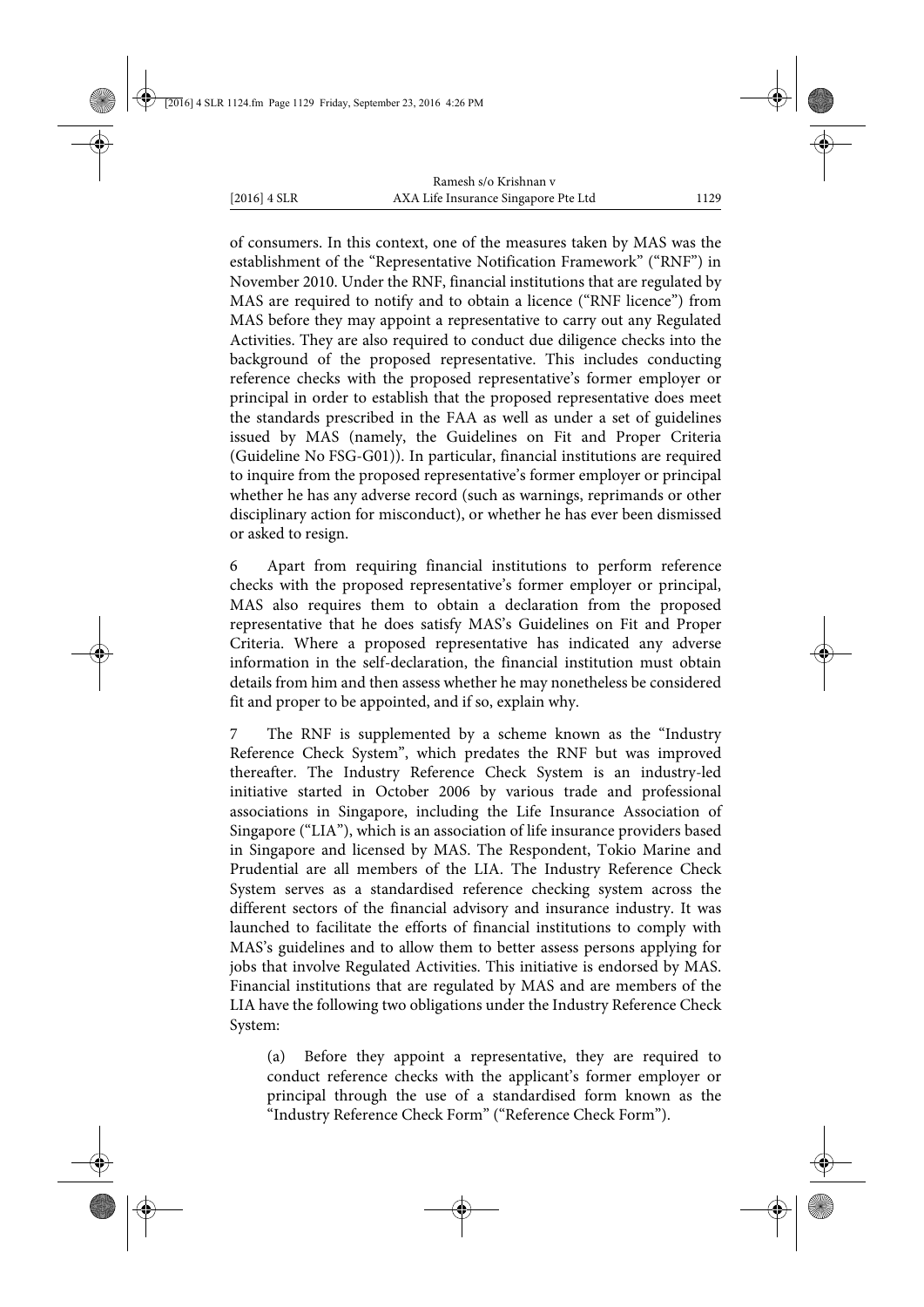(b) Correspondingly, when they are approached by another institution operating under the system for reference checks on their former employee or agent, they are required to respond in a timely and forthcoming manner. The usual timeline for the return of a Reference Check Form is seven working days.

8 The Reference Check Form plays an important role under both the RNF and the Industry Reference Check System, and is pertinent to the present appeal because it was the format in which the main references in question were provided. There is strong encouragement for financial institutions to use the Reference Check Form, even though they are not legally obliged to do so. The form, as revised by the LIA in August 2011, consists of two sections:

(a) Section A, titled "Minimum Information (compulsory)", in which the former employer or principal is *obliged* to furnish basic information such as the applicant's period of employment, the reason for his departure, whether he has ever been reported to MAS for any misconduct under the relevant legislation, the last position which he held with the former employer or principal and the contact details of a person in the former employer or principal who may be approached for further information or clarification; and

(b) Section B, titled "Optional Information", an open-ended section in which the former employer or principal *may* provide any other information that it deems relevant. The guidelines on the use of the Reference Check Form state that the prospective employer may request more information under Section B, such as information on the applicant's "Production in the last 12 months" and his "Persistency Ratio in the last calendar year".

It is apposite here to explain the concept of "persistency ratios" (also known as "persistency rates"), which, as will become apparent, feature significantly in the present appeal. Persistency ratios track the number of insurance policies sold by an adviser that are still in force over a period of time (for example, a financial institution may track a 13-month period, a 19-month period or a 24-month period). There are a number of different formulae for calculating persistency ratios, and these may take into account not only the number of policies that have lapsed over a given period, but also the amount of premiums lost on account of the lapsing of policies and the amount of premiums gained by the addition of new policies. Some of the possible differences between the various methods of calculation and between the ratios that are derived by using particular methods are discussed at [116] below. Persistency ratios are almost always sought and included in reference checks. These ratios help to shed light on the *quality* of an adviser's sales: a high ratio indicates that many of the adviser's clients have continued to maintain their policies during the relevant period of time and suggests that the adviser's sales are of a good quality.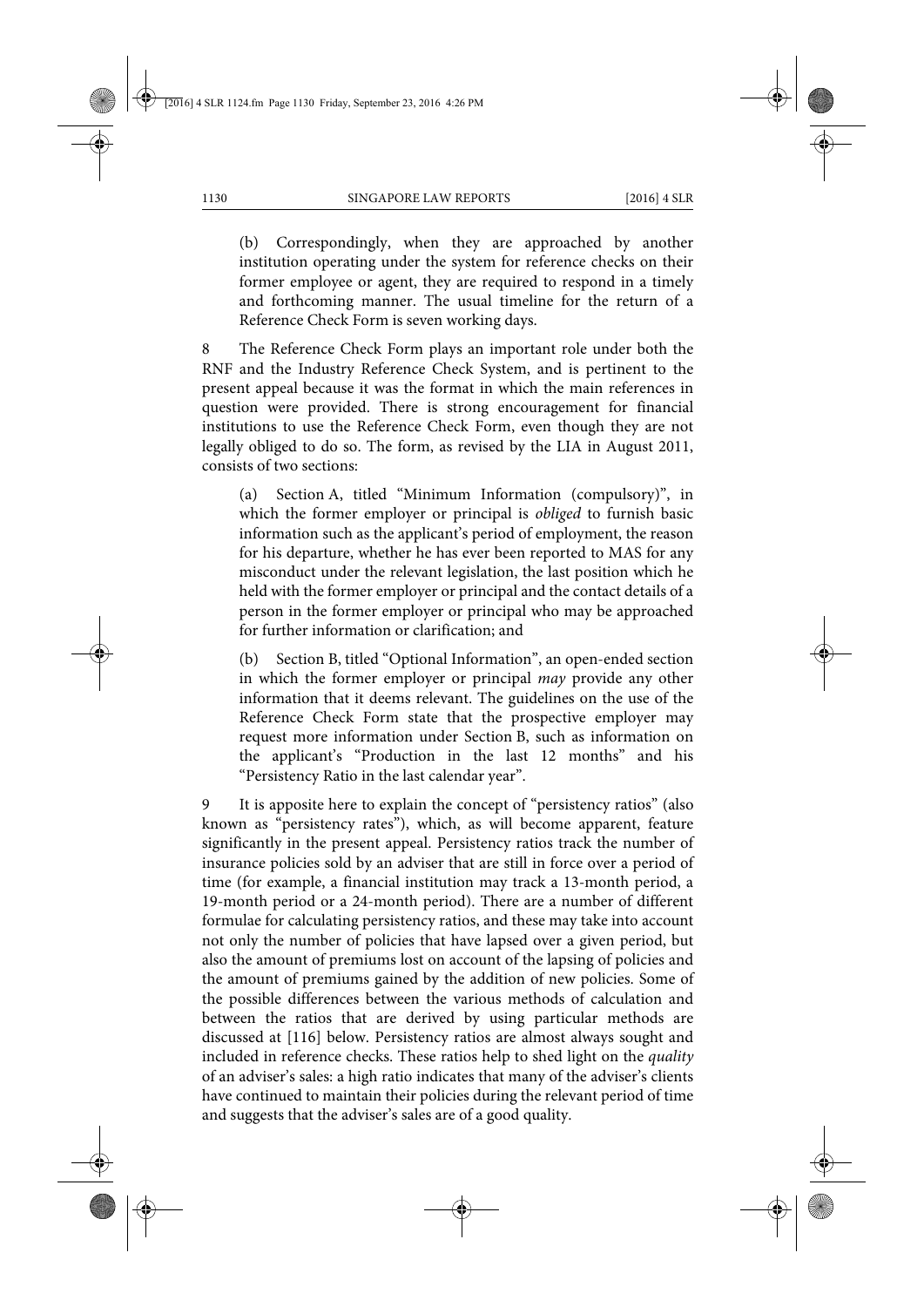10 For completeness, we should mention that the Reference Check Form has two other parts: (a) a part where the applicant is to give his written authority for his prospective employer to make inquiries into his previous employment; and (b) a set of guidelines on the use of the form.

11 Against that backdrop, we turn to the factual narrative.

# **The material facts**

# *The Appellant's relationship with the Respondent*

12 The Appellant was engaged by the Respondent as an adviser and financial services associate manager on 26 July 2005. Prior to that, he worked as an insurance agent at John Hancock Financial (which later merged with Manulife Financial) and thereafter at Philips Securities. In the course of the requisite reference checks that were conducted when the Appellant applied to join the Respondent, the Respondent discovered that his former principals had terminated his services because of his poor persistency rate and "extensive [c]ompliance record". The Respondent nevertheless decided to engage the Appellant, but placed him under strict supervision during the initial period. The Respondent was also required to respond to MAS's inquiries into the performance and conduct of the Appellant until September 2006.

13 The Appellant's performance must have been satisfactory because he was not only retained by the Respondent, but also promoted. On 1 January 2007, he was appointed a financial services director and started leading a group of advisers under his own "agency organisation", known as "the Ramesh Organisation", within the Respondent. In this capacity, the Appellant had to recruit, train and supervise advisers for the Respondent, and assess the sales figures and persistency ratios of the advisers under him. The Appellant was promoted again in 2009 to the position of a senior financial services director. He also won numerous awards in the course of the five-odd years that he was with the Respondent.

14 The Appellant was not an employee of the Respondent, even though the manner in which he was recruited and the promotions that he received might suggest this. It was made clear in his appointment letter and promotion contracts that he was not an employee, but was instead an agent authorised to act for the Respondent for the purposes of soliciting and advising on life insurance applications and other products; he also received commissions from policies sold by advisers in the Ramesh Organisation (referred to hereafter as "Ramesh Organisation advisers" where appropriate to the context). As we explain at [59] below, the fact that the Appellant was an *agent*, and not an employee, of the Respondent does not make a difference in these proceedings. In particular, this does not make a difference in respect of the duty of care that the Respondent owed the Appellant in its preparation of the references.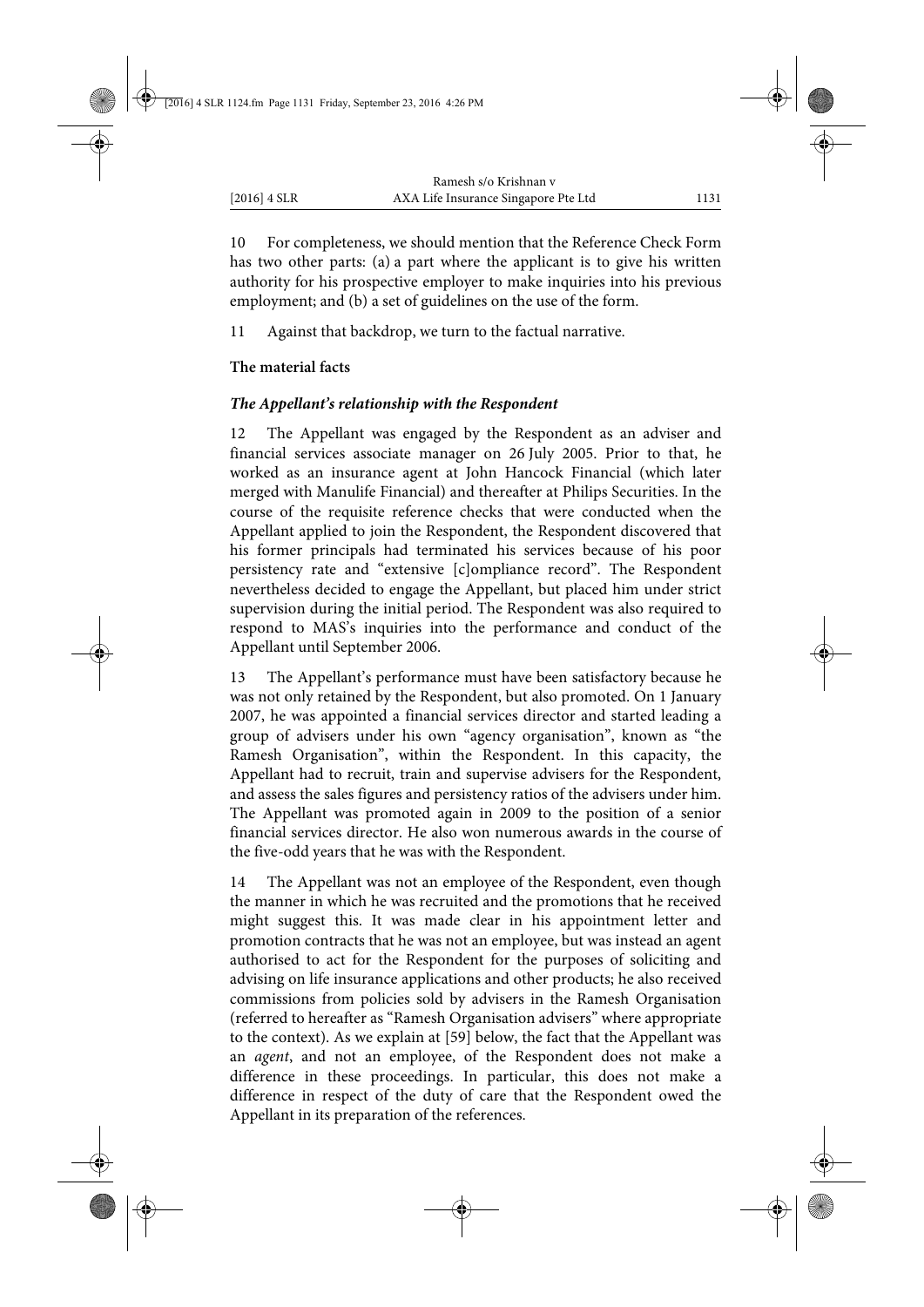# *Events leading to the Appellant's resignation*

15 From late 2010, the parties' relationship started to deteriorate. This began when the Appellant realised that the advisers in the Ramesh Organisation might not be in the running to receive the awards and incentives which the Respondent gave out annually to its top performers. This was apparently the consequence of a change in the assessment criteria.

16 For various reasons, the Ramesh Organisation had focused predominantly on regular premium policies instead of single premium policies since the beginning of 2010. Regular premium policies are those for which the policyholder pays premiums throughout the life of the policy, while single premium policies are those where, as the name suggests, the policyholder pays one premium at the start of the period of cover. The Appellant describes single premium policies as being more akin to financial investments. According to the Appellant, because of this, the persistency ratio for single premium policies tends to be more volatile as policyholders will typically cash out these policies to realise the profit when market conditions are favourable. The Appellant asserts that the Respondent's then chief executive officer ("CEO"), Mr Gilbert Pak ("Mr Pak"), had assured him in February 2010 that the Respondent was agreeable to taking into account only the persistency ratio in respect of *regular* premium policies when assessing the eligibility of Ramesh Organisation advisers for incentives and awards in the event that their persistency ratio in respect of *single* premium products dropped as a result of the organisation's shift in focus. On this assurance, the Ramesh Organisation had focused on regular premium products.

17 The Appellant claims that the Respondent's position changed in December 2010 when Mr Pak was replaced by Mr Glenn John Williams ("Mr Williams"), who decided that the persistency ratios for both types of policies were to be taken into account when assessing the Respondent's best performers. This caused unhappiness among the members of the Ramesh Organisation because their chances of garnering awards and incentives stood to be adversely affected. Relying on Mr Pak's previous assurance, the Appellant tried to negotiate with Mr Williams and the Respondent's senior management, but was not successful. This prompted the Appellant and a large number of advisers in the Ramesh Organisation to contemplate resigning in January 2011, but they were successfully persuaded otherwise by the Respondent's senior management, which, according to the Appellant, made many overtures to him, including promising a separate category of awards for his advisers and a generous remuneration package for him.

18 Matters then took an about-turn on 29 April 2011. After apparently hearing that the Appellant and many of his advisers were going to collectively resign at the annual dinner-and-dance function which was to be held that evening, Mr Williams cancelled all the tables that had been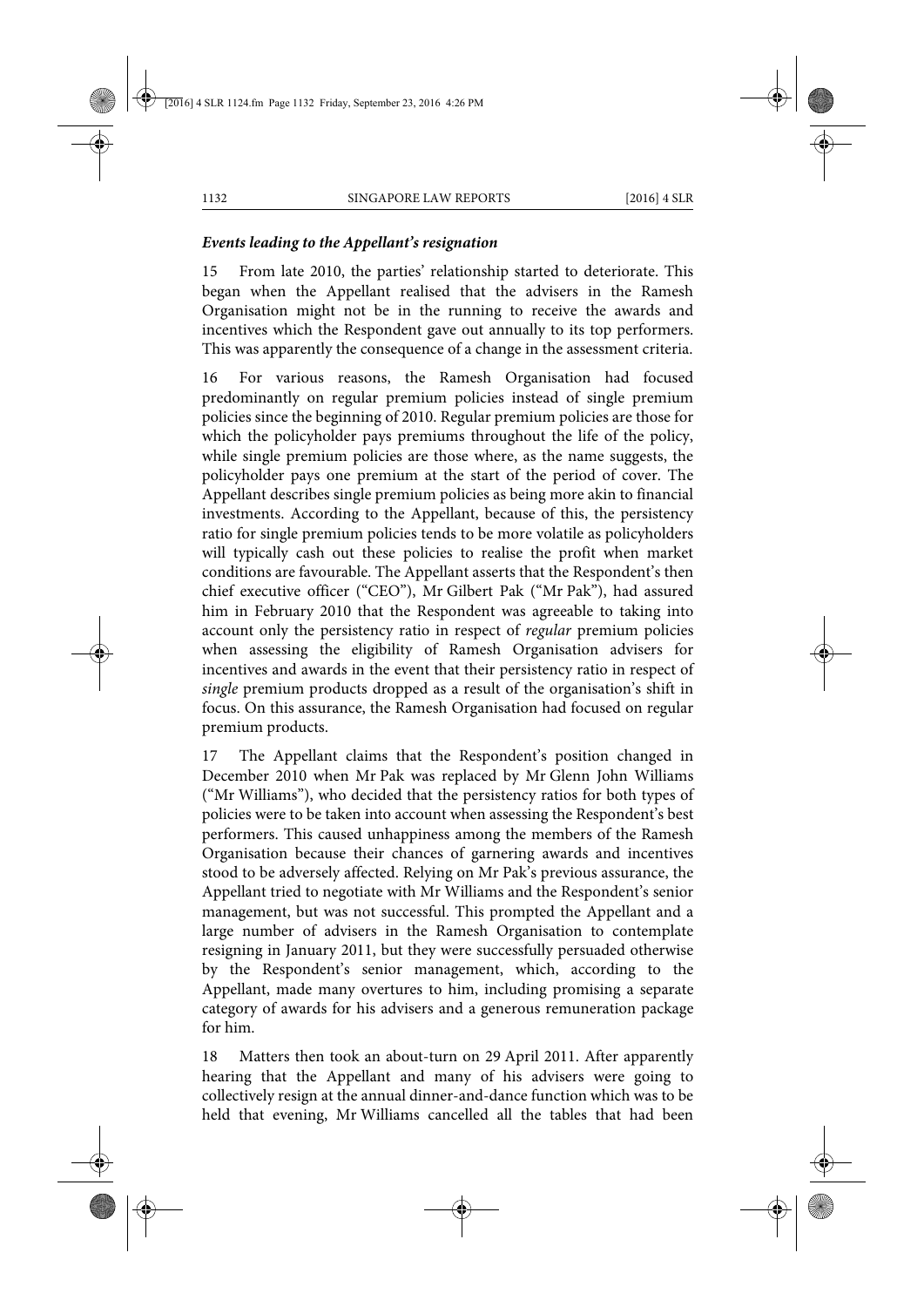reserved for them and barred them from attending the event. The Appellant was also served with a letter of termination. Despite the Appellant's pleas and assurances that the rumours were unfounded, Mr Williams refused to reconsider his decision. He agreed, however, to allow the Appellant to resign instead on the condition that he did so before 1.00pm on the same day. The Appellant complied.

# *The Appellant's application to join Prudential*

19 Shortly after he resigned from the Respondent, the Appellant applied to join Prudential.

# *The Reference Check Form submitted to Prudential*

20 On 21 May 2011, Prudential sent a reference check request to the Respondent using the Reference Check Form pursuant to the RNF and the Industry Reference Check System. The Respondent sent the completed Reference Check Form back to Prudential on 7 June 2011 (we will hereafter refer to this completed form as "the Prudential Reference Check Form").

21 In Section A of the Prudential Reference Check Form, the Respondent stated that the Appellant had left voluntarily. It also indicated, by the annotation "N/A", that he had never been reported to MAS for misconduct under any of the applicable regulations.

22 In Section B, instead of replying directly to the questions posed by Prudential regarding the Appellant's "Production in the last 12 months", the "Termination Code" and his "Persistency Ratio in the last calendar year", the Respondent attached an annex containing the following information:

…

### **2. Ramesh s/o Krishnan Organisation Persistency (as of 30 April 2011)**

19mth Single Premium persistency = 43%

13mth Regular Premium persistency = 39.6%

#### **3. Compliance Issues**

Between 2008 to 2011, 14 Advisers under [the Ramesh Organisation] were investigated (including [the Appellant]).

- Disciplinary actions were taken against 5 advisers
- 3 cases were referrred to the Police for further investigation

23 Two things in this reference are notable for the purposes of the Appellant's claim:

(a) the Respondent's decision to use the 13-month measure instead of the 19-month measure in respect of *regular* premium policies; and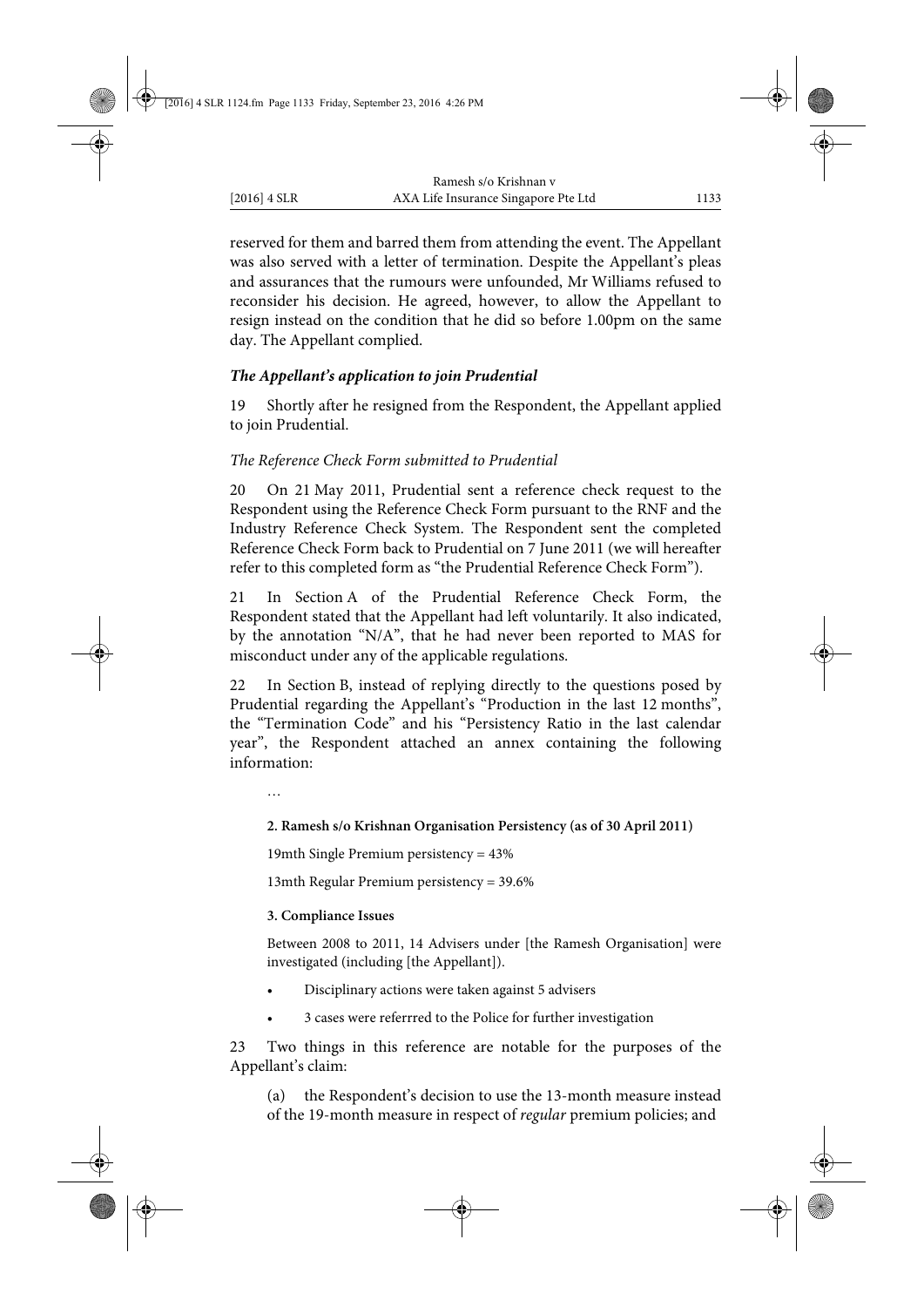(b) the mention of "[c]ompliance [i]ssues" in respect of the Appellant and a number of advisers in the Ramesh Organisation. Save for the assertions that these investigations and disciplinary measures had been carried out, no further details were provided.

#### *Clarifications sought by Prudential from the Respondent and the Appellant*

24 The information provided in the Prudential Reference Check Form prompted Prudential, as it was required to do under the RNF, to seek clarification and further information from the Respondent. Specifically, on 7 June 2011, the very day that it received the form, Prudential asked the Respondent for the names of the 14 Ramesh Organisation advisers who had been investigated and of the three advisers whose cases had been referred to the police for further investigation; it also asked for the details, reasons and outcome of the investigations. Through its Compliance Manager at the material time, Mr Jack Ng ("Mr Ng"), the Respondent replied the next day (8 June 2011) stating that its usual practice was not to disclose information on advisers who were not the subject of a reference check request, and thus, it could only provide the details of the investigations on the Appellant. A day later, on 9 June 2011, the Respondent sent Prudential those details by email in the following terms:

An investigation was conducted on [the Appellant] in August 2011 on unprofessional conduct – rude and aggressive in his approach. (Finding: Inconclusive evidence to substantiate the allegation, no action was taken)

25 On 16 June 2011, Prudential made the Appellant an offer of employment with a 24-month financial package, subject to several conditions, including the successful clearance of his reference check and his fulfilment of the "Fitness and Propriety" requirements under MAS's Guidelines on Fit and Proper Criteria. The conditional offer was valid for a month.

26 After making the conditional offer, Prudential continued to seek clarification from the Respondent on the information provided by the latter in the Prudential Reference Check Form. On 21 June 2011, Prudential sent the Respondent an e-mail asking for three pieces of information: (a) the method by which it had calculated the persistency ratios that it furnished Prudential; (b) the outcome of the three cases that had been referred to the police for further investigation; and (c) updates on the Appellant.

27 When Prudential did not receive a reply from the Respondent after some time, it turned to the Appellant for clarification. He was invited to provide more information on the persistency ratios and the compliance issues that had been highlighted in the Prudential Reference Check Form. The Appellant executed a statutory declaration on 11 July 2011, in which he made the following points: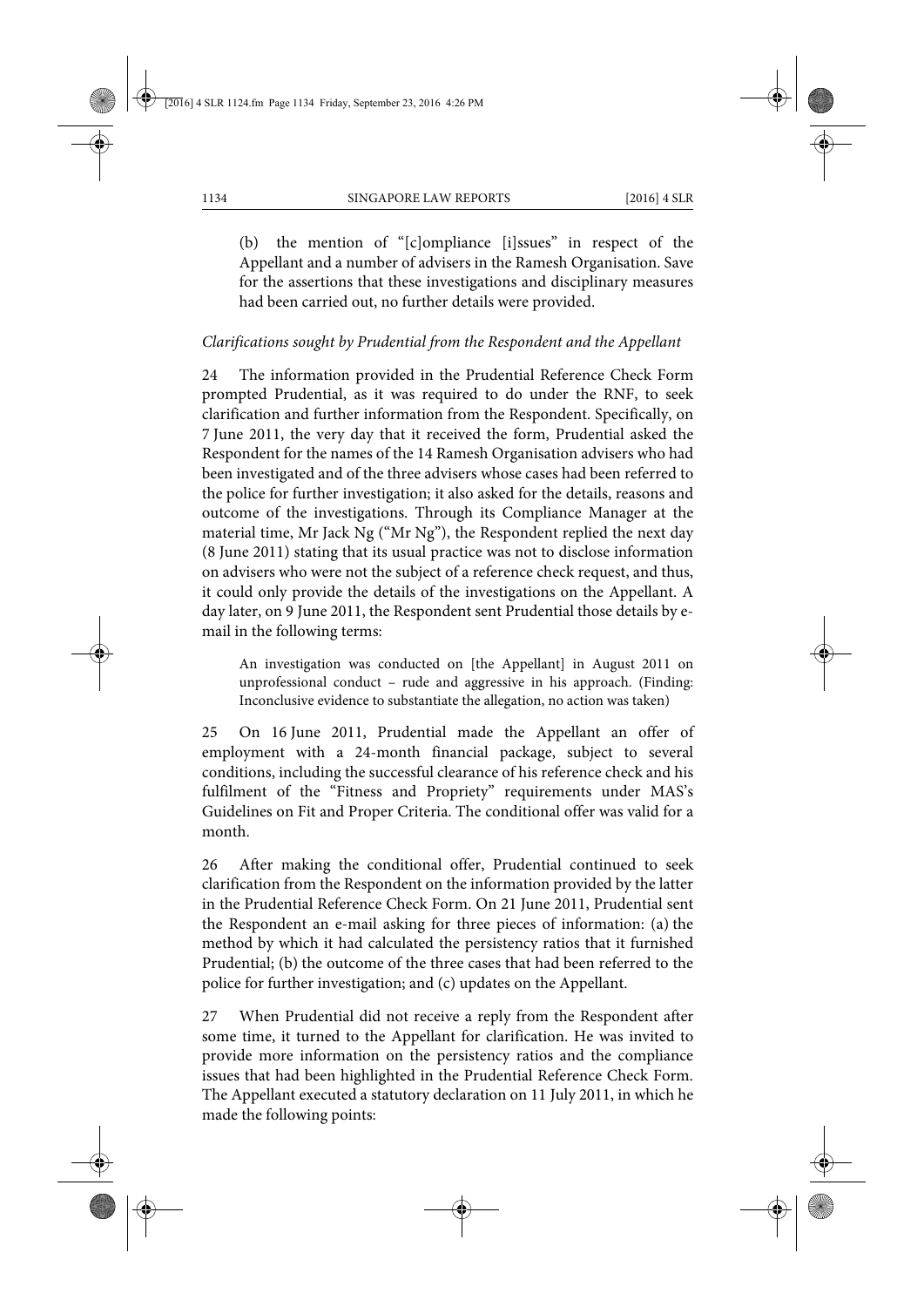(a) The persistency ratios of the Ramesh Organisation had always been good and had always been at least 80%.

(b) There had been no complaints against him while he was with the Respondent, save for a minor complaint by a client's brother. This unsubstantiated complaint was later dismissed by the Respondent.

(c) Out of the more than 150 advisers and personnel who were under him throughout his time with the Respondent, he was only aware that: (i) one of them had his services terminated; (ii) two others were refused their RNF licence due to "offences" that had been committed before they joined the industry; and (iii) four others were issued with letters of warning.

(d) He was never informed, and had no knowledge, that his advisers had ever been referred to the police for wrongdoing. He had previously advised the clients of two of his advisers to lodge a police report against those advisers for suspected wrongdoing, but neither the clients nor the Respondent had proceeded to take any action as far as he was aware.

It should be noted that while the Appellant might have wished, by furnishing this statutory declaration, to address the concerns that Prudential might have had arising from the information provided by the Respondent in the Prudential Reference Check Form, he had no knowledge of the exact contents of the form as it had not been shown to him.

28 After about a month without receiving a reply from the Respondent, Prudential sent the Respondent another e-mail on 18 July 2011 explaining that it wished to know how the persistency ratios provided by the Respondent had been calculated because the ratios reported in the Prudential Reference Check Form differed greatly from those provided by the Appellant. Mr Ng again informed the representative from Prudential that the Respondent could not provide the details of advisers who were not the subject of Prudential's reference check request. It does not appear that Mr Ng responded to Prudential's query about the method used to compute the persistency ratios.

29 Approximately three months later, on 14 October 2011, Mr Williams sent a letter to Prudential's CEO with a copy to MAS. That letter ("the 14 October Letter") read as follows:

…

### **High Number of Lapsed / Surrendered Policies**

Our records show that your organisation had requested for [a] reference check on [the Appellant] … We would like to bring to your attention that [the] Ramesh Organisation showed a very poor 13<sup>th</sup> month persistency rate of **9.0%**.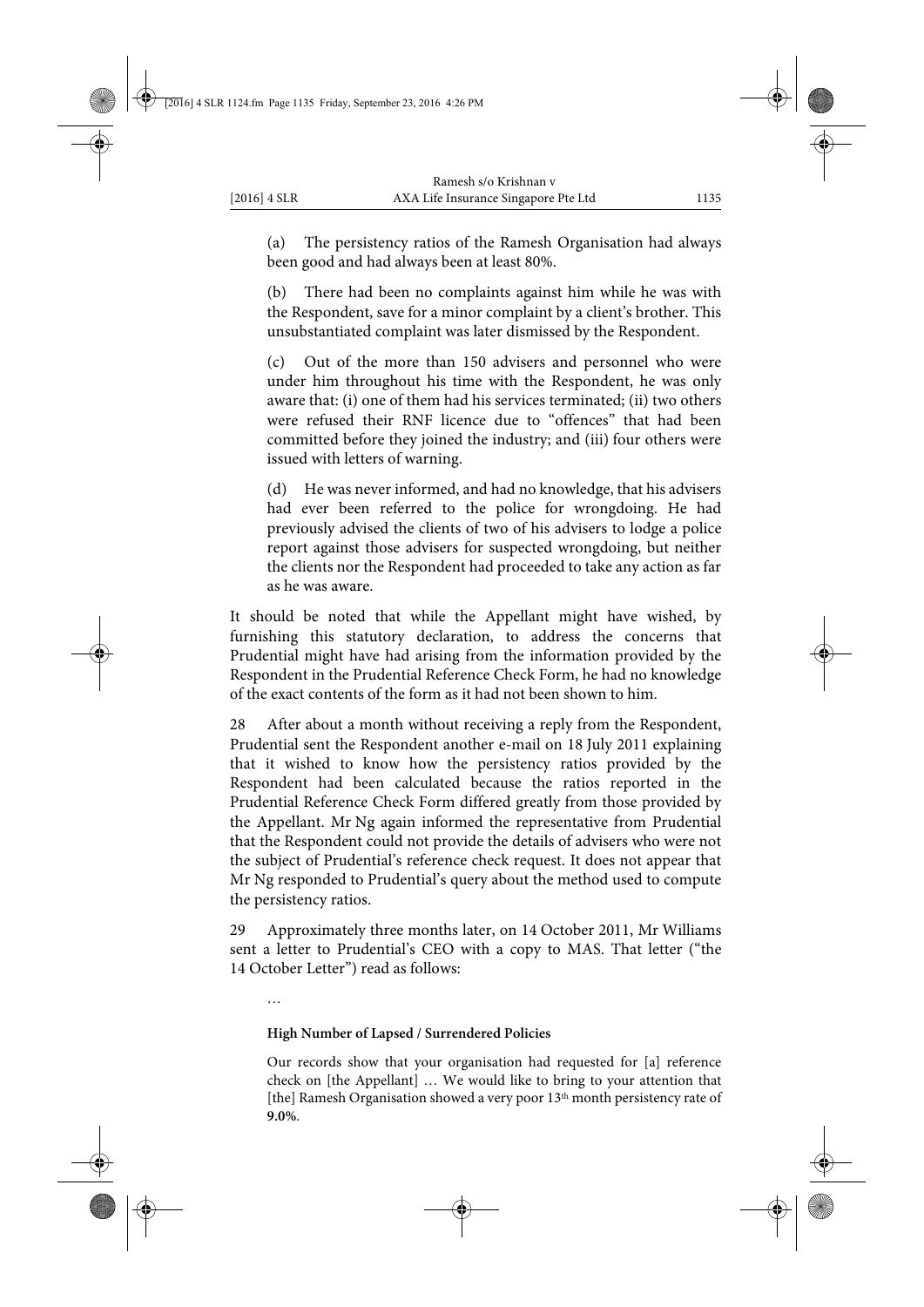Based on our observations of notable trends [on] the lapsing and surrendering of policies, we have strong reason to believe that the ex-advisers in [the] Ramesh Organisation have been involved in [the] twisting of clients' policies. We are very concerned as to whether the clients have been provided with proper advice or [whether] any improper switching/replacement practices [have been] carried out by the ex-advisers which are detrimental to [the] clients' interests.

[emphasis in original in bold]

"Twisting" is a term used to describe the situation where a policyholder is persuaded to allow an existing policy to lapse, only to enter into a new policy on similar terms.

30 According to Mr Williams, the 14 October Letter was sent because he had learnt sometime in September or October 2011 that the persistency ratios of the Ramesh Organisation had "dropped even further than what had been stated in [the Prudential Reference Check Form] in June 2011", and thus took the view that it was necessary to update Prudential "so that [Prudential] would not unwittingly be involved in [the] improper switching of policies".

31 A few things stand out in the 14 October Letter:

(a) Even though Prudential had twice asked the Respondent *how* it calculated persistency rates and had even noted that the figures which it reported were at odds with those reported by the Appellant, the Respondent did not address this issue at all in the letter.

(b) The letter reports an even lower persistency ratio for the Ramesh Organisation, but does not explain how this was derived, which period it pertained to, whether it was for single or regular premium policies and why it differed from the earlier ratios provided to Prudential in June 2011.

(c) The letter expresses opinions and suspicions adverse to the Appellant, and is suggestive of unethical practices that were detrimental to the interests of clients.

# *Correspondence between MAS and the Respondent*

32 Even before receiving the 14 October Letter, Prudential had, on 12 August 2011, made an application for a RNF licence ("RNF Licence Application") for the Appellant from MAS. On submitting its application, Prudential received an acknowledgement e-mail stating that it "should hear from [MAS] within the next 7 to 14 days".

33 Pursuant to a subpoena by the Appellant, Mr Wong Bo Sheng ("Mr Wong"), who previously worked at MAS and was involved in handling Prudential's RNF Licence Application, testified at the trial below. His evidence was, however, limited because most of the relevant documents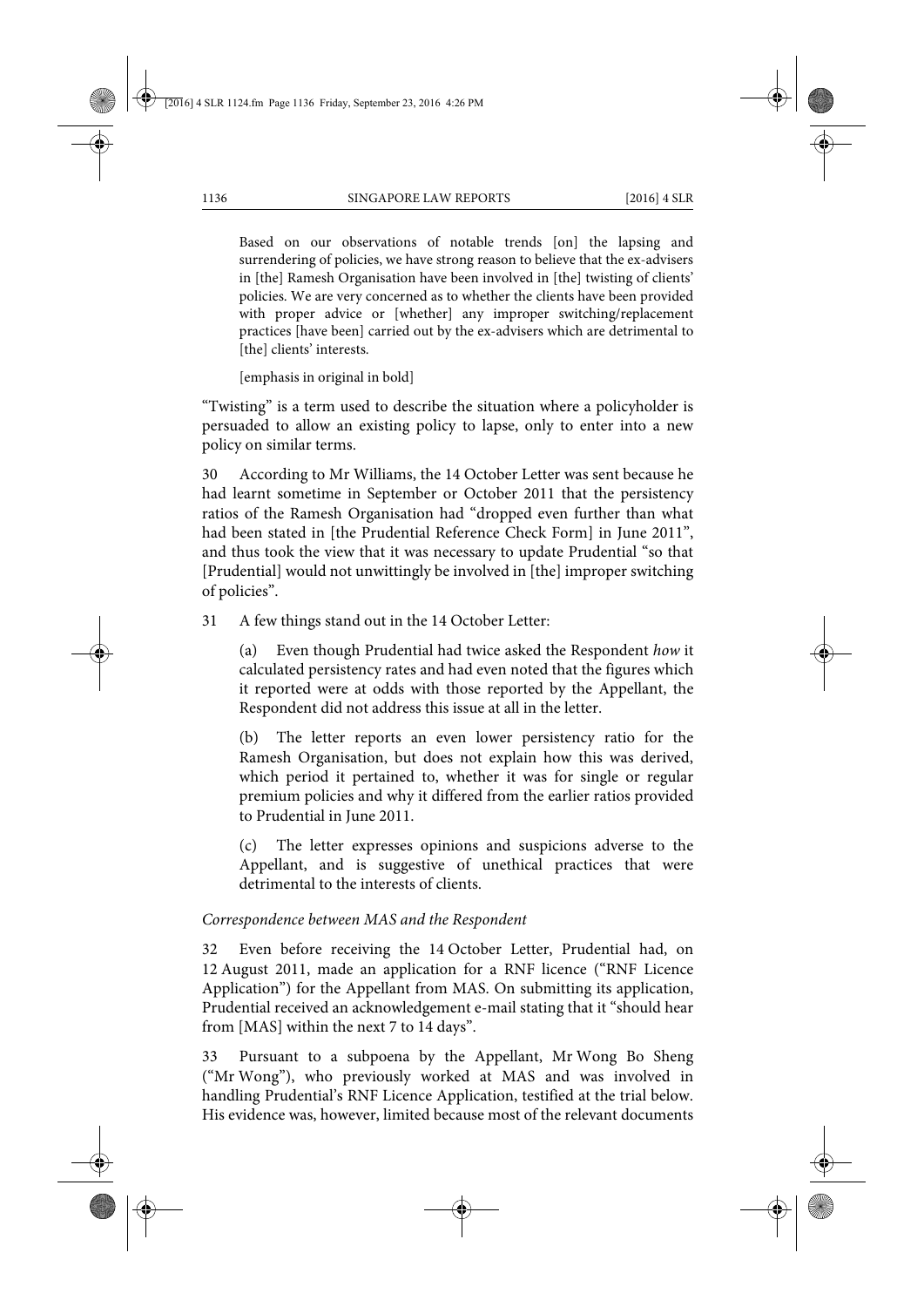and details were protected by official communications privilege pursuant to s 126 of the Evidence Act (Cap 97, 1997 Rev Ed). It should therefore be noted that we are making reference to matters concerning MAS without the benefit of all the evidence on the totality of the events.

34 Prudential did not hear from MAS within the indicated timeframe. Instead, in October 2011, more than two months after Prudential's RNF Licence Application was submitted, MAS sought information from the Respondent about the Appellant's resignation. It seems, at least as a matter of inference, that its inquiries were prompted by the 14 October Letter, which had been copied to it (see [29] above).

35 In particular, MAS wanted to know why the Respondent had allowed the Appellant to resign rather than terminate his services. The Respondent explained that this was because it had no proof that the persistency ratio of the Ramesh Organisation would be as poor as it had suspected. MAS then inquired further on 7 November 2011 whether the Respondent had any other reasons for wanting to terminate the Appellant's services. The Respondent replied to MAS in an e-mail on 9 November 2011 stating as follows:

…

Persistency was the main concern although we were also worried about the general culture of [the Ramesh Organisation]. The culture seemed to be overly sales orientated e.g. [the Appellant] had a high number of managers who had faced disciplinary action over the previous years' [*sic*] the average productivity of his advisers seemed to be very much higher than we would expect, potentially indicating gaming of compensation. We felt that he 'sailed very close to the wind' and ultimately crossed the line. We believe the fact that his persistency has fallen to ONLY 9% supports our view and intuition at the time.

In this e-mail, a number of opinions adverse to the Appellant and suggestive of ethical violations were once again expressed. Moreover, the impression conveyed was that the Ramesh Organisation led by the Appellant, as a whole, had a poor understanding of, and lacked commitment to, proper industry practices. This e-mail was not copied to the Appellant.

### *The outcome of Prudential's RNF Licence Application*

36 Concerned that Prudential's RNF Licence Application had been pending for an exceptionally long time, the Appellant approached the chairman of MAS, Deputy Prime Minister Tharman Shanmugaratnam, and his Member of Parliament, Deputy Prime Minister Teo Chee Hean ("DPM Teo"), for assistance in October 2011. The Appellant was concerned because at around the same time that Prudential submitted its application, similar applications had been made on behalf of other advisers who had previously worked under him, and those applications had already been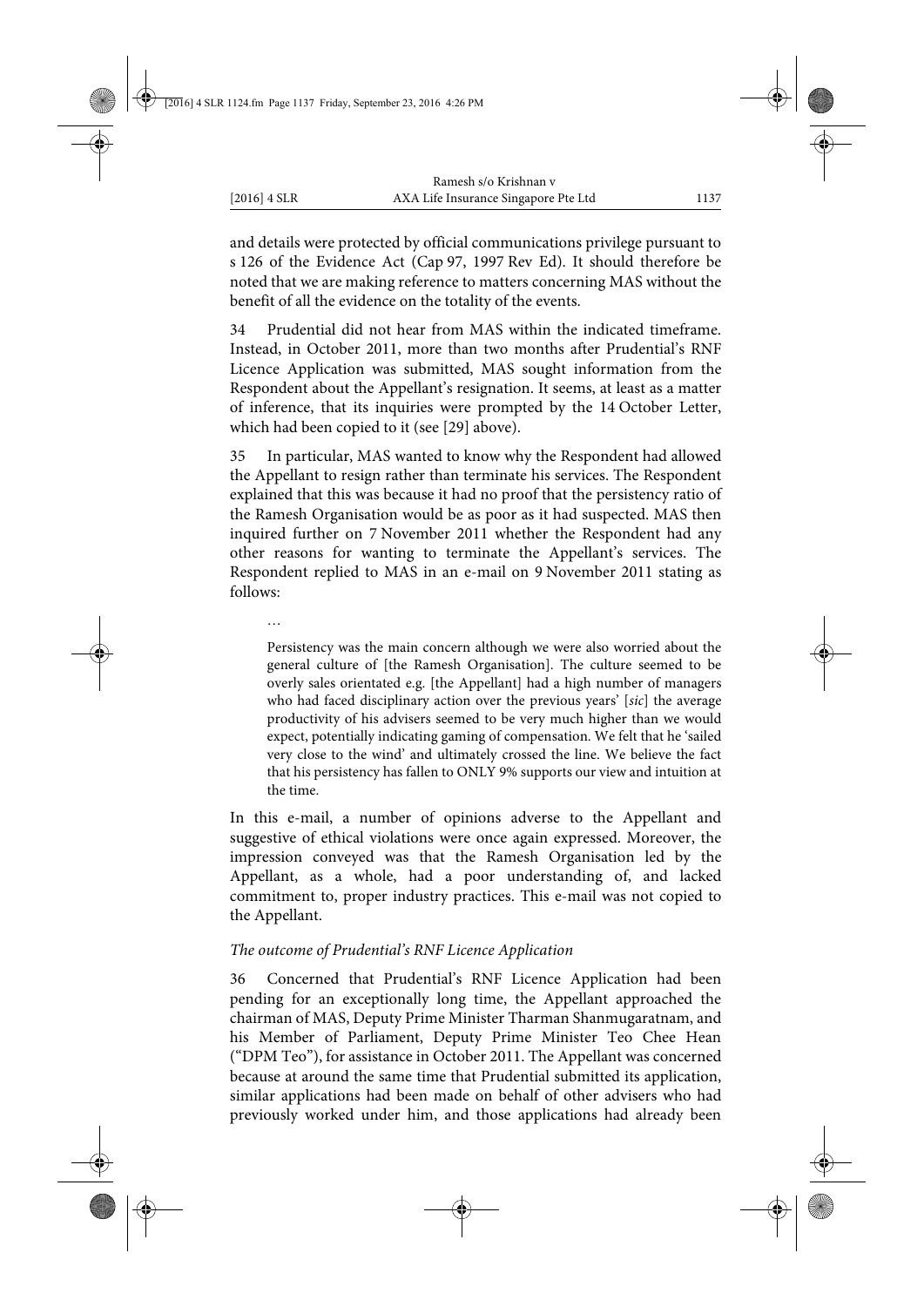approved. (It is unclear from the evidence whether those applications were likewise made by Prudential or made by other firms.)

37 On 6 December 2011, MAS replied to the Appellant, but did not inform him of the outcome of Prudential's RNF Licence Application. In its letter, it: (a) emphasised that financial institutions were required to ensure that the persons whom they recruited to conduct Regulated Activities were fit and proper; (b) stated that it understood that Prudential had explained to the Appellant the reasons for its delay in getting back to him; and (c) asked the Appellant to check directly with Prudential on matters relating to the RNF.

38 Eventually, on a date unknown to the parties but sometime between 9 November and 15 December 2011, MAS informed Prudential that it was prepared to issue a conditional RNF licence to the Appellant. MAS indicated that conditions had to be imposed because the information that had been brought to its attention in relation to the Appellant's working relationship with the Respondent had "raised several issues of concern", including: (a) the "low group persistency and high lapse rate" of the Ramesh Organisation; and (b) the fact that several Ramesh Organisation advisers had been "disciplined" by the Respondent for "issues such as improper sales practices and unprofessional conduct". The details of the conditions stipulated by MAS were not disclosed in these proceedings.

39 Prudential informed MAS on 15 December 2011 that it did not wish to proceed with its RNF Licence Application. It is unclear when the Appellant was made aware of this development. He was not officially informed by MAS of this until more than eight months later on 31 August 2012 after he again sought assistance from DPM Teo (see [48]–[49] below).

# *The Appellant's application to join Tokio Marine*

40 On or around 18 January 2012, the Appellant applied to Tokio Marine for a job as a financial adviser as it was evident by then that his application to join Prudential was unlikely to succeed. His anticipated role at Tokio Marine was considerably less senior than his role with the Respondent.

41 The contents of the completed Reference Check Form that the Respondent sent to Tokio Marine on 20 January 2012 were materially similar to those of the Prudential Reference Check Form (see [21]–[22] above). As in the case of the latter form, the Appellant was not aware of the contents of the Reference Check Form which the Respondent sent to Tokio Marine as he was not extended a copy.

42 Towards the end of February 2012, Tokio Marine asked the Appellant for more information on why he had been investigated and why three of his advisers had been referred to the police. After asking Mr Williams for more information as he had no recollection of the investigations even though he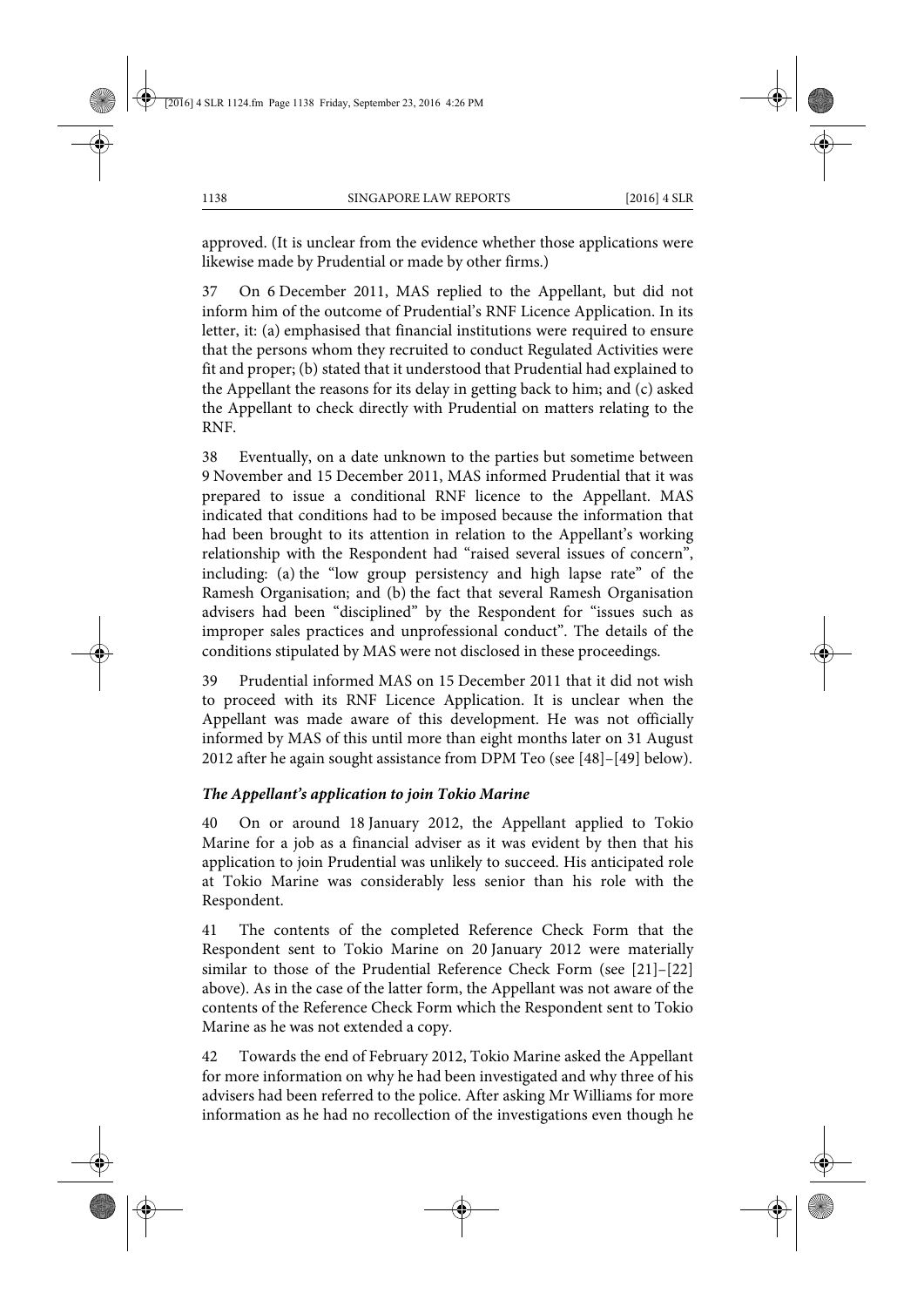said he was in the habit of keeping records, the Appellant replied to Tokio Marine on 10 April 2012.

43 Tokio Marine also approached the Respondent for more information on the compliance issues mentioned in the latter's reference check response. Mr Ng drafted the following reply and sent it to Mr Williams for approval:

#### **… AXA's [proposed] response**

[The Appellant] was investigated in June 2010 for unprofessional conduct (being rude and aggressive) based on a client's brother['s] complaint. In view of the inconclusive evidence to substantiate the allegation, no action was taken against [the Appellant].

Between 2008 to 2011, there were disciplinary actions taken against 5 advisers under [the Ramesh Organisation]. During the same period, there were also 3 cases involving 3 advisers under [the Ramesh Organisation] that were referred to the Police for further investigation.

44 Mr Williams replied to Mr Ng as follows:

*We need to be much stronger than this.*

We need to mention [the Appellant's] very poor persistency. For the 5 disciplinary cases if any of these are bad we should highlight those [cases].

I would also suggest that we add 'we recommend that [Tokio Marine's CEO] phone [the Respondent's CEO], Glenn Williams, for more details on this case.'

[emphasis added]

45 After receiving Mr Williams' instructions, Mr Ng included in the Respondent's response to Tokio Marine the detail that the Ramesh Organisation's persistency ratio as at the end of 2012 was 11.22% and the suggestion that Tokio Marine's CEO telephone Mr Williams for further details. He did not, however, highlight any adverse details of the five cases involving disciplinary action against Ramesh Organisation advisers, evidently because the Respondent's usual practice, as indicated above, was not to provide details concerning advisers who were not the subject of the reference check request in question.

46 It is evident from the internal correspondence between Mr Ng and Mr Williams set out at [43]–[44] above that Mr Williams was bent on conveying an adverse impression of the Appellant and the Ramesh Organisation. To that end, he wanted the Ramesh Organisation's persistency rates to be highlighted together with any adverse details of the five disciplinary cases against Ramesh Organisation advisers, especially if any of those cases were "bad", *even though* Tokio Marine had not sought such information.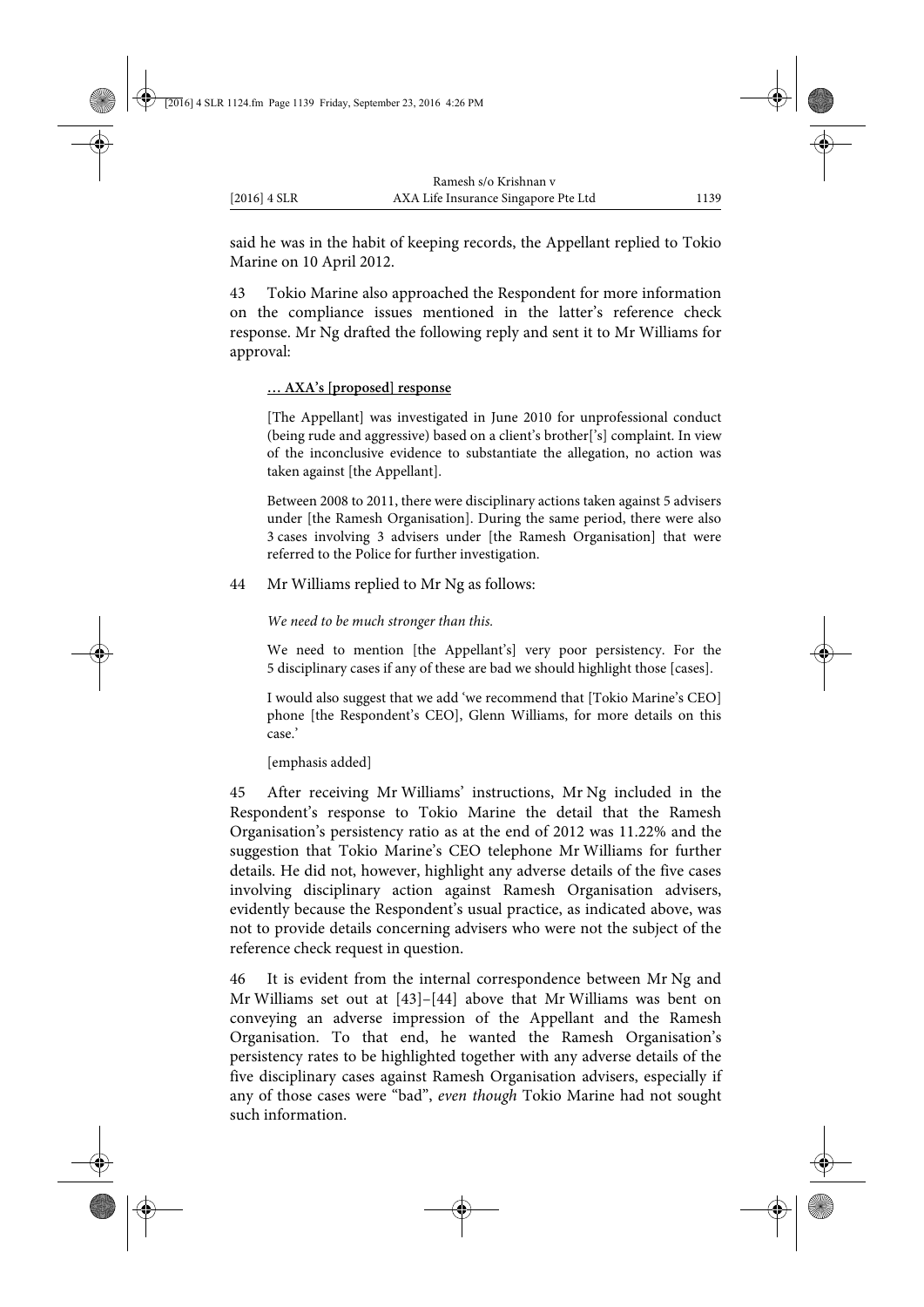47 It is unclear when or why Tokio Marine decided not to hire the Appellant. According to the Appellant, he was told by two representatives from Tokio Marine sometime in June or July 2012 that the company had decided not to proceed with his job application "because someone had written something about [him]". It appears that Tokio Marine did not even embark on the process of applying to MAS for a RNF licence for the Appellant.

# *MAS's formal reply to the Appellant regarding Prudential's RNF Licence Application*

48 After receiving news that his application to join Tokio Marine had also failed, the Appellant sought assistance from DPM Teo again in July 2012 as he was exasperated and worried that he would no longer be able to work in the financial advisory and insurance industry, given how his job applications to Prudential and Tokio Marine had turned out.

49 DPM Teo wrote to MAS on the Appellant's behalf to make further representations in respect of the RNF Licence Application that Prudential had submitted the year before in August 2011. As mentioned at [39] above, MAS wrote to the Appellant on 31 August 2012. The relevant part of the letter reads:

…

3 … Based on information that had been brought to our attention in relation to your previous employment with [the Respondent], the information raised several issues of concern, including:

(i) Your former agency unit, [the] Ramesh Organisation, had a low group persistency and high lapse rate; and

(ii) Several of your agents were disciplined by [the Respondent] for issues such as improper sales practices and unprofessional conduct.

*In view of these concerns*, MAS conveyed to Prudential that MAS was prepared to accept its application for you to be its representative subject to conditions to be imposed on Prudential with respect to your provision of financial advisory services as its representative. Subsequently on 15 December 2011, MAS was informed by Prudential of the withdrawal of its application for you to be notified as its representative.

4 We hope that clarifies MAS' position on the matter of your appointment as a representative. …

…

[emphasis added]

The Appellant asserts that he was not aware MAS had these concerns until he received this letter.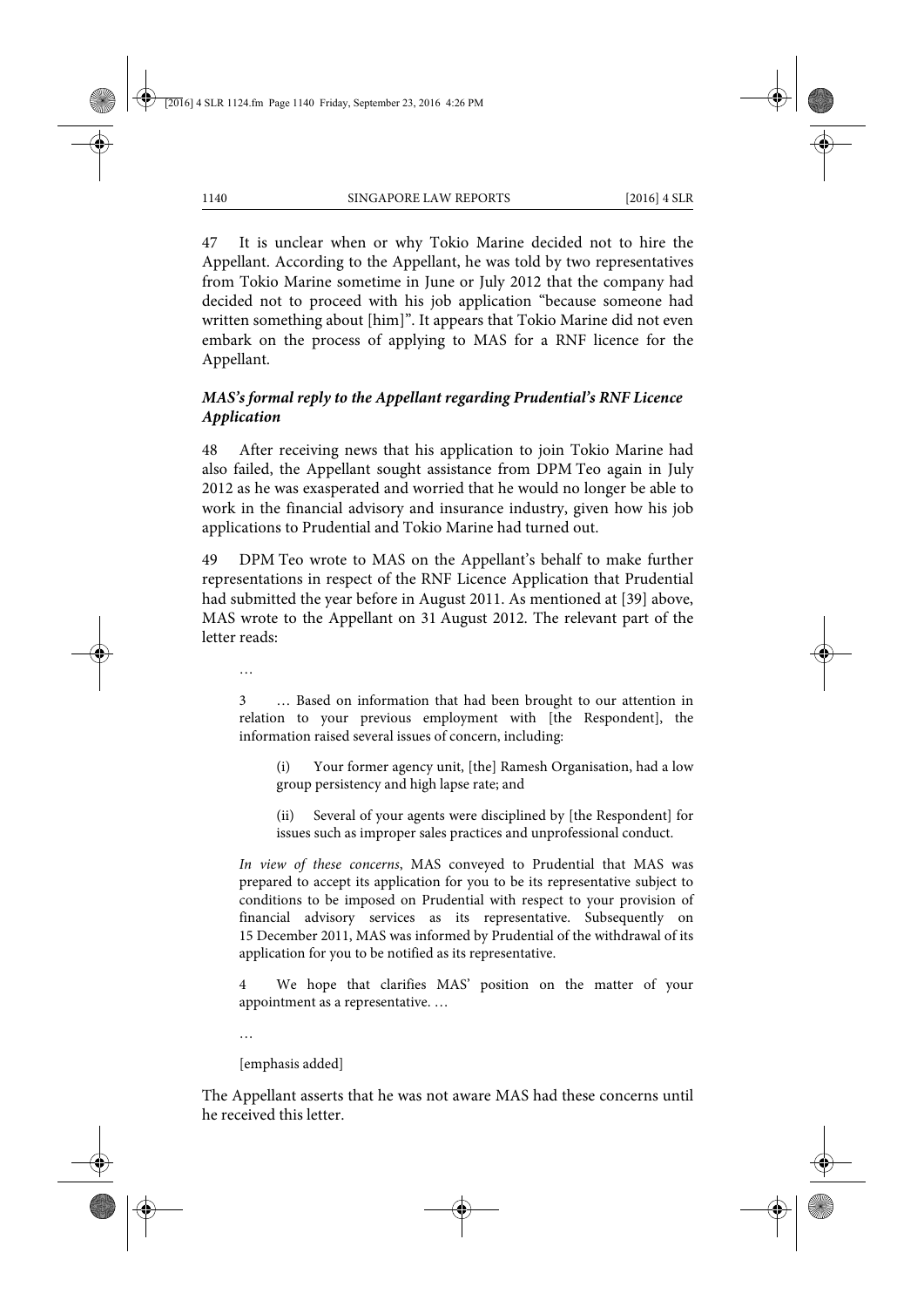### **The Judge's decision**

50 On 30 November 2012, the Appellant commenced a suit against the Respondent founded on three causes of action: defamation, malicious falsehood and negligence. The Judge dismissed all three claims. As the Appellant has appealed only against the Judge's decision in respect of the negligence claim, we will not address the other two claims in this judgment.

51 The Judge found that the Respondent owed a duty to the Appellant to take reasonable care in responding to Prudential, Tokio Marine and MAS, but held that the Respondent had not breached that duty. He found that the statements on persistency rates in the information provided by the Respondent were accurate and supported by evidence, and that contrary to the Appellant's assertion, the 13-month measure of persistency, which was the measure used in respect of regular premium policies handled by the Ramesh Organisation (see [22] above), had not been invented by the Respondent in order to prejudice the Appellant, but had in fact been introduced to its advisers, including the Appellant, at a workshop held on 8 March 2011. As for the statements pertaining to the compliance issues, the Judge found that those statements had not been carelessly made and were true. He also held that while the information given by the Respondent might not have been complete in that the outcome of the investigations into the Appellant and the Ramesh Organisation advisers concerned had not been provided, the Respondent did subsequently inform Prudential and Tokio Marine that no further action had been taken against the Appellant because of insufficient evidence.

52 The Judge further observed that in any event, the Appellant's claim would likely have failed even if the Respondent had been found to have breached its duty of care because causation appeared not to have been established. In this regard, he observed that upon, and despite, receiving the reference check response from the Respondent, Prudential had gone ahead to apply for a RNF licence for the Appellant and had obtained a conditional licence from MAS. It was for reasons known only to Prudential, and which appeared to have nothing to do with the Respondent or the information that it had provided to Prudential, that Prudential later decided not to hire the Appellant. As for Tokio Marine, the Judge noted that the evidence suggested that the company took into account various factors in deciding not to hire the Appellant, of which the reference check response from the Respondent was only one. He was thus of the view that it was questionable whether the Respondent's conduct had *caused* the Appellant not to be employed by Tokio Marine.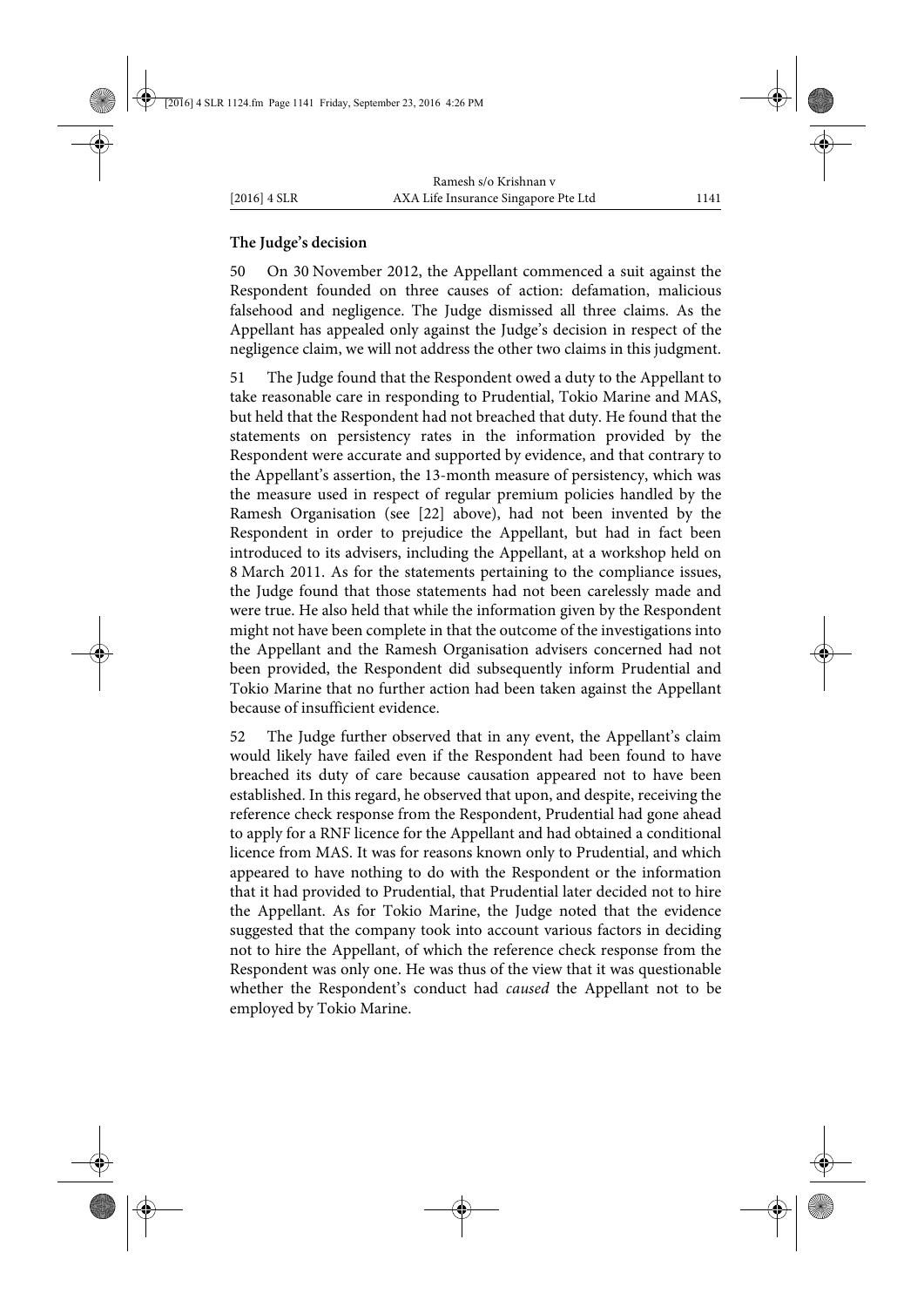# **The parties' respective cases on appeal**

# *The Appellant's case*

53 The Appellant argues that the Judge erred in: (a) finding that the Respondent had not breached its duty of care to him; and (b) thinking that there was no causal link between the Respondent's conduct and his failure to secure a job with either Prudential or Tokio Marine. He raises the following arguments in respect of the finding that there was no breach of duty on the Respondent's part:

(a) The Judge erred in failing to define the applicable standard of care. The standard of care owed by the Respondent required it to provide information that was prepared carefully and judiciously.

(b) The information provided by the Respondent to Prudential, Tokio Marine and MAS was neither complete nor accurate. First, the Respondent omitted to mention the Appellant's achievements and emphasised only the allegedly negative aspects of his performance. Second, the persistency ratios that were provided gave an inaccurate and incomplete picture, and suggested that the Appellant was an incompetent senior financial services director. The Judge should not have focused only on the accuracy of the figures or on the fact that the Respondent had subsequently provided all the relevant information to Prudential and Tokio Marine.

(c) The Respondent had acted in bad faith in providing incomplete and inaccurate information to the Appellant's potential employers.

54 With regard to the Judge's observation that there did not appear to be any causal link between the Respondent's conduct and the Appellant's failure to secure a job with either Prudential or Tokio Marine, the Appellant contends that in respect of his application to join Prudential, the Respondent's breach had a material impact on MAS's decision to issue only a conditional RNF licence to him. Further, Prudential eventually decided not to hire him because the process of clearing his job application had become "too long-drawn", and this was a consequence of the Respondent's negligence in preparing its reference check response to Prudential. As for his application to join Tokio Marine, the Appellant argues that the Respondent's reference check response caused Tokio Marine to have the impression that he had compliance issues, which eventually led to Tokio Marine's decision not to hire him.

# *The Respondent's case*

55 The Respondent, on the other hand, relies on the following arguments to submit that the Judge correctly found that it had not breached its duty of care to the Appellant: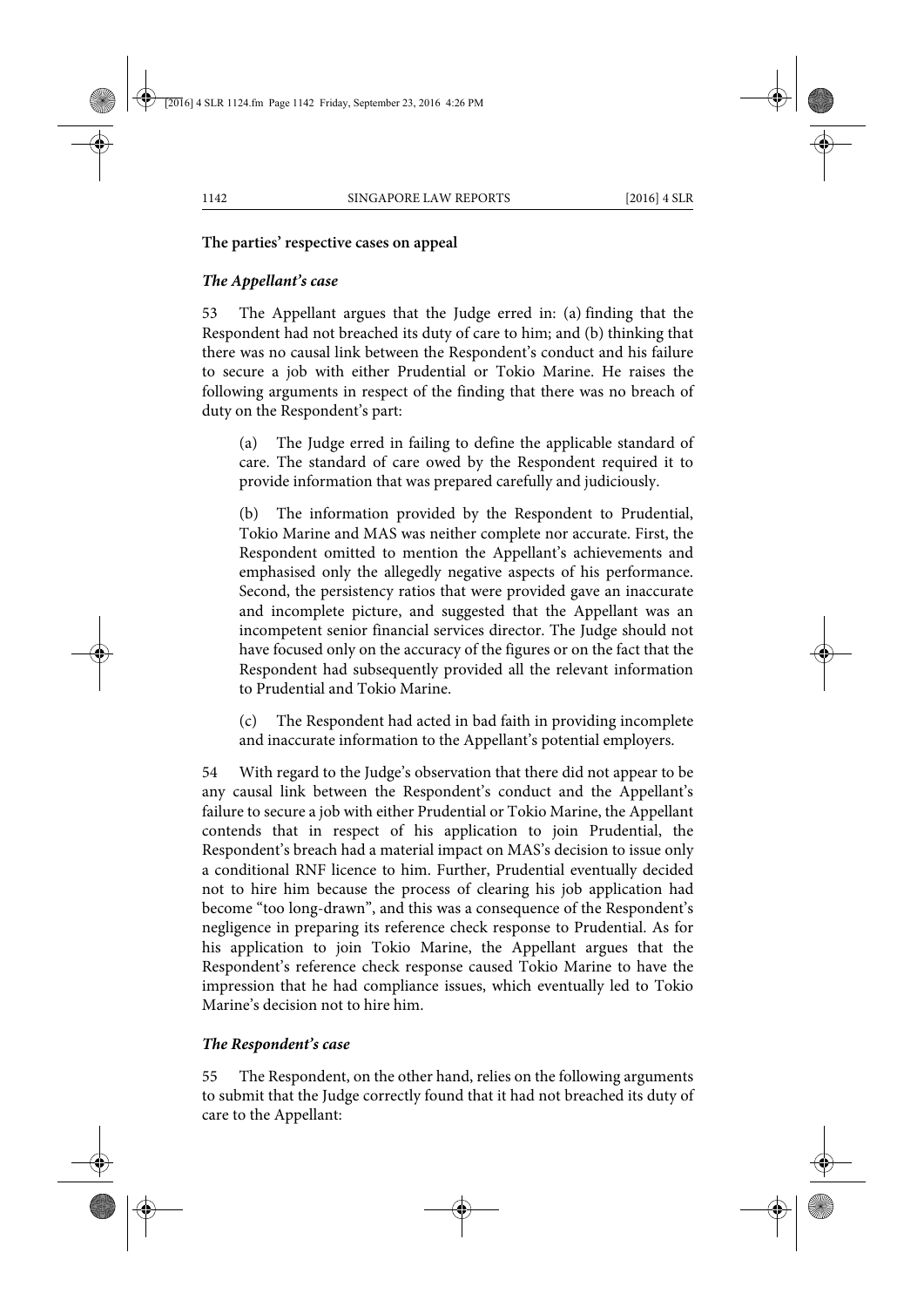(a) The applicable standard of care must be determined in the light of the regulatory framework that financial institutions are subject to. In this case, the standard of care would have been met as long as the Respondent had exercised reasonable care and skill in providing information that was relevant for the Appellant's prospective employers to conduct the necessary probity checks pursuant to the Industry Reference Check System and the RNF.

(b) The Respondent was not required to provide a full and comprehensive report on all facts concerning the Appellant, including his positive aspects and achievements. Such a requirement was contrary to the objective of the regulatory framework and would unfairly burden those in the industry.

(c) The persistency ratios that were provided by the Respondent were factually true and accurate.

(d) Whether the Respondent had acted in bad faith was irrelevant to whether it had breached its duty of care to the Appellant. Negligence and bad faith were separate issues, and in any event, the Judge was correct in finding that the Respondent had not acted in bad faith.

56 The Respondent also submits that there was no causal link between its conduct and the eventual decisions of Prudential and Tokio Marine not to engage the Appellant. It further argues that the Appellant failed to prove that he suffered any loss because: (a) the 24-month financial package which the Appellant claims he was offered by Prudential had not been finalised; and (b) since 19 May 2011 (shortly after resigning from the Respondent), the Appellant has been involved in another business that he jointly owns with his wife (namely, a vegetarian restaurant), contrary to his assertion that he has not been able to find reasonable alternative employment.

### **The issues on appeal**

57 Broadly, three issues fall to be determined in this appeal:

(a) What is the standard of care expected of a former employer or principal in its preparation of a reference for a former employee or agent?

- (b) Has the Respondent breached its duty of care to the Appellant?
- (c) If so, has causation been made out?

We address each issue in turn.

### **The applicable standard of care**

58 Before we undertake an analysis of the applicable standard of care, we first endorse the Judge's finding, together with his detailed analysis (at [230]–[280] of the Judgment ([2] *supra*)), that employers do owe a duty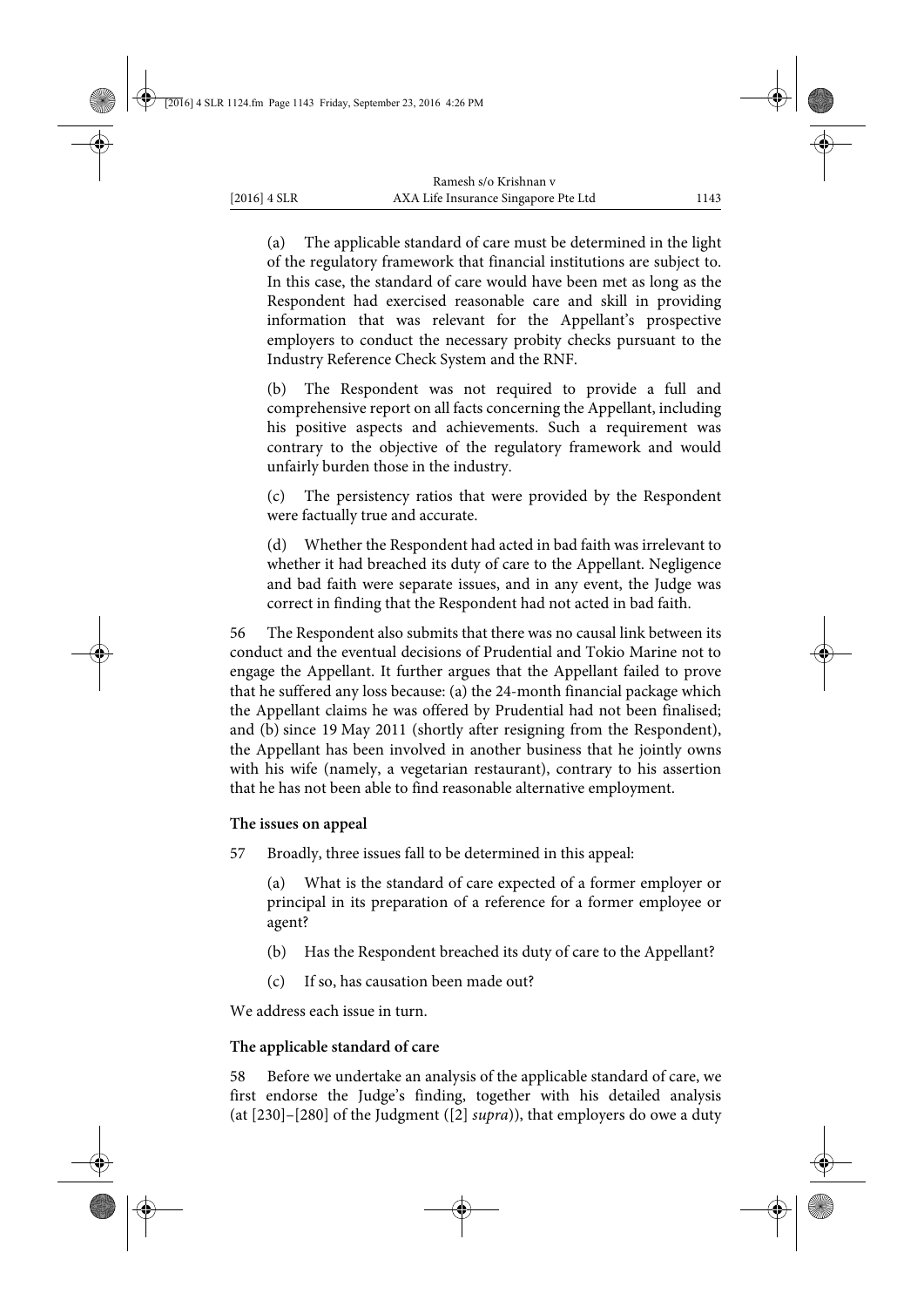of care to their employees (be it former or present) in the preparation of references. In our judgment, the Judge correctly took into account the factors considered by the House of Lords in *Spring v Guardian Assurance plc* [1995] 2 AC 296 ("*Spring (HL)*") within the framework set out in *Spandeck Engineering (S) Pte Ltd v Defence Science & Technology Agency* [2007] 4 SLR(R) 100 in finding that such a duty of care exists.

59 We should add that it does not make a difference that the Appellant was an *agent* rather than an employee of the Respondent. As noted by the Judge at [250] of the Judgment, the factors that led to his finding that an employer owes its employee a duty of care in preparing a reference for him are also present in the context of the relationship between some principals and agents, such as that between the Respondent and the Appellant. This was also the view of the House of Lords in *Spring (HL)*: see Lord Goff's observations at 321 and Lord Woolf's observations at 340–341. We thus use the terms "employer" and "principal" interchangeably in this judgment. Further, we also agree with the Judge's finding (at [253]–[254] of the Judgment) that such a duty of care is owed not only by a current employer, but also by a *former* employer.

60 To determine whether the Respondent has breached its duty of care to the Appellant, it is necessary to first consider what the standard of care expected of the Respondent is. As this issue has not previously been considered by this court, we start by reviewing the principles set out in the English cases.

# *The standard of care as analysed by the English courts*

61 *Spring (HL)* is often regarded as the first case in which it was held that an employee has a cause of action in negligence against an employer who provides a reference that, although unfavourable and inaccurate, falls short of being defamatory. But in fact, about eight years before the House of Lords' judgment in *Spring (HL)*, the English High Court in *Lawton v BOC Transhield Ltd* [1987] IRLR 404 ("*Lawton*") had already held that an employer owes a duty of care to its employee to ensure that the opinions contained in an employment reference are based on accurate facts. The court in *Lawton* did not discuss whether the imposition of liability for negligence would subvert the protection which had hitherto been regarded as being within the province of the law of defamation (that issue was subsequently carefully analysed by the House of Lords in *Spring (HL)*). Notwithstanding this, the English High Court's observations in *Lawton* on the applicable standard of care remain helpful for our purposes.

#### *The decision in* Lawton

62 The plaintiff in *Lawton*, Mr John Arthur Lawton ("Mr Lawton"), worked for the defendant, BOC Transhield Ltd ("BOC"), for ten years, mostly as a driver, until he was retrenched because he did not wish to be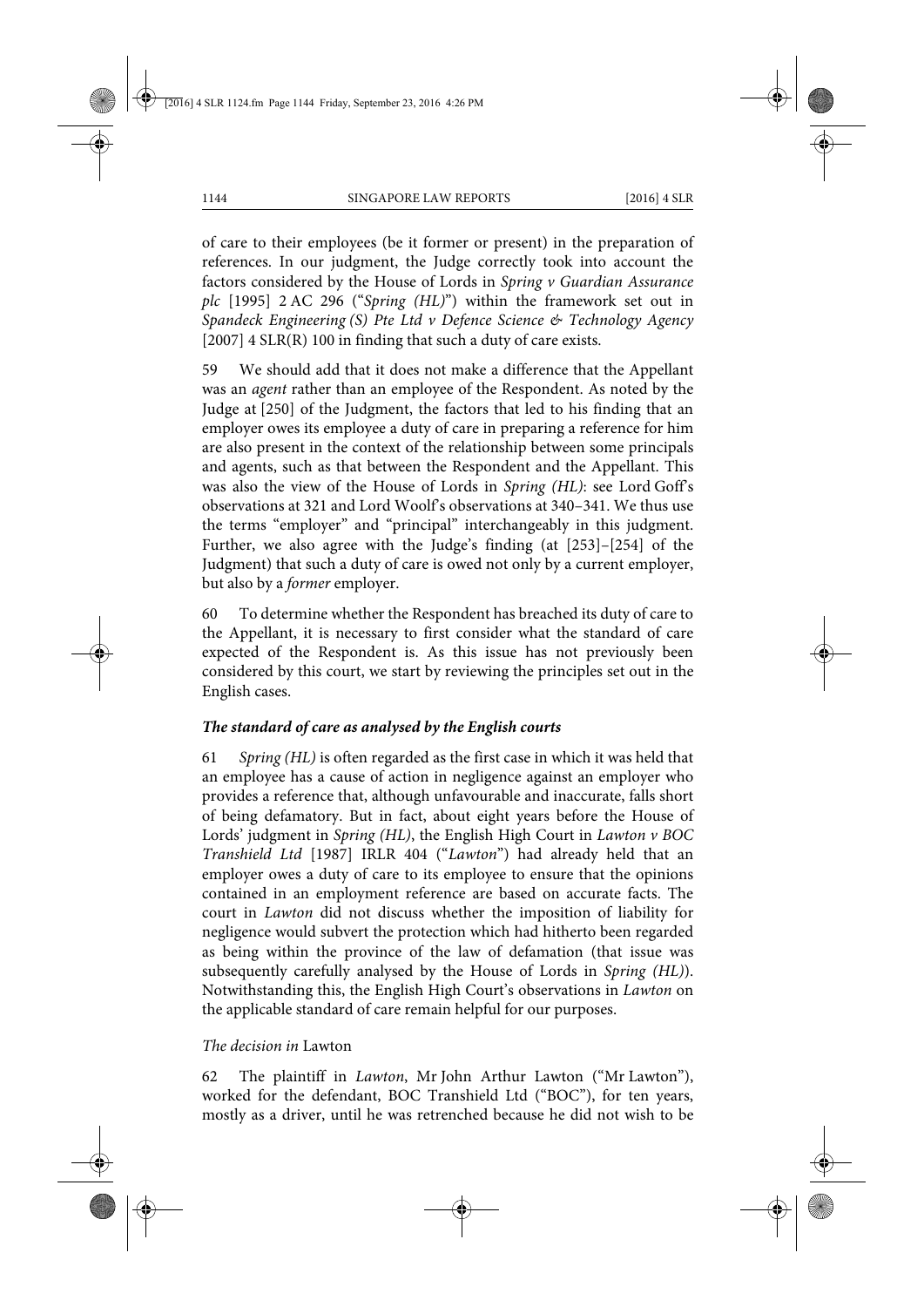transferred to another depot when the depot which he was working at closed permanently. After his retrenchment, Mr Lawton was employed by Cadbury Schweppes on a probationary basis. When Cadbury Schweppes considered him for a permanent position, it requested a reference from BOC.

63 BOC wrote a poor reference for Mr Lawton, in which it said that it would not re-employ him. It later explained in its further communications with Cadbury Schweppes that this was because Mr Lawton had been abusive and threatening to his superiors, was a poor timekeeper as compared to his peers, had a poor attendance record, had a poor health record, was unreliable and had poor driving ability. Cadbury Schweppes subsequently dismissed Mr Lawton, who thereafter remained unemployed for about two years. Mr Lawton sued BOC for causing him economic loss arising from its alleged negligence in providing the reference to Cadbury Schweppes.

64 Tudor Evans J dismissed Mr Lawton's claim as he found that the reference given to Cadbury Schweppes had been honest and accurate, and had not been negligently prepared (at [58]). His judgment is helpful because it articulates the standard of care that is expected of a reasonable employer when writing a reference. He held that there was no obligation for employers to give references, and that they were always entitled to refuse to give one. But, if they chose to provide references, they were obliged to take reasonable care to ensure that the opinions which they expressed were based on accurate facts. The test, he held, was whether a reasonably prudent employer, on the facts as found, would have expressed the opinions which were stated in the reference.

*The decisions in* Spring (HC) *and* Spring (HL)

65 Further observations on the applicable standard of care were subsequently made by both the English High Court and the House of Lords in the decisions that culminated in *Spring (HL)* ([58] *supra*). The English High Court's decision is reported as *Spring v Guardian Assurance plc* [1992] IRLR 173 ("*Spring (HC)*").

66 The facts in *Spring (HC)* are similar to those in the present case, in that both concern the financial services industry. By way of background, financial institutions in the United Kingdom are required to adhere to the rules of a statutory body, the Life Assurance and Unit Trust Regulatory Organisation (we hereafter refer to this organisation as "LAUTRO" and to its rules as "the LAUTRO Rules"). Similar to the position in Singapore, the LAUTRO Rules require financial institutions to first obtain references from a potential hiree's former employer in order to ensure that he is a "fit and proper" person to be employed in the financial services industry.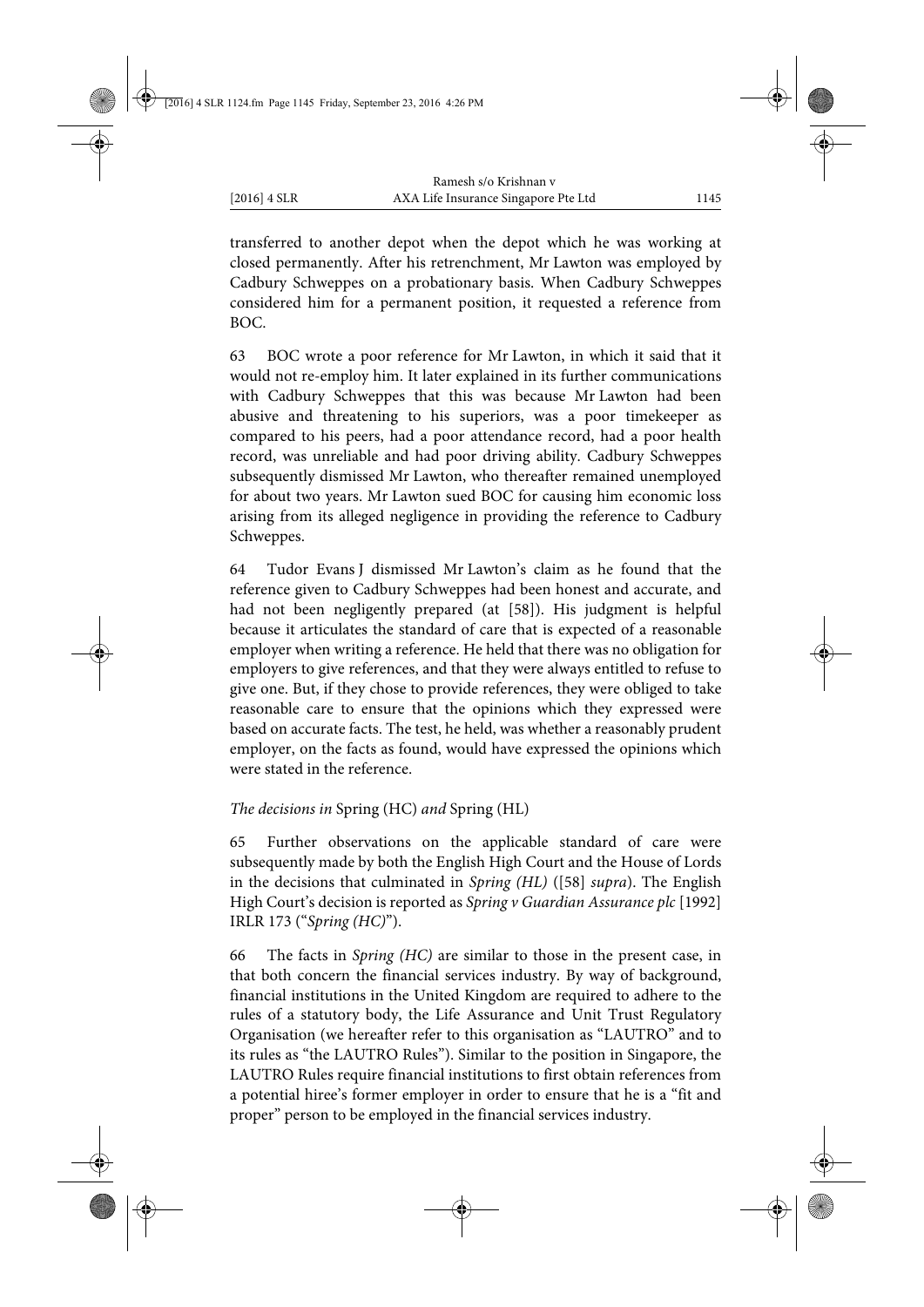67 Mr Spring, the plaintiff, was employed by one of the defendants, a small estate and insurance agency known as "Corinium", to sell insurance policies. Corinium was in turn an agent of a British insurance company, Guardian Royal Exchange Assurance plc ("GRE"). Mr Spring was also a company representative of GRE. Eventually, GRE became the major shareholder of Corinium and appointed one Mr Siderfin to be Corinium's CEO. Mr Siderfin did not get along with Mr Spring, and dismissed him without explanation less than a month after assuming office. The decision to dismiss Mr Spring might also have been the consequence of rumours that he was intending to join a competitor. After he was dismissed, Mr Spring applied to join Scottish Amicable ("Scottish"), which sought a character reference from GRE. GRE stated as follows in the reference which it provided (see *Spring (HC)* at [25]):

Mr Spring held the position of sales manager until he was asked to leave in August of this year. His former superior has stated in writing that he was seen by some of the sales staff as a person who consistently kept the best leads for himself with little regard for the sales team that he was supposedly to manage; and his former superior has further stated that he is a man *of little or no integrity and could not be regarded as honest*.

… [W]e have found a serious case of mis-selling where the concept of 'best advice' was ignored and the policies sold which yielded the highest commissions. GRE personnel had to visit the investor to rectify the situation. There have been other cases where there has been bad advice but there is no current evidence to indicate whether this was deliberate or through ignorance.

[emphasis added]

As a result of this reference, Scottish declined to hire Mr Spring, who later also failed to be hired by two other insurance companies. Mr Spring sought damages from GRE and Corinium for economic loss.

68 The "serious case of mis-selling" stated in the reference provided by GRE referred to a transaction that had been executed by Mr Spring while he was working for Corinium. That transaction was the largest which Mr Spring had ever executed and involved the investment of £170,000 on behalf of a client, Mr Fennell. Mr Spring proposed that most of the money be invested in policies with GRE. However, those policies were inappropriate for Mr Fennell and would have caused him significant financial losses. At the same time, Mr Spring would have benefitted from large commission payments. Other staff discovered the matter before Mr Spring's proposal was accepted by GRE, and steps were taken to rectify the situation. It was disputed whether Mr Spring had made the recommendation out of incompetence or with the motive of generating the highest possible commission for himself.

69 Mr Lever QC, sitting as a deputy judge of the English High Court, allowed Mr Spring's claim in negligence and agreed with his counsel that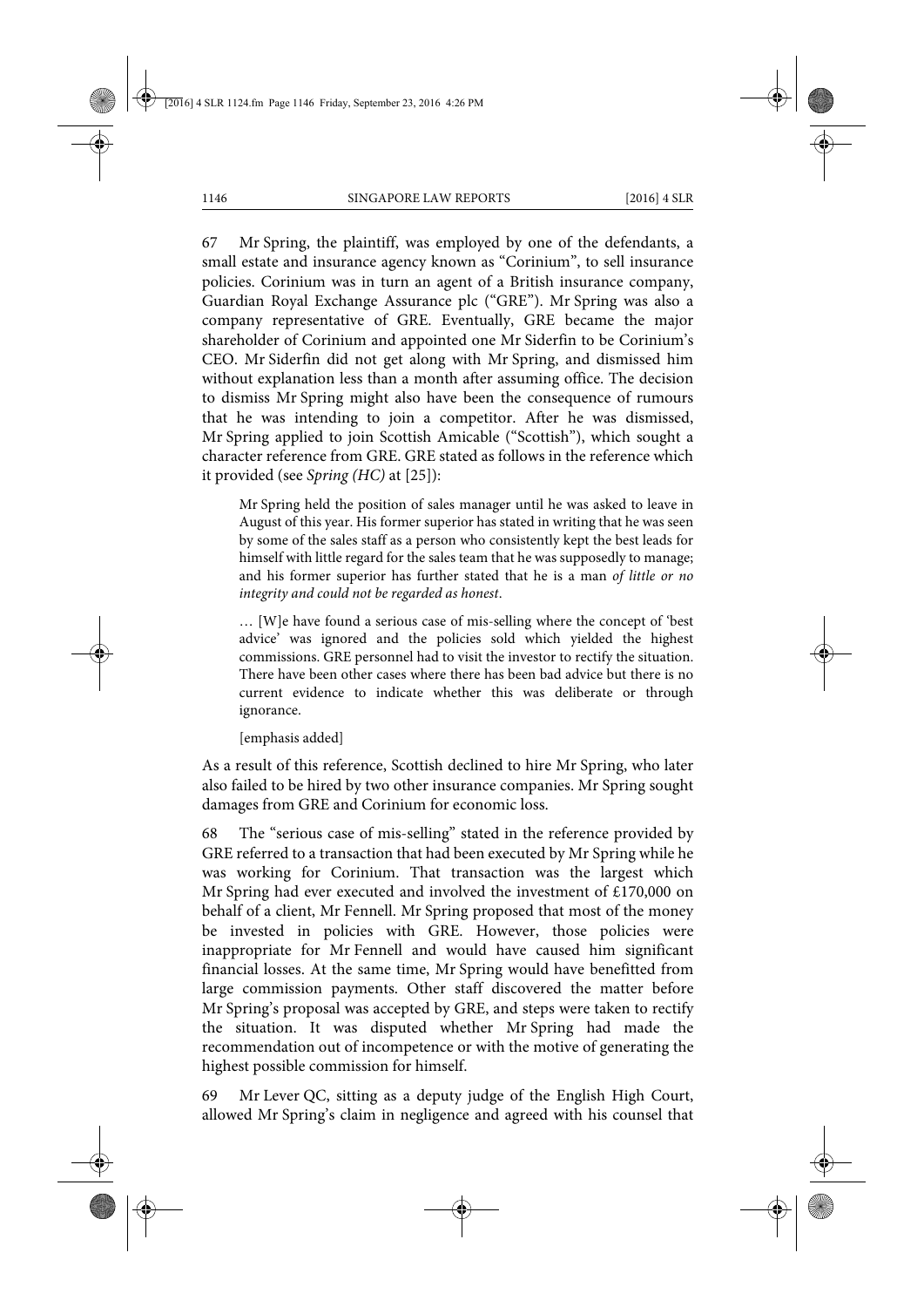the reference provided by GRE had been so "strikingly bad" that it could aptly be described as a "kiss of death" to Mr Spring's career in insurance (at [2]). He found that in the case concerning Mr Fennell, Mr Spring had acted incompetently, but not dishonestly with the object of securing a substantial commission for himself, and that this would have been clear to GRE if it had carried out a proper inquiry into the case instead of simply concluding that Mr Spring must have been dishonest because no one could have been so incompetent as to make such a mistake (at [147]). Mr Lever held that GRE should have been careful and judicious in its preparation of the reference. He held that Mr Siderfin, whose input was relied on for the preparation of the reference, had been prejudiced against Mr Spring, and this had caused him to "play fast and loose" with the facts (at [158]). He found GRE to be in breach of its duty of care to Mr Spring because even if it believed the statement which it made in the reference about Mr Spring's lack of honesty and integrity, it had made that statement without first undertaking a careful assessment of Mr Spring's qualities, and that statement was, in the final analysis, careless of the true facts (at [158]). Mr Lever's decision was overruled by the English Court of Appeal, but it was later reinstated by the House of Lords in *Spring (HL)*.

70 When the matter eventually went before the House of Lords, the focus of the court was not on the standard of care that should be applied, but on whether finding a duty of care under the law of negligence would undermine, and be incompatible with, the policy underlying the defence of qualified privilege in the law of defamation. Lord Goff did, however, make some observations in relation to what the applicable standard of care might be. He placed great emphasis on the importance of an employer ensuring that the facts stated or relied on as the basis for an opinion expressed in a reference were accurate, as is clear from the following observations which he made at 320:

… [T]he central requirement [of the duty of care] is that reasonable care and skill should be exercised by the employer in ensuring the accuracy of any facts which either (1) are communicated to the recipient of the reference from which he may form an adverse opinion of the employee, or (2) are the basis of an adverse opinion expressed by the employer himself about the employee.

71 It can be gleaned from these earlier English cases that the courts held a reasonable employer to the standard of: (a) stating *facts* which were true and accurate; and (b) stating adverse *opinions* about an employee only to the extent that these could be supported by facts which were true and accurate. The courts also made it clear that employers must not provide references which were affected by, or laden with, prejudice, and that taking liberties with the facts would breach the duty of care.

72 Subsequent cases have gone further to hold that a reasonable employer should ensure that a reference is not only factually accurate, but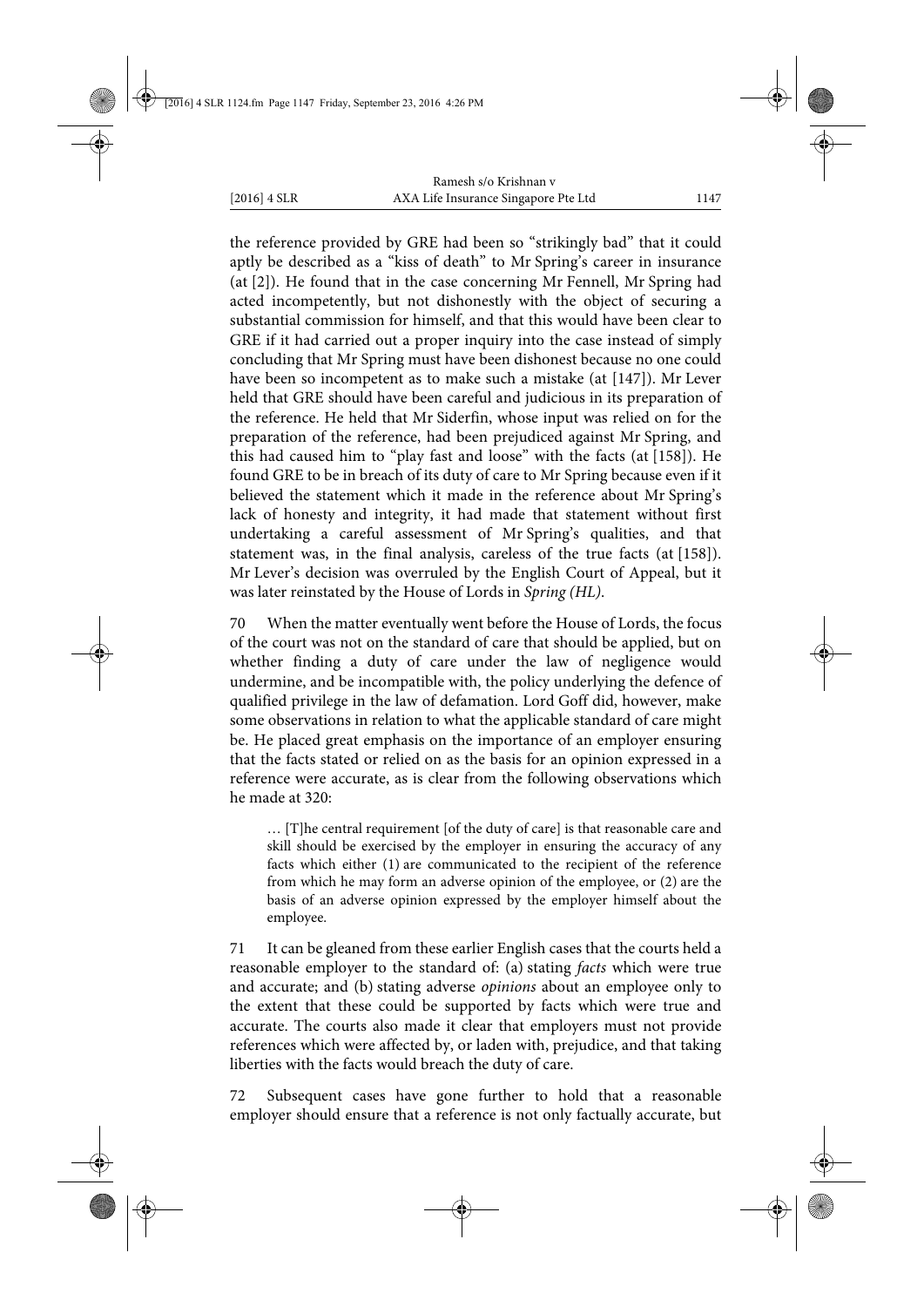also *not unfair* when taken as a whole: see the decisions of the English Court of Appeal in *Bartholomew v London Borough of Hackney* [1999] IRLR 246 ("*Bartholomew*") and *Cox v Sun Alliance Life Ltd* [2001] IRLR 448 ("*Cox*"); the decision of the English High Court in *Kidd v AXA Equity & Law Life Assurance Society plc* [2000] IRLR 301 ("*Kidd*"); and the decision of the Employment Appeal Tribunal in *TSB Bank plc v Harris* [2000] IRLR 157 ("*TSB Bank*").

*The decision in* Bartholomew

73 In *Bartholomew*, the plaintiff, Mr Dennis Bartholomew ("Mr Bartholomew"), was previously employed by the defendant, the London Borough Council of Hackney ("the London Council"), as the head of its race equality unit. He was suspended pending investigations into alleged financial irregularities, for which disciplinary proceedings were later commenced. While the disciplinary proceedings were going on, Mr Bartholomew filed a complaint with an employment tribunal alleging racial discrimination on the part of the London Council. Before his complaint was disposed of, the parties reached a settlement under which the London Council agreed to allow Mr Bartholomew to opt for voluntary severance and to pay him nine weeks' salary in lieu of notice; on his part, Mr Bartholomew agreed to withdraw his complaint. It was recorded in the settlement that the disciplinary action against Mr Bartholomew would "automatically come to an end" upon the termination of his employment.

74 Mr Bartholomew was later offered a job as a resident social worker by Richmond-upon-Thames Social Services ("Richmond"), which asked the London Council for a reference. The London Council responded as follows (at [5]):

…

Mr Bartholomew commenced employment with this authority in 1984 as a project officer. In January 1992 he was appointed as head of the race equality unit.

In February 1994, Mr Bartholomew took voluntary severance from the authority's service following the deletion of his post.

At the time of his departure Mr Bartholomew was suspended from work due to a charge of gross misconduct, and disciplinary action had commenced. This disciplinary action lapsed automatically on his departure from the authority.

As a consequence of this reference, Richmond withdrew its offer of employment to Mr Bartholomew. Mr Bartholomew sued the London Council, arguing that while the reference was factually true, taken as a whole, it was unfair and the London Council had breached its duty of care to him.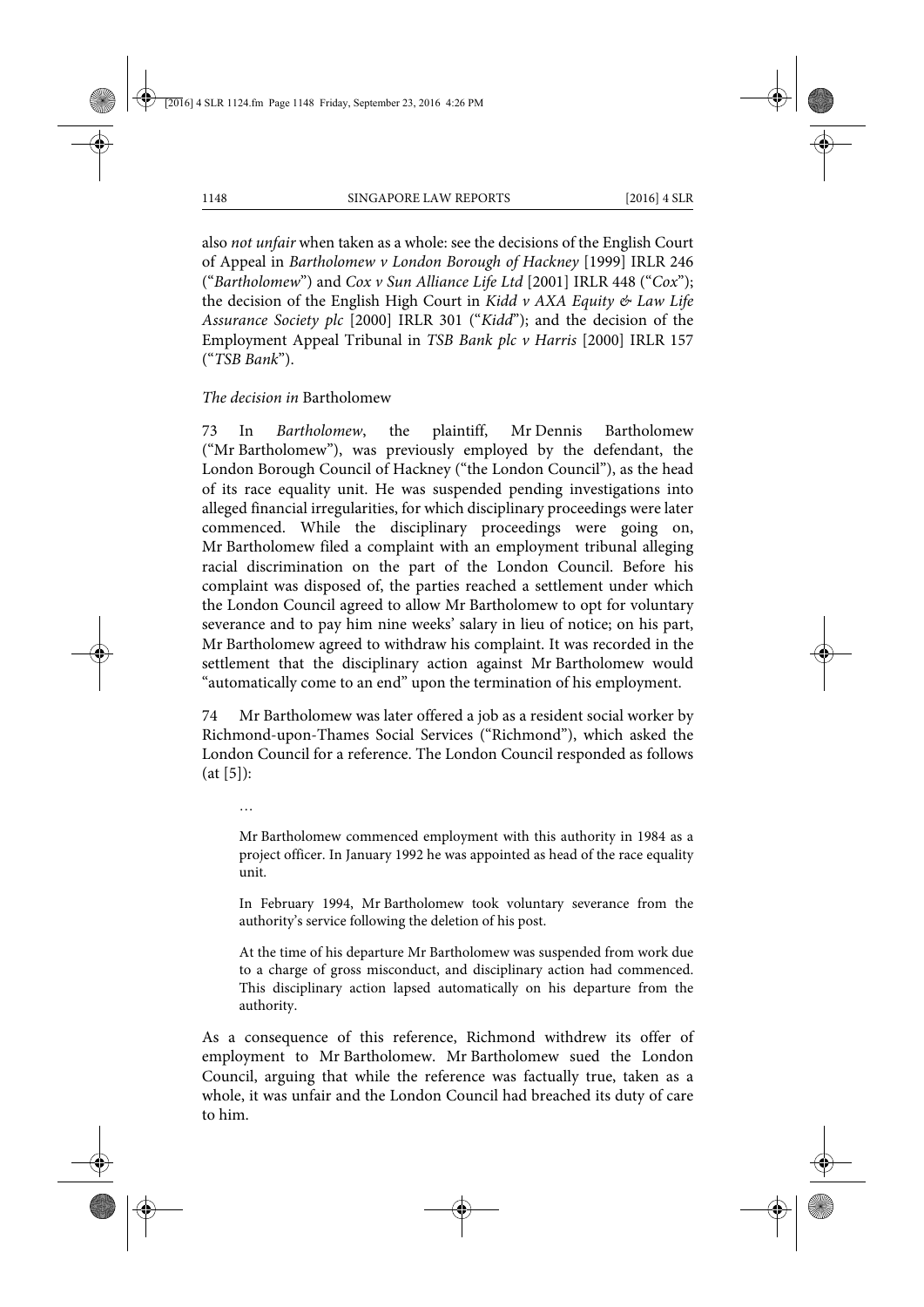75 The English Court of Appeal held that a reference must be true, accurate and fair, and must not give an unfair or misleading overall impression even if its discrete components were factually correct (at [22]). Its holding at [17]–[18] bears noting:

17 … [A] number of discrete statements may be factually accurate, but nevertheless may in the round give an unfair or potentially unfair impression to the reader. …

18 Mr Bartholomew's claim against [the London Council] was of course a claim in negligence, not libel. Nevertheless the libel cases seem to me to serve as a salutary reminder that *the fairness or unfairness, the accuracy or inaccuracy, and, indeed, [the] truth or falsity of a statement have to be taken in the round and in context and cannot be in every case dissected into a number of discrete parts*.

[emphasis added]

The court did not accept Mr Bartholomew's submission that a reference must in every case be full and comprehensive (at [22]). On the facts of the case, it found that the reference was not unfair or inaccurate, and that the London Council had not breached its duty of care to Mr Bartholomew.

#### *The decision in* Kidd

76 The English High Court in *Kidd* followed *Bartholomew* in holding that the provider of a reference did not have a duty to give a full and comprehensive reference or to include in the reference *all* material facts, even though it had a duty not to give false or misleading information.

77 The plaintiff, Mr Richard Kidd ("Mr Kidd"), was a former representative of the defendant, AXA Equity & Law Life Assurance Society plc ("AXA Equity"). He wished to join another financial institution, Allied Dunbar, which sought a reference from AXA Equity in accordance with the LAUTRO Rules. As part of the reference, AXA Equity completed an industry questionnaire supplied by Allied Dunbar, but left some questions unanswered. AXA Equity stated as follows in the covering letter accompanying the completed questionnaire (at [8]):

…

As you are aware, Richard Kidd's business … is currently the subject of an investigation, which is unlikely to be concluded for some time. We have not completed certain sections of your form which I intended to cover in the remainder of this letter.

Our current concerns regarding Mr Kidd's activities arise as a result of certain complaints we have received from clients. These clients believe that they did not receive good advice from Mr Kidd. We have interviewed four clients, the results of which are not conclusive but which have led us to determine that we must carry out a customer care exercise and interview a number of other clients who have to date not complained. Since taking that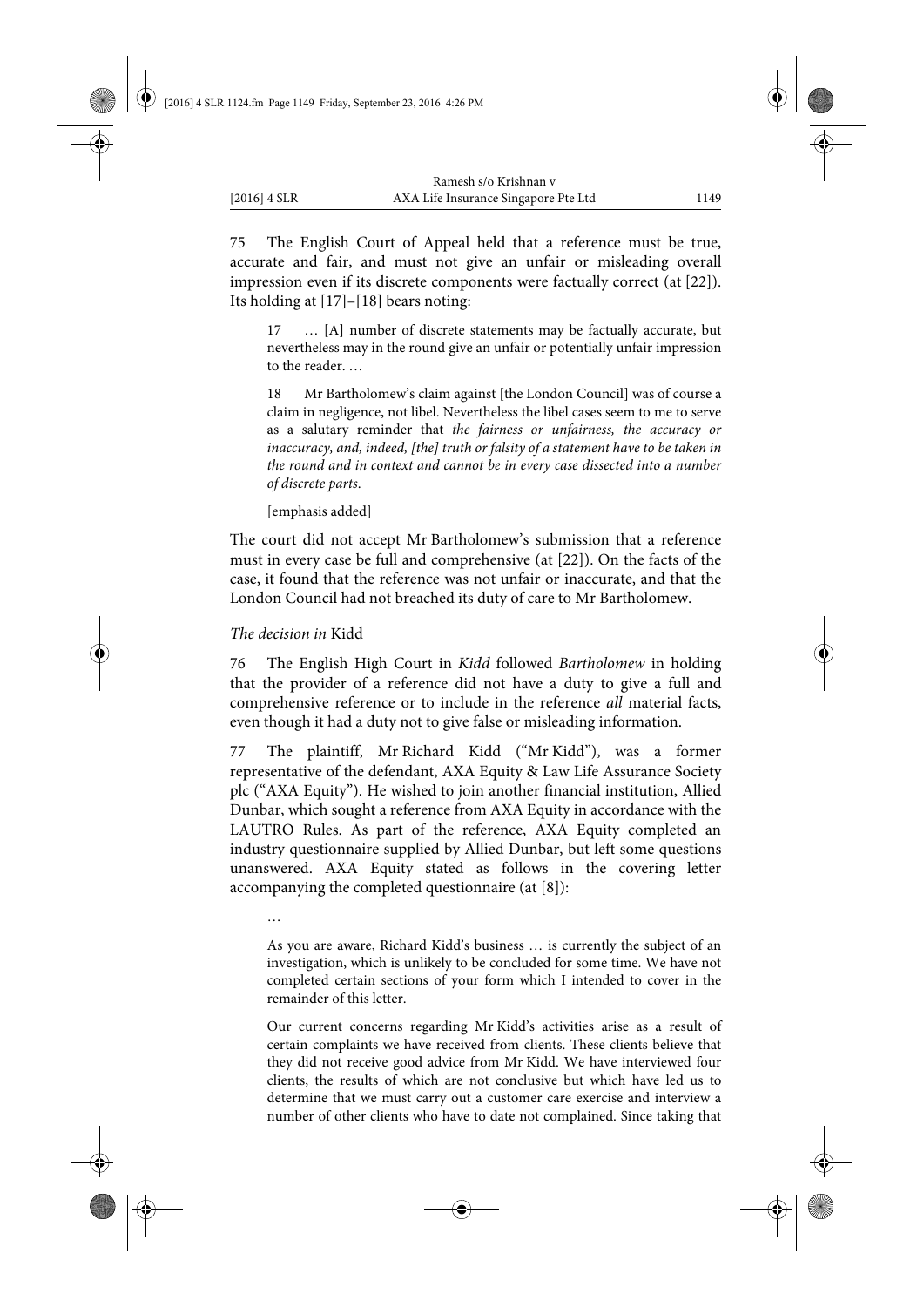decision we have received a request from [LAUTRO] following a visit they made to [check on Mr Kidd's business] as part of [a] Periodic Inspection Visit. [LAUTRO]'s request requires us to carry out a review of all the business Mr Kidd has conducted while appointed to [AXA Equity] in order to assess whether the clients' needs have been adequately served. Clearly there is a good deal of work to be done here.

…

78 Almost two months later, AXA Equity followed up with a supplementary letter enclosing, among other things, a handwritten letter of complaint by one of Mr Kidd's former clients, which Allied Dunbar had asked for in a previous telephone conversation. As a result of the reference and the letters sent by AXA Equity, Allied Dunbar declined to hire Mr Kidd. Mr Kidd subsequently sued AXA Equity for negligence, but his claim was dismissed by the English High Court.

79 The judge, Burton J, observed that a former employer could possibly be subject to the following duties (at [14]):

(a) a "stage one" duty to take reasonable care not to provide *false* information;

(b) a "stage two" duty to take reasonable care not to provide *misleading* information; and

(c) a "stage three" duty to take reasonable care to give a full and comprehensive reference.

After a detailed analysis, Burton J held that a former employer owed its employee a "stage one" duty and a "stage two" duty in the preparation of a reference, but not a "stage three" duty, which would require it to exercise reasonable care to give a reference that was full and comprehensive or one that included all material facts. He observed that it would be extremely difficult to formulate and define such a "stage three" duty, and more importantly, it might be overly burdensome and it might also not be in the public interest or the interest of the employee himself to impose such an obligation on employers (at [17]).

80 Burton J held that employers had a duty towards employees to take reasonable care not to give false information, or information that was misleading either because the information provided had gone through an unfair process of selection or because facts and opinions had been included in such a manner as to give rise to a false or mistaken inference in the mind of a reasonable recipient (at [15]). It is evident from the approach taken by Burton J that there are two distinct aspects of the inquiry in determining whether an employer has breached its duty of care to its employee in providing a reference:

(a) the *nature* of the information provided, and whether this was tainted by reason of the way in which it was selected or presented; and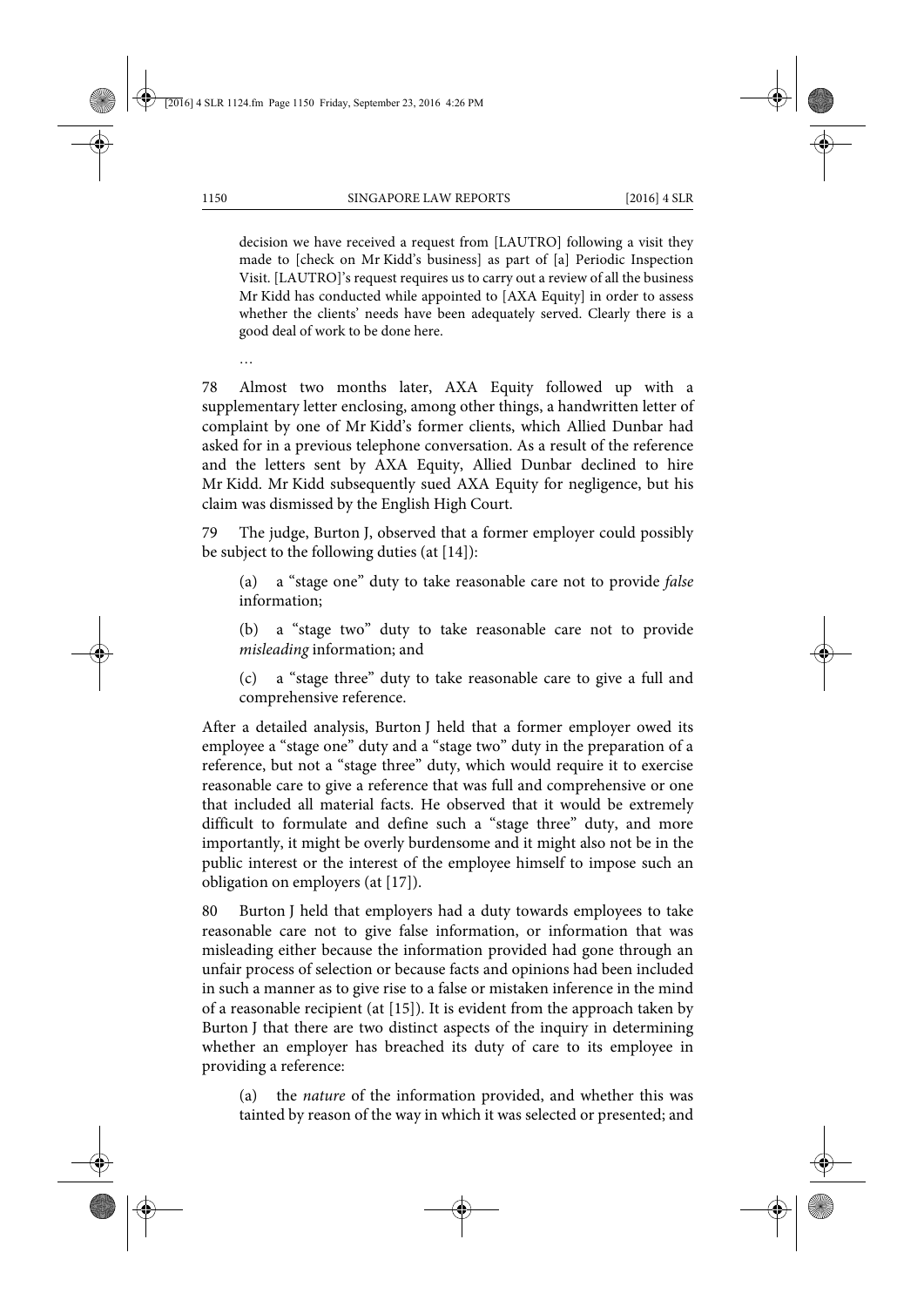(b) the likely *effect* of the reference on a reasonable recipient, and specifically, whether such a recipient would be left with a false or mistaken impression.

81 Burton J held that there was no breach of the applicable duty of care on the facts. Upon looking at the reference provided by AXA Equity in totality, Burton J found that AXA Equity had communicated that there were several unresolved complaints relating to Mr Kidd's selling practices as well as an outstanding customer care exercise and review of his business. There was no hostile provisional view expressed, and thus, the reference was not misleading or negligently provided, even though it would inevitably be regarded as a "bad reference" (at [34]). Burton J also held that the supplementary letter which had been sent by AXA Equity to Allied Dunbar was not misleading as all that could be said about that letter was that it inadequately described the nature of the complaints against Mr Kidd (at [40]).

### *The decision in* Cox

82 *Cox* ([72] *supra*) was a case where the employer was found to have failed to take reasonable care both to ensure that the facts stated in the reference which it provided were true and to ensure that the reference as a whole was fair.

83 The case concerned a reference given by the defendant, Sun Alliance Life Ltd ("Sun Alliance"), to Hambro Guardian Consultancy Ltd ("Hambro Guardian"), the new employer of the plaintiff, Mr Cox. Mr Cox had been employed by Sun Alliance for some 17 years. He was unable to get along with his colleagues at a new office, where he had been promoted as the branch manager. As a result of a serious rift that developed between Mr Cox and the other staff of that branch, Mr Cox was suspended on full pay while he was on a period of absence due to illness. There was no suggestion that the suspension was due to any financial impropriety or dishonesty on his part.

84 While negotiations for a settlement were going on, Sun Alliance received information that Mr Cox had received improper payments. Mr Cox was informed of the allegations, but Sun Alliance neither carried out any full investigation nor discussed the matter in detail with him. Sun Alliance did carry out a special audit of Mr Cox's files, but this did not reveal any evidence of fraudulent activity. At no point did Sun Alliance accuse Mr Cox of dishonesty.

85 Eventually, the parties reached a settlement on the terms that Mr Cox would receive a lump sum of £15,000 and three months' salary in lieu of notice in return for his amicable departure from Sun Alliance. Sun Alliance additionally agreed to provide Mr Cox with a reference, which would be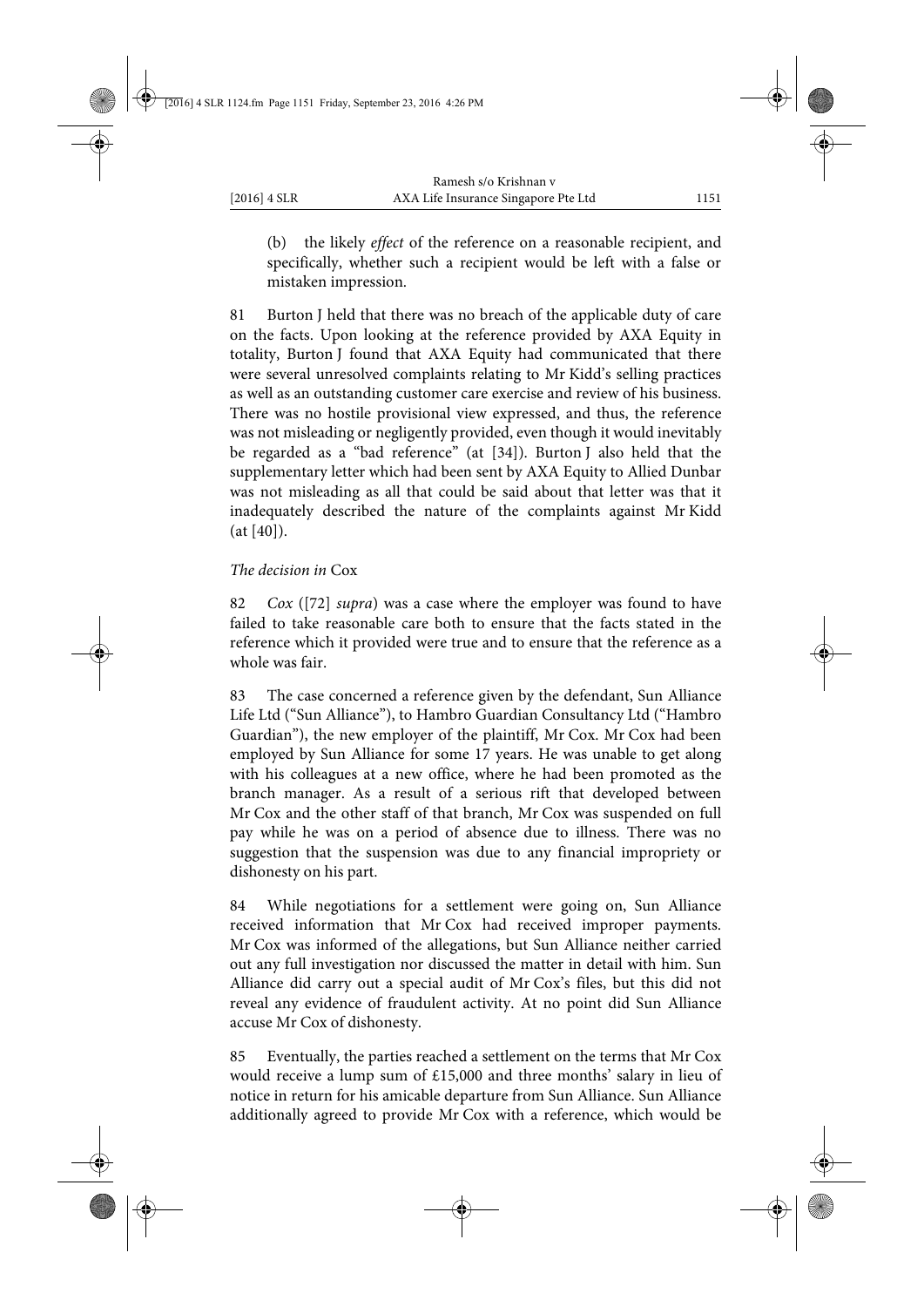worded in a manner that was agreed between the parties, should Mr Cox ever require one.

86 In the meantime, Mr Cox successfully obtained fresh employment with Hambro Guardian, which shortly after requested a reference from Sun Alliance. The reference provided by Sun Alliance stated that Mr Cox, while loyal and capable of working without supervision, was not suited to the position of a branch manager as there were concerns as to his honesty and his ability to get along with others. Although Sun Alliance did mention that Mr Cox was a successful salesman who had regularly been among the company's "top ten salesmen", it also stated that it would not hire Mr Cox in the same capacity (presumably as a branch manager) again. In addition to this reference, Mr Jones, Sun Alliance's personnel services manager, also spoke to two representatives from Hambro Guardian, including a Mr Brian Cosgrave ("Mr Cosgrave"), over the telephone, during which he provided a reference to the effect that Mr Cox had been suspended pending investigation into allegations of dishonesty, and that Mr Cox would have been dismissed but had been allowed to resign instead. As a result, Hambro Guardian terminated Mr Cox's employment.

87 Mr Cox sued Sun Alliance for damages on the basis that it had acted negligently or in breach of the settlement agreement when providing Hambro Guardian with the reference. At first instance, it was held that there was no breach of the settlement agreement, but that Sun Alliance had been negligent. On appeal, the English Court of Appeal upheld the trial judge's decision and found that Sun Alliance had breached its duty of care to Mr Cox because Mr Jones had not taken reasonable care to be either accurate or fair. The court held as follows at [82]:

(a) Unlike the London Council in the case of *Bartholomew* ([72] *supra*), Mr Jones did not confine himself to a small number of factually indisputable statements. He inaccurately suggested that: (i) Mr Cox had been suspended for serious matters involving dishonesty, among other things; (ii) charges had been properly brought against Mr Cox and thoroughly investigated; and (iii) it was only after thorough investigations, which had satisfied Sun Alliance that it was entitled to dismiss Mr Cox, that it was prepared to allow him to resign under a negotiated settlement because of the difficulty of proof. Almost all of the assertions made by Mr Jones were inaccurate to a greater or lesser degree.

(b) In totality, the reference was wholly unfair. The reference suggested, at the very least, that Sun Alliance had a reasonable basis, after a reasonable investigation, for dismissing Mr Cox on the ground of dishonesty amounting to corruption, when in truth, the charges of dishonesty that had been suggested to Hambro Guardian had never been put to Mr Cox and had never been the subject of any proper investigation or formal disciplinary proceedings, save for a special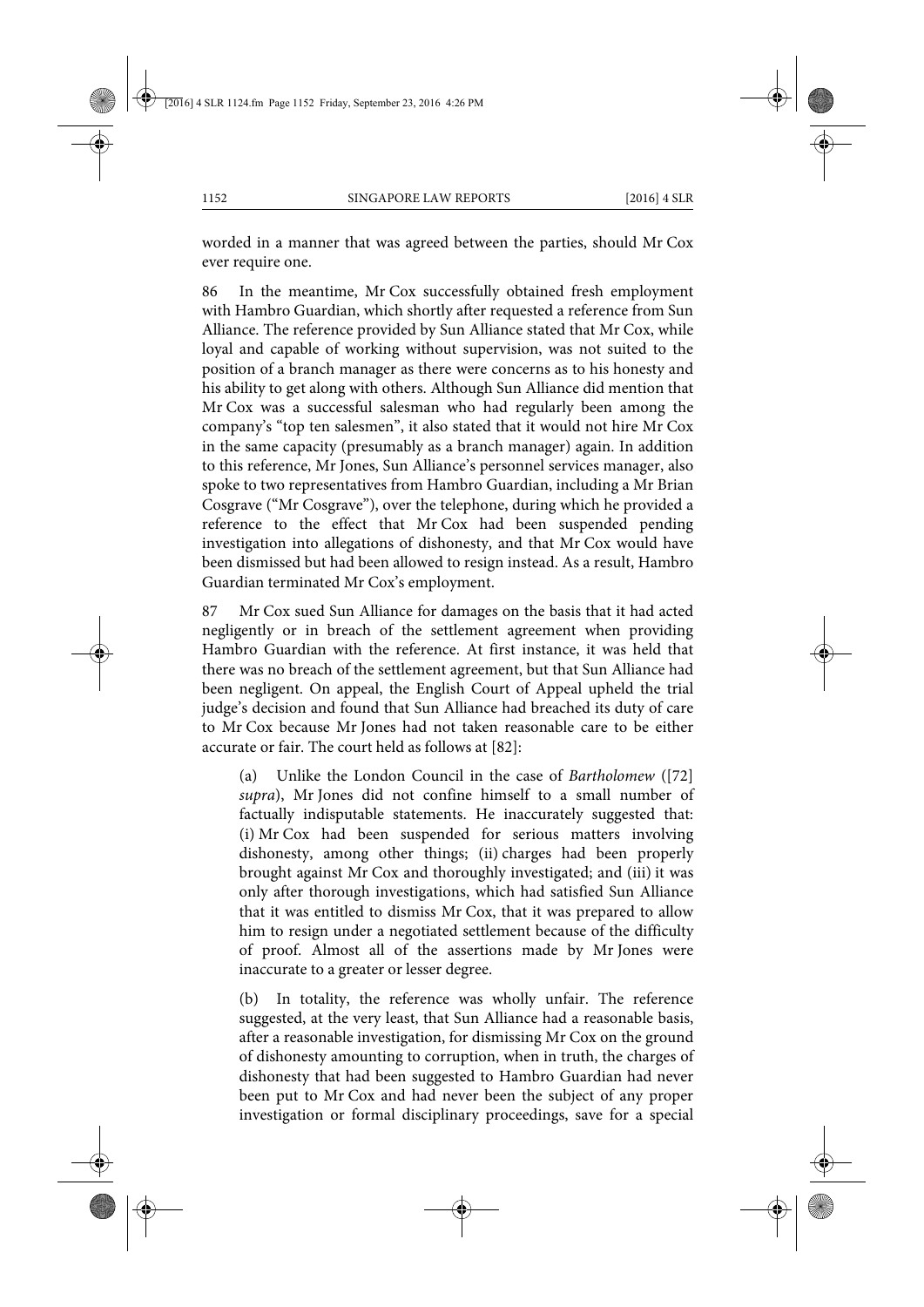audit, which was inconclusive and later shelved pending the settlement.

88 In coming to its decision, the English Court of Appeal also placed weight on Mr Jones' lack of objectivity in making the statements about Mr Cox's suspension from work and his subsequent departure from Sun Alliance, as well as the evidence of Mr Cosgrave (the representative from Hambro Guardian) that Mr Jones had been almost overly enthusiastic and gleeful when he provided the information about Mr Cox over the telephone (at [83]).

89 It is evident that the English Court of Appeal took into account the gravity of the effect which the reference had on the employee in assessing the standard of care required of the employer. In our judgment, this is sensible. Where a reference contains adverse suggestions touching on matters such as the honesty or integrity of the employee concerned, the employer will be expected to take particular care to consider how the suggestions would likely be understood by a reasonable recipient of the reference, and to ensure that the suggestions are: (a) fairly and reasonably made; and (b) founded on a sound factual basis.

### *The decision in* TSB Bank

90 Finally, we turn to *TSB Bank* ([72] *supra*). That case did not involve a claim in negligence, but instead concerned an allegation of a breach of an implied term of contract so as to give rise to constructive dismissal. The issue was whether the employer had breached the implied term of trust and confidence in an employment contract by revealing complaints against the employee, of which she was unaware, in a reference that it gave to her prospective employer, thereby causing her to lose her chance of obtaining new employment. Although the employee's claim against the employer was not based on negligence, the observations made by the Employment Appeal Tribunal in that case are nonetheless relevant and useful for our purposes.

91 The plaintiff, Ms Harris, was a savings and investment adviser at TSB Bank plc ("TSB"). In the course of Ms Harris's employment with TSB, TSB received complaints from customers about her giving misleading or inadequate information to them. Except for two of the complaints, Ms Harris was not informed of these complaints and so was never given an opportunity to furnish an explanation in relation to them. It was also undisputed that she had previously been given a final warning for forgery when she changed an entry on a form and initialled it on behalf of her customer so as to save time.

92 In 1996, Ms Harris looked for another job following the arrival of a new manager whom she considered was hostile towards her. She applied to Prudential Assurance Company ("PAC") for a position. During her interview, she explained the forgery incident to PAC, and this was accepted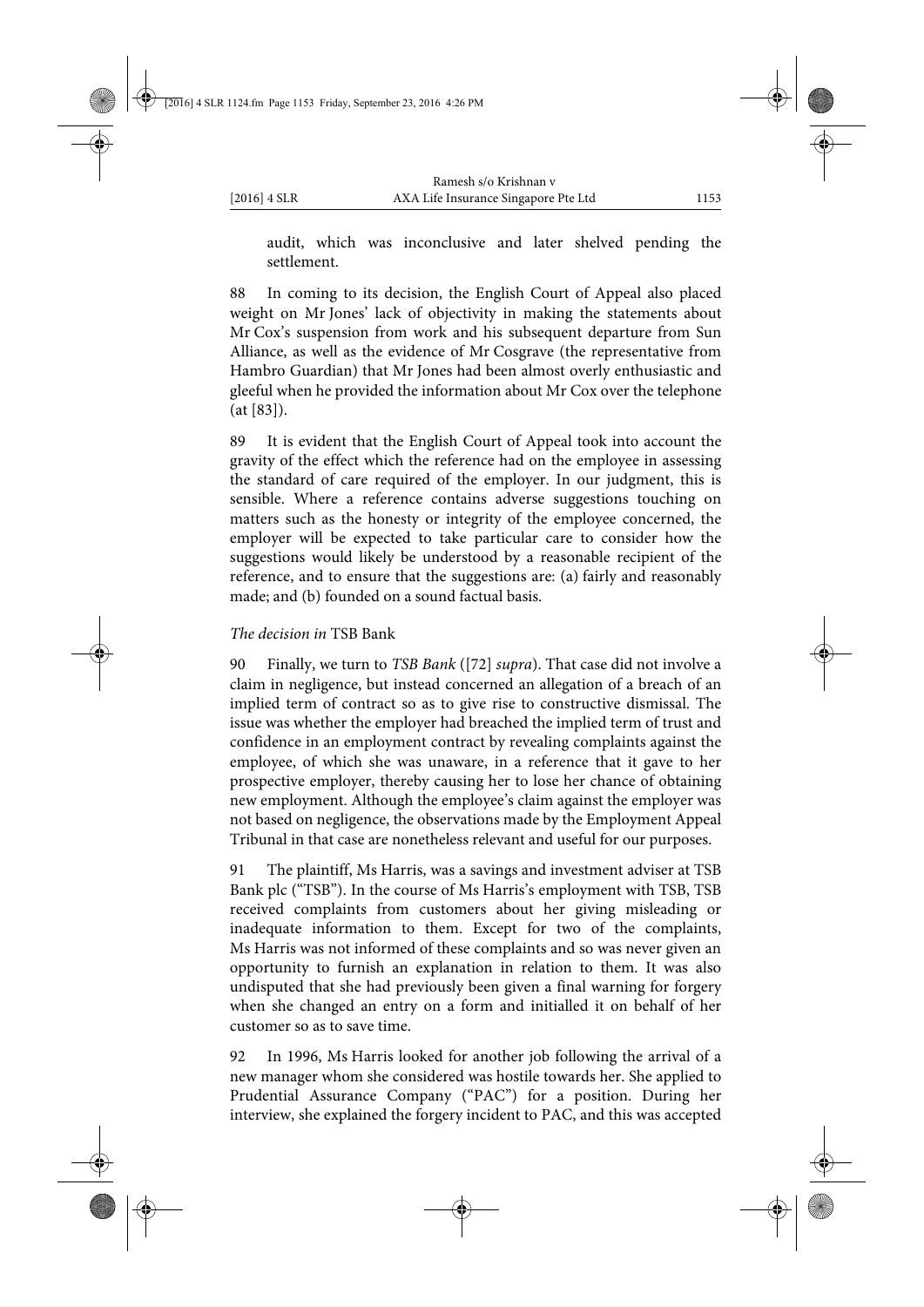(at [35]). In keeping with the LAUTRO Rules, PAC approached TSB for a reference. The reference provided by TSB contained no assessment of Ms Harris's character and was confined to factual statements. It stated that 17 complaints had been made against Ms Harris, out of which four had been upheld and eight were outstanding. As a result of this reference, PAC declined to hire Ms Harris, who was shocked to discover that there had been so many undisclosed complaints against her. She resigned from TSB and presented a complaint before an employment tribunal for unfair and constructive dismissal.

93 The employment tribunal at first instance found that TSB had breached an implied term of trust and confidence in referring to the complaints, which Ms Harris had not previously been informed of and against which she had not had an opportunity to defend herself. This presented a misleading picture of Ms Harris. It also found that this breach had caused her to leave her employment. TSB's appeal against this decision was dismissed by the Employment Appeal Tribunal, whose observations at [46] are pertinent:

… [T]he law does not oblige an employer to help an employee obtain other work and … a reference does not have to be complete but only reasonable and fair. … [I]n assessing whether [TSB] were in breach of contract, the tribunal were entitled to, and we find, did, consider not only the quality of the act of sticking to the regulations in isolation, but also in relation to its effect on the employee. They found that [TSB's] approach, because of its misleading effect, was damaging. In a similar way the phrase 'being economical with the truth' has become part of our language. *Referring to unrevealed complaints may be nothing more than the truth, and completely accurate, but simply to be accurate in what is said may not lead to a 'reasonable and fair' reference.* The tribunal found that to give half the story is to take a positive step, the result of which risks creating a misleading impression that is liable to damage an employee permanently. … [emphasis added]

The Employment Appeal Tribunal noted that steps such as informing the employee of complaints at the stage when the complaints were made or when the reference was being prepared, or the provision of a fuller reference could be taken in order to ensure that the employee was not unfairly prejudiced (at [71]).

94 The Employment Appeal Tribunal stated as a caveat that the situation might be different where the subject of the reference was a *former* employee as opposed to a current employee, and left open the question as to whether a similar obligation would be present in the former situation as it was not engaged on the facts (at [68]). The hesitancy of the Employment Appeal Tribunal to hold that the obligation also applied to a *former* employee may be due to the fact that *TSB Bank* concerned the implied term of trust and confidence in a contract of employment. In *Wee Kim San Lawrence Bernard v Robinson & Co (Singapore) Pte Ltd* [2014] 4 SLR 357 at [24], we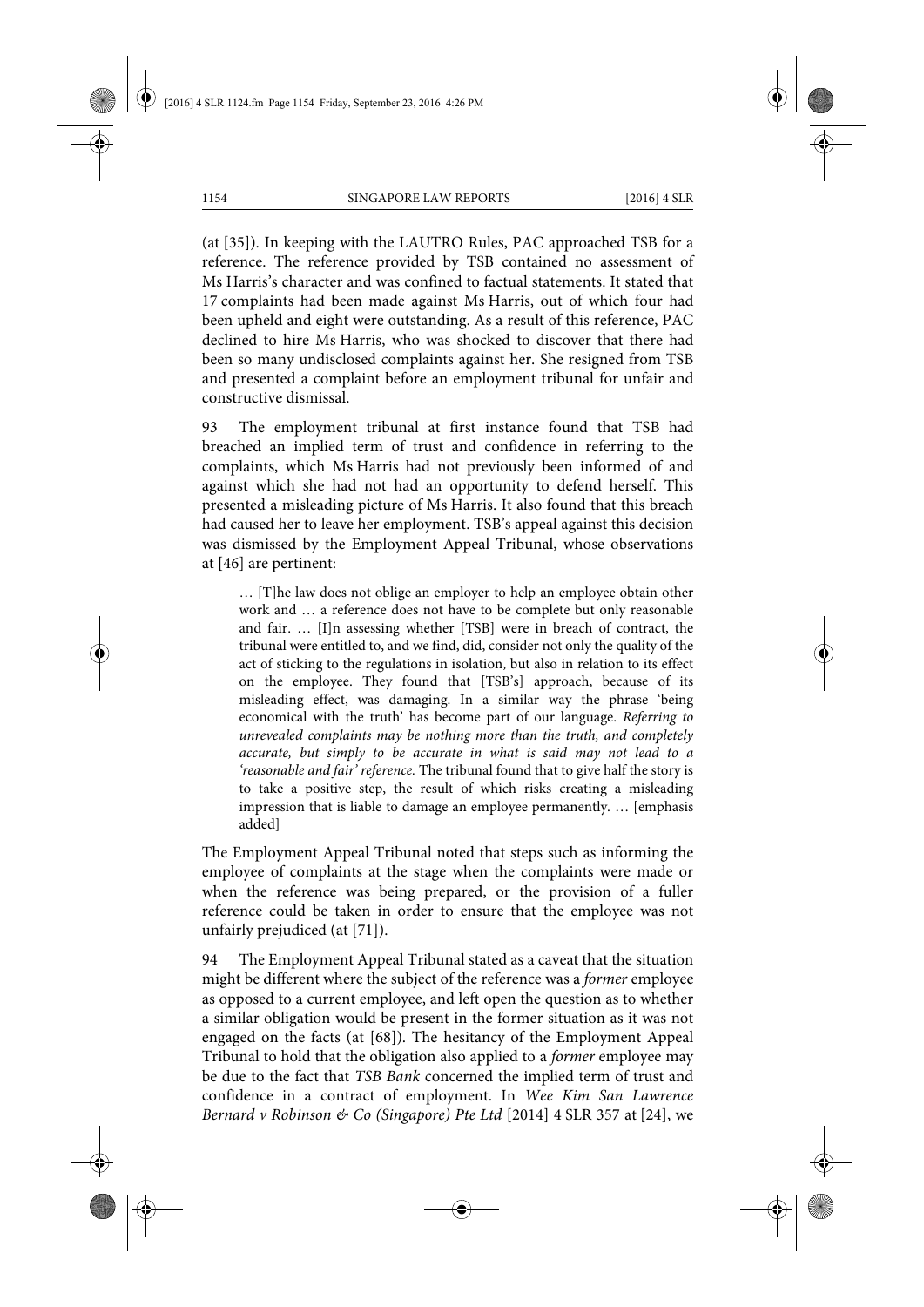observed that this implied term entailed that a party "shall not, without reasonable and proper cause, conduct itself in a manner calculated and likely to destroy or seriously damage the relationship of mutual trust and confidence between employer and employee". An argument might thus be made that such an obligation does not extend to a *former* employee as the relationship of mutual trust and confidence no longer subsists after the termination of the employment relationship. We leave this question open for it to be decided in a case with a factual matrix that engages it. The present case involves not the implied term of trust and confidence in an employment contract, but a duty of care in negligence to avoid giving an unfair or misleading impression of an employee in an employment reference. As we have stated at [59] above, there is no distinction between the duty of care expected of a former and a current employer in this regard (see also [253]–[254] of the Judgment ([2] *supra*)).

95 Subject to these observations, we largely agree with the views expressed by the Employment Appeal Tribunal in *TSB Bank*, although we think it would perhaps be more precise to replace the word "accurate" in the passage quoted at [93] above (from [46] of *TSB Bank*) with the word "true". As we explain at [98] below, the two words bear slightly different meanings. The accuracy of a statement entails not only that what is said is *true*, but also that what is *not* said would not result in the recipient having a wrong impression.

96 Two other observations of the Employment Appeal Tribunal in *TSB Bank* ([72] *supra*) bear highlighting:

(a) First, the appeal tribunal agreed with the tribunal below that an employer could not rely on the fact that it was only doing what was required of it under the regulations governing the financial services industry to contend that the reference which it had given was fair and reasonable, not least because its obligations to its regulator were not the measure of its obligations to its employee (at [44]).

(b) Second, the appeal tribunal also held that an employer could not rely on the standard practice of the industry in the way in which complaints were handled and references were given to contend that it was not in breach of its implied obligation to its employee. This was because the fact that a practice was widespread did not change the fact that to disclose in a reference complaints which had not previously been made known to the employee and which could potentially destroy the employee's career was a breach of the implied term of trust and confidence (at [58]).

We agree with both of these observations, which, in our view, apply equally in the context of negligence.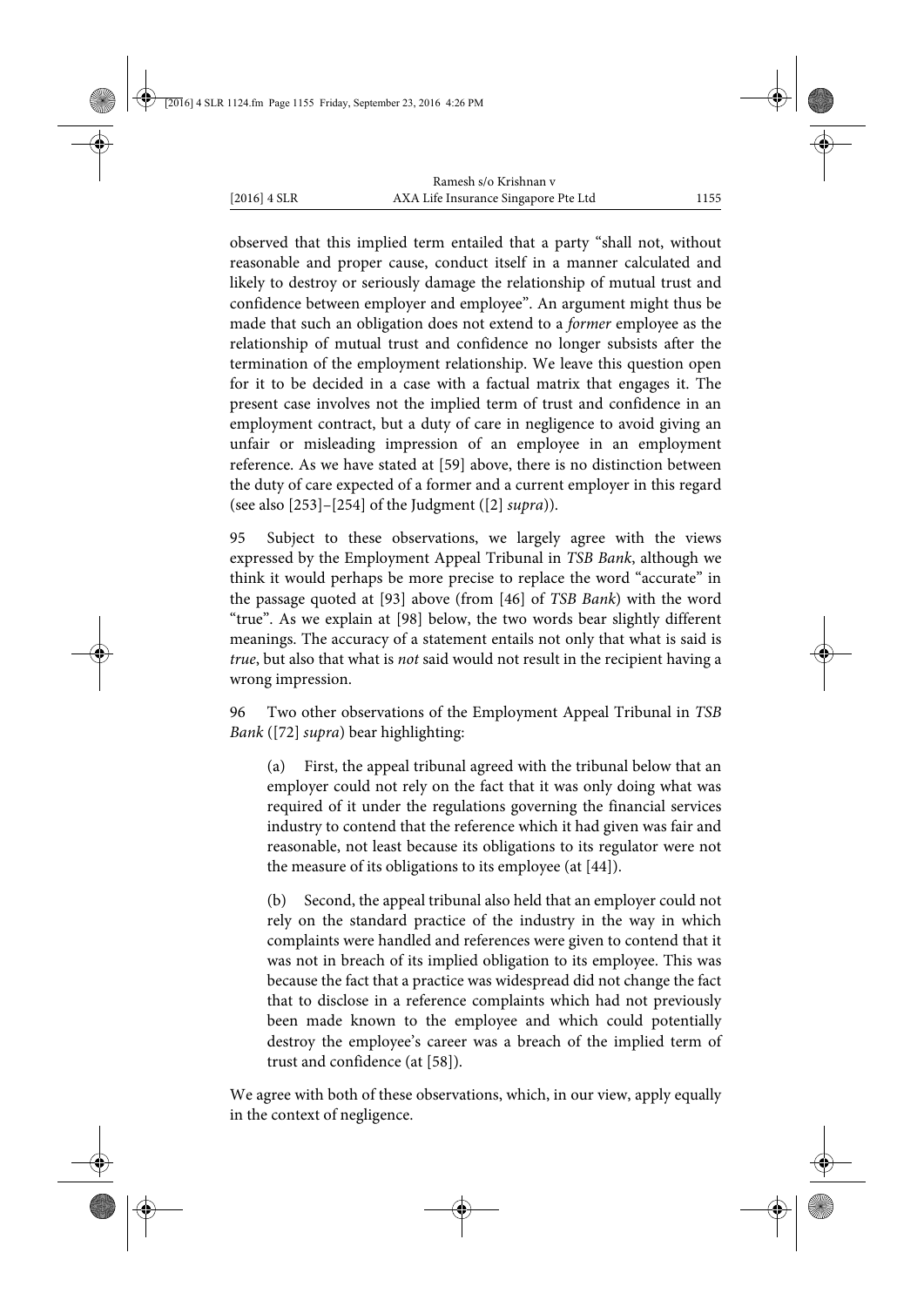# *The applicable standard of care in Singapore*

97 In broad terms, we find ourselves in agreement with the approach that has been developed in the English cases. In particular, we consider that an employer who writes a reference for an employee is obliged to exercise due care to ensure that the facts contained in the reference are true, and that any opinions expressed in the reference are based on, and supported by, facts which are true.

98 Beyond exercising due care to ensure that the facts stated in a reference are true, the employer is also required to exercise due care to ensure that the facts are *accurate*. This follows from the requirement that the reference, as a whole, must not be unfair or misleading, but it is worth drawing out this point for emphasis. As alluded to at [95] above, accuracy depends not only on what is said, but also on what is *not* said (*ie*, what has been withheld). An assertion consisting of facts that are true may not be accurate if it conveys a misleading impression because it fails to present the full picture. This was the case in *TSB Bank*. Therefore, although there is no requirement that a reasonable employer must disclose everything which it knows about the employee who is the subject of the reference (see [75] and [79] above as well as [100] below), it is expected to disclose whatever is relevant and relates to information that has already been disclosed, where withholding such information would render the disclosed information incomplete, inaccurate or unfair. This may assume particular significance where a recipient of a reference asks for further information or clarification pertaining to what has been disclosed. The employer would continue to owe the employee the same duty of care when responding to such requests.

99 We do not go so far as to say that an employer is required to *guarantee* the accuracy or truth of a reference. What is required is the exercise of *reasonable care* in the preparation of the reference so as to meet the foregoing requirements of truth, accuracy and fairness (see Lord Lowry's observations in *Spring (HL)* ([58] *supra*) at 327).

100 In this regard, as we have indicated earlier (at [98] above), a reference need not be full and comprehensive. A reference will not be faulted on the ground that it did not contain each and every material fact about the employee concerned as long as the omission to include any fact does not thereby render the reference either unfair or inaccurate. Save to this extent, to require an employer to include all information (both positive and negative) in a reference would be unrealistic and unduly onerous. In any event, it is reasonable to expect the employee himself, and not his employer, to present his own best case for employment. Further, some references may specifically require the inclusion of adverse information.

101 An adverse reference will not automatically be regarded as being unfair or misleading. Some references, such as the Reference Check Form in the present case, are meant to elicit primarily adverse information. In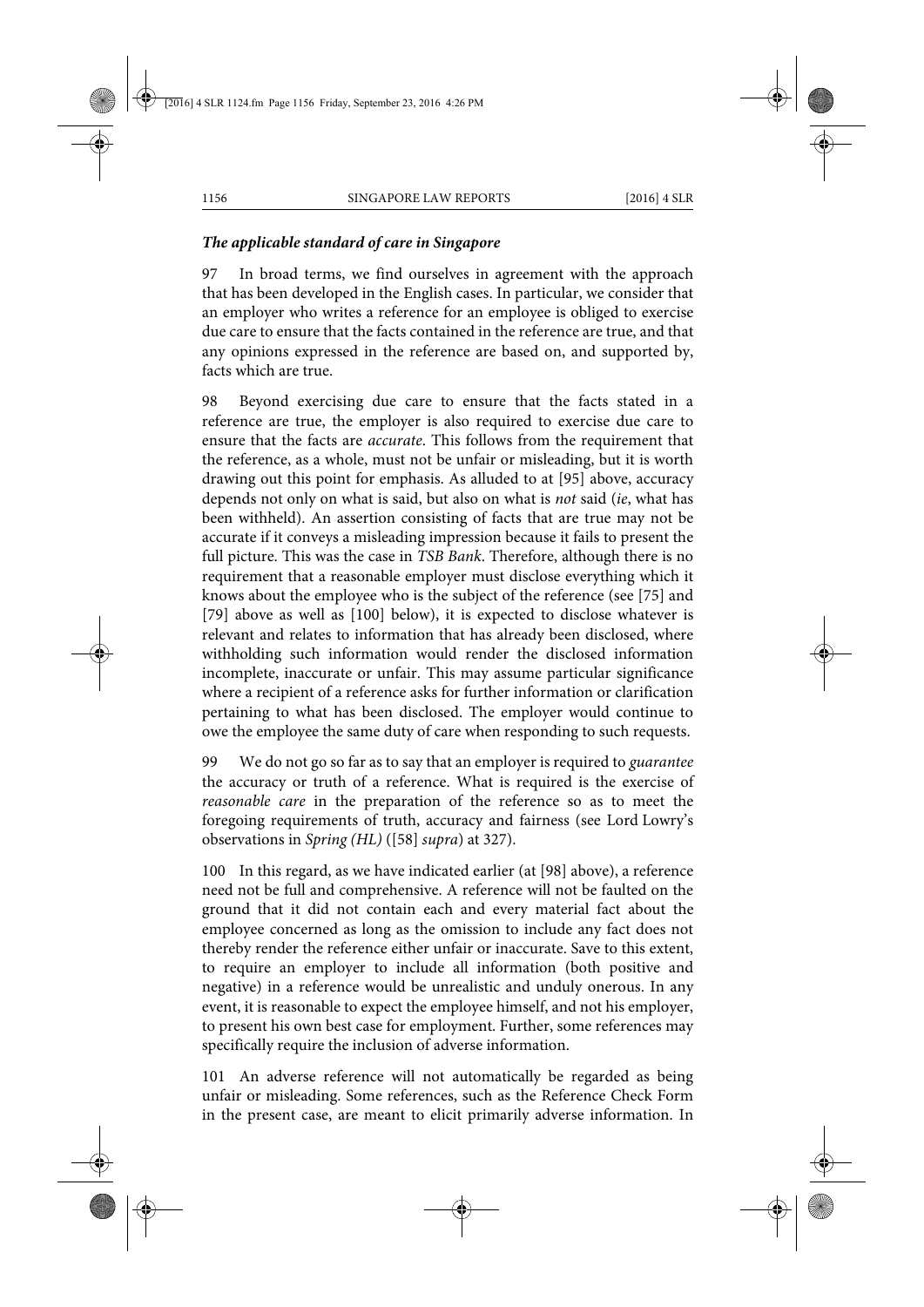such cases, an employer clearly cannot be faulted for not including *positive* attributes about the employee in the reference, save and except where such information relates to other disclosed information and its non-disclosure renders the disclosed information incomplete, inaccurate or unfair.

102 Drawing these principles together, we formulate and summarise the applicable standard of care expected of a reasonable employer (including a former employer) when writing a reference for its employee (including a former employee) as follows:

(a) The employer must exercise reasonable care to ensure that: (i) the facts stated in the reference are true; and (ii) any opinions expressed there are based on, and supported by, facts which are true (see [64], [69]–[71], [75], [79]–[80], [87] and [97]–[98] above).

(b) The employer must also exercise reasonable care to ensure that the reference does not give an unfair or misleading overall impression of the employee, even if the discrete pieces of information which it contains are factually correct. In other words, due care must be taken to ensure that the reference is not only *true*, but also *accurate* in the sense of not being misleading or unfair. The information that is provided may be considered misleading or unfair where: (i) the information provided has gone through an unfair process of selection; or (ii) the manner in which the facts and opinions have been included gives rise to a false or mistaken impression in the mind of a reasonable recipient of the reference (see [75], [79]–[80], [87], [93], [95] and [98] above).

(c) The employer is required to exercise reasonable care to disclose any information that relates to information which has already been provided, where to withhold such further information would render the information that has been disclosed incomplete, inaccurate or unfair. This continues to be the case when the recipient of the reference seeks further information or clarification pertaining to what has been disclosed (see [98] above).

(d) Subject to the foregoing qualifications, the employer is *not* required to give a full and comprehensive reference or to include *all* material facts about the employee in the reference (see [75], [79], [98] and [100] above).

(e) In general, the employer should not include in the reference, whether explicitly or implicitly, complaints or other allegations against the employee that the latter had no knowledge of and had not been given an opportunity to explain or defend himself against. In particular, complaints that were not conveyed to the employee because they were found to be baseless should not be disclosed unless the employer is, for some reason, obliged to do so. In such a case, the employer should make it explicit that: (i) the complaint was dismissed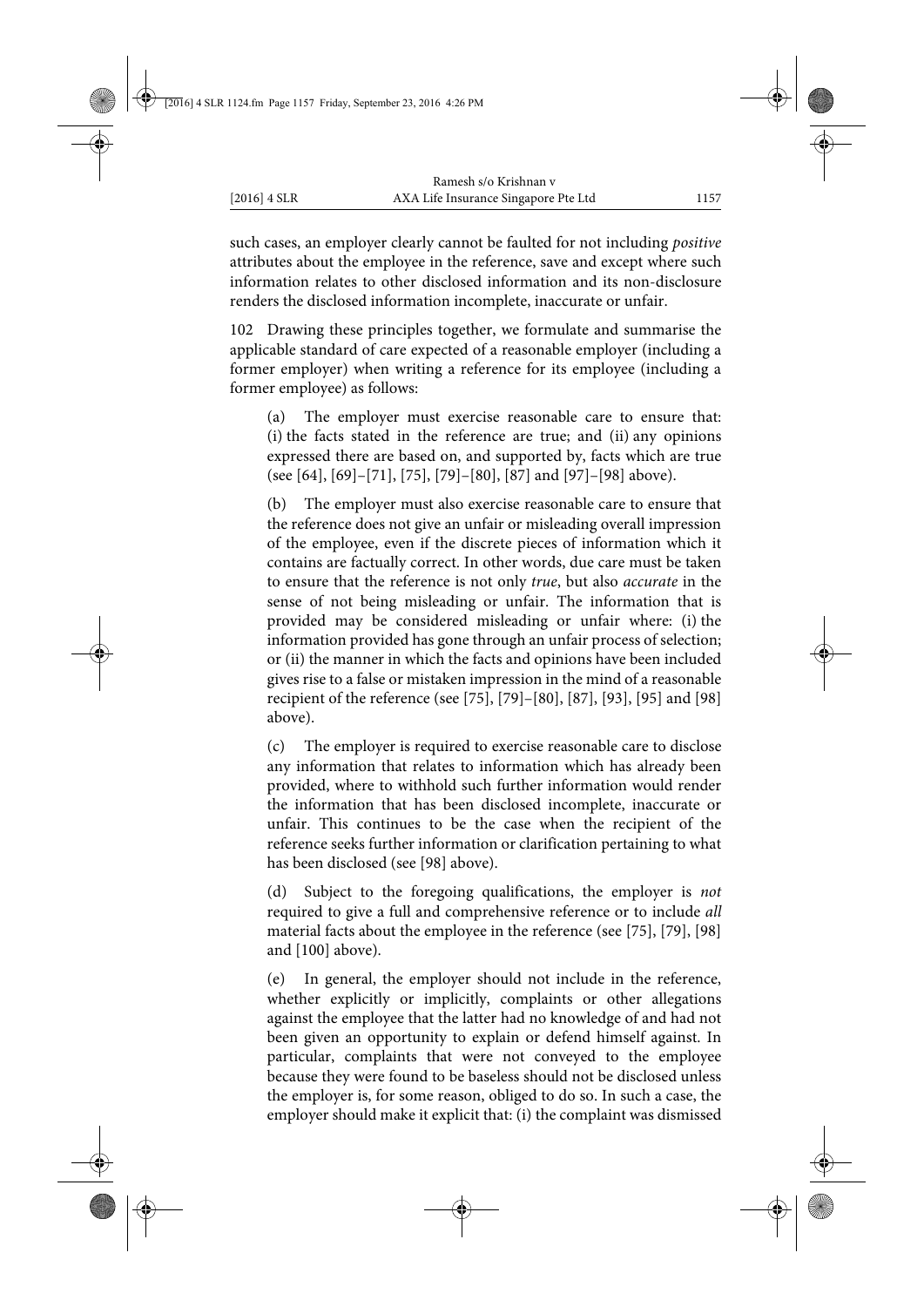as baseless; and (ii) the employee was not informed of it at that time. The employer should also inform the employee concurrently (see [93] above).

(f) In assessing what constitutes reasonable care, regard will be had to the gravity of any adverse suggestion or inference contained in the reference (see [89] above). The greater the gravity of any adverse suggestion or inference, the more closely will the employer's conduct be scrutinised to ascertain whether it has taken reasonable care to ensure that the suggestion or inference in question: (i) is based on facts which are true and accurate; and (ii) is, in view of those facts, fair and reasonable.

103 In our judgment, it is just to impose such a standard of care upon an employer because of the combination of three factors:

(a) the potential harm that may be inflicted on an employee through a negligently prepared reference;

(b) the often inevitable inclination that an employer may have to damage the prospects of an employee who might be about to join a competitor or who has already done so; and

(c) the inability of an employee to safeguard his own position adequately.

104 These three factors can be illustrated using the context and the facts of the present case. We start with the first factor – the ability to cause harm. It is uncontroversial that negligently prepared references can have serious potential consequences. Such a reference may paint the employee concerned in an unfair and inaccurate light, which might in turn cost him the opportunity to obtain fresh employment. In the context of the financial advisory and insurance industry, references given by employers such as the Respondent would be relied on by an employee's prospective new employers in deciding whether to hire the employee as well as by the industry regulator, MAS, in deciding whether to grant him a RNF licence.

105 Second, in cases where an employee is leaving, or has left, his employer to seek employment with a competitor, the employer may have the inclination, if not the motive, to act in its self-interest and write a reference that would adversely affect the employee's chances of getting the job. Ironically, the better the employee, the greater the employer's incentive to thwart his prospects of working for a rival. Further, it is also not inconceivable that an employer might be motivated to paint an employee in a negative light if the circumstances that led to his departure were not amicable. We are not suggesting that financial institutions are bound to be motivated by the wrong considerations when they write references, but as long as the possibility exists, it is appropriate to impose a standard of care that would minimise the prospects of this happening.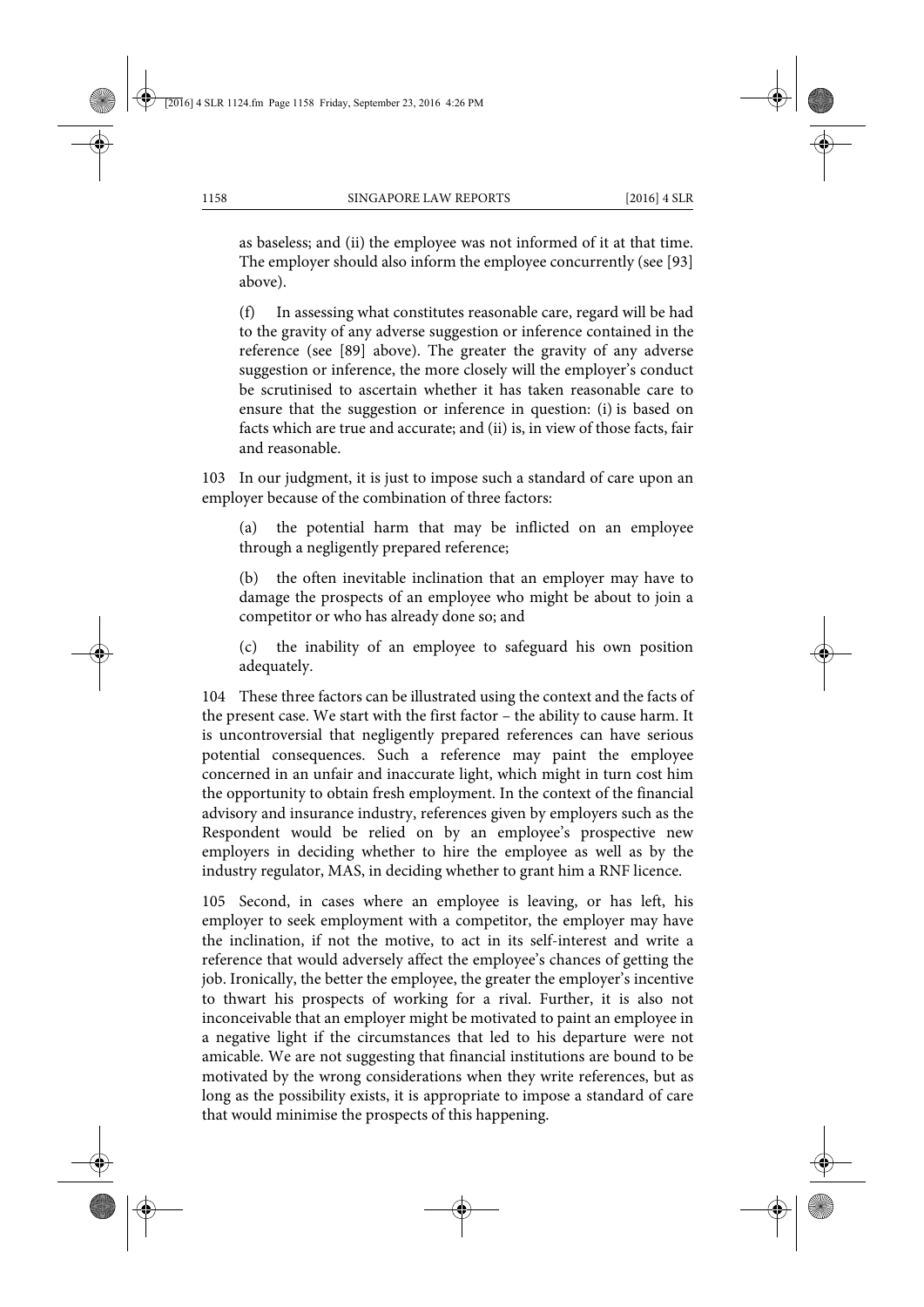106 Third, the information that an employer provides in a reference is commonly not disclosed to the employee. Thus, even if the employee has an opportunity of self-disclosure, he might not know the contents of the reference and might therefore not be able to defend himself or correct any mistake or misrepresentation in the reference. This in fact was what transpired in the present case. The Respondent sent its reference check responses to Prudential and Tokio Marine without the Appellant having a chance to see their contents until he filed his suit against the Respondent and obtained these documents through discovery. As a result, even though the RNF includes a segment for self-disclosure, and even though Prudential and Tokio Marine had given the Appellant the opportunity to respond to some of their queries, the Appellant was unable to do so with sufficient appreciation of what had been said about him. It is appropriate, in such circumstances, to expect the person providing the reference to take reasonable care to do so in terms that are accurate and fair.

107 Against the backdrop of these principles, we turn to consider the facts of this case. We first address two preliminary issues.

### **Preliminary issues**

108 First, we note that the Appellant has brought two claims based on negligence in these proceedings – one in respect of the reference check response which was provided to Prudential and one in respect of that provided to Tokio Marine. As acknowledged by counsel for the Appellant, Mr Eugene Thuraisingam ("Mr Thuraisingam"), at the hearing before us, the Appellant would not be able to obtain damages for both claims even if he succeeds on both as he could only have been employed by *either* Prudential *or* Tokio Marine, but not by both firms. Thus, if we find in the Appellant's favour in respect of his claim concerning his application to join Prudential, there would be no need for us to consider his claim concerning his application to join Tokio Marine. Conversely, if we rule against the Appellant on his claim relating to his application to join Prudential, then given the overlapping facts of his two claims in negligence, including the fact that the references provided in both instances were materially similar, it is likely that his claim in respect of his application to join Tokio Marine will fail as well. For these reasons, we will not address the claim pertaining to the Appellant's application to join Tokio Marine in the analysis that follows.

109 Second, the Respondent objects that the Appellant has "strayed very far" from his pleaded case. Specifically, counsel for the Respondent, Mr Pillai K Muralidharan ("Mr Pillai"), argues that the Appellant cannot be allowed to now rely on the subsequent correspondence that took place between the Respondent, Prudential and MAS when all that he had pleaded for the purposes of his negligence claim in respect of his application to join Prudential was that the statements on persistency ratios and compliance issues in the Prudential Reference Check Form were "false" and,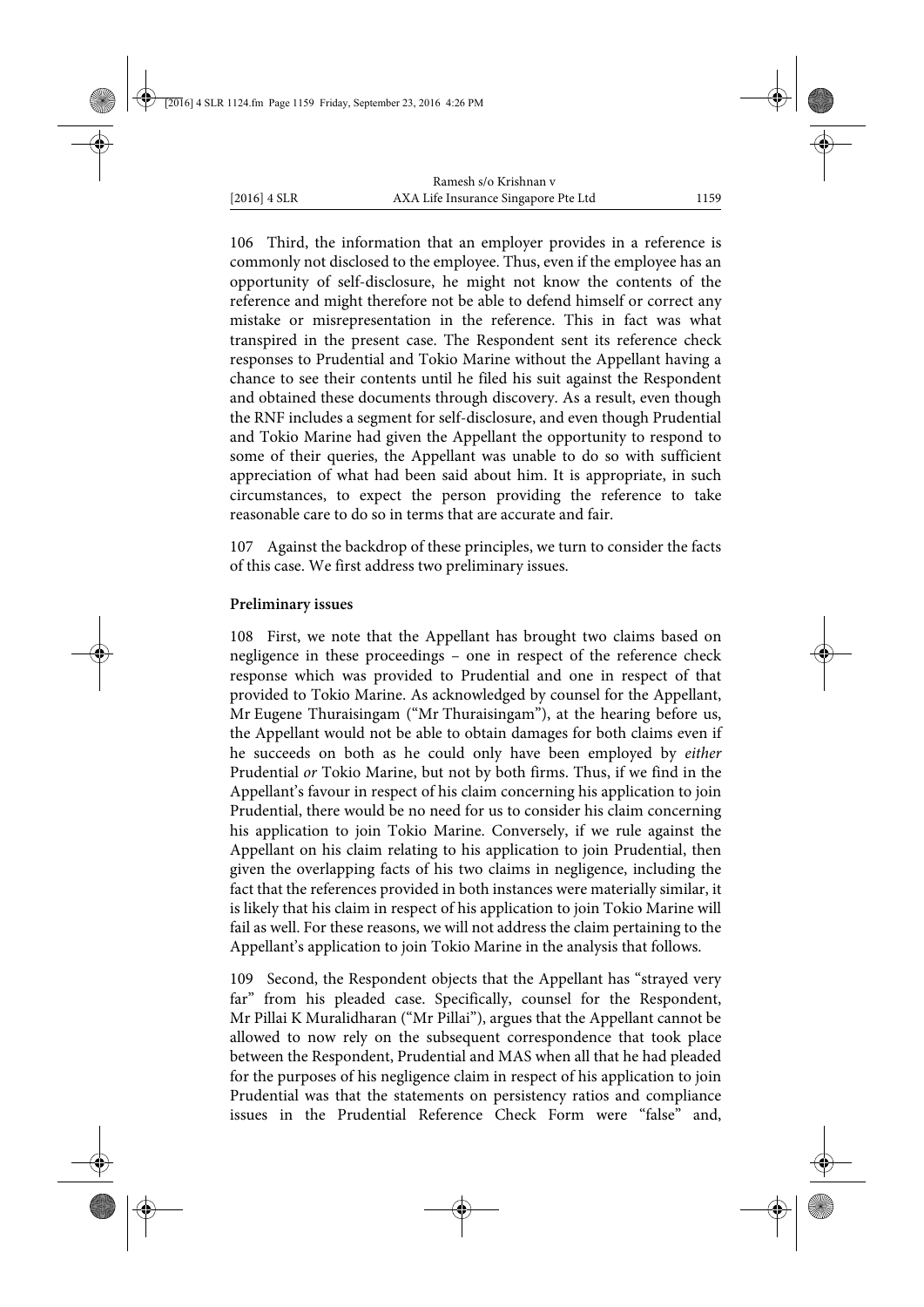furthermore, were "not full, frank and truthful". In this regard, Mr Pillai points us to paras 41 and 42 of the Appellant's Statement of Claim (Amendment No 2) dated 25 April 2013 ("the Amended Statement of Claim").

110 With respect, we do not accept Mr Pillai's submission and are satisfied that the Appellant has sufficiently pleaded his case. While it is true that the Appellant did not make any specific reference to the Respondent's subsequent correspondence with Prudential and MAS in that part of his pleadings which detailed how the Respondent breached its duty of care, he did refer to the relevant correspondence in the part which detailed the scope of the Respondent's duty of care. In respect of the latter, para 37 of the Amended Statement of Claim states that "the [Respondent] was under a duty to the [Appellant] to take reasonable care in the preparation of … the [Respondent's] Reply when responding to Prudential's Reference Check Request *and the [Respondent's] Subsequent Correspondence with Prudential*; … [and] *the [Respondent's] Correspondence with the MAS in 2011 and the [Respondent's] Subsequent Statements to the MAS*" [emphasis added]. The italicised words encompass all the relevant correspondence which the Appellant seeks to rely on in support of his argument that the Respondent was negligent in providing the information which it furnished to Prudential and MAS. This, in our view, suffices to give adequate notice to the Respondent that the negligence claim extends to its subsequent correspondence with Prudential and MAS. We also note that all the correspondence in fact originated from the Respondent and featured at the trial below. In the circumstances, we cannot see that the Respondent will suffer any prejudice or unfairness if the Appellant is allowed to go beyond the statements on persistency ratios and compliance issues in the Prudential Reference Check Form and rely on the Respondent's subsequent correspondence with Prudential and MAS in support of his contention that the Respondent breached the duty of care which it owed him.

#### **Did the Respondent breach its duty of care to the Appellant?**

111 We turn now to consider whether the Respondent breached its duty of care to the Appellant in its provision of the information set out in the Prudential Reference Check Form and in its subsequent correspondence with Prudential and MAS. The information furnished to Prudential and MAS can be classified for the purposes of analysis into three broad categories:

(a) information in respect of the persistency ratios of the Ramesh Organisation;

(b) information in respect of the compliance issues involving the Appellant and some of the advisers in the Ramesh Organisation; and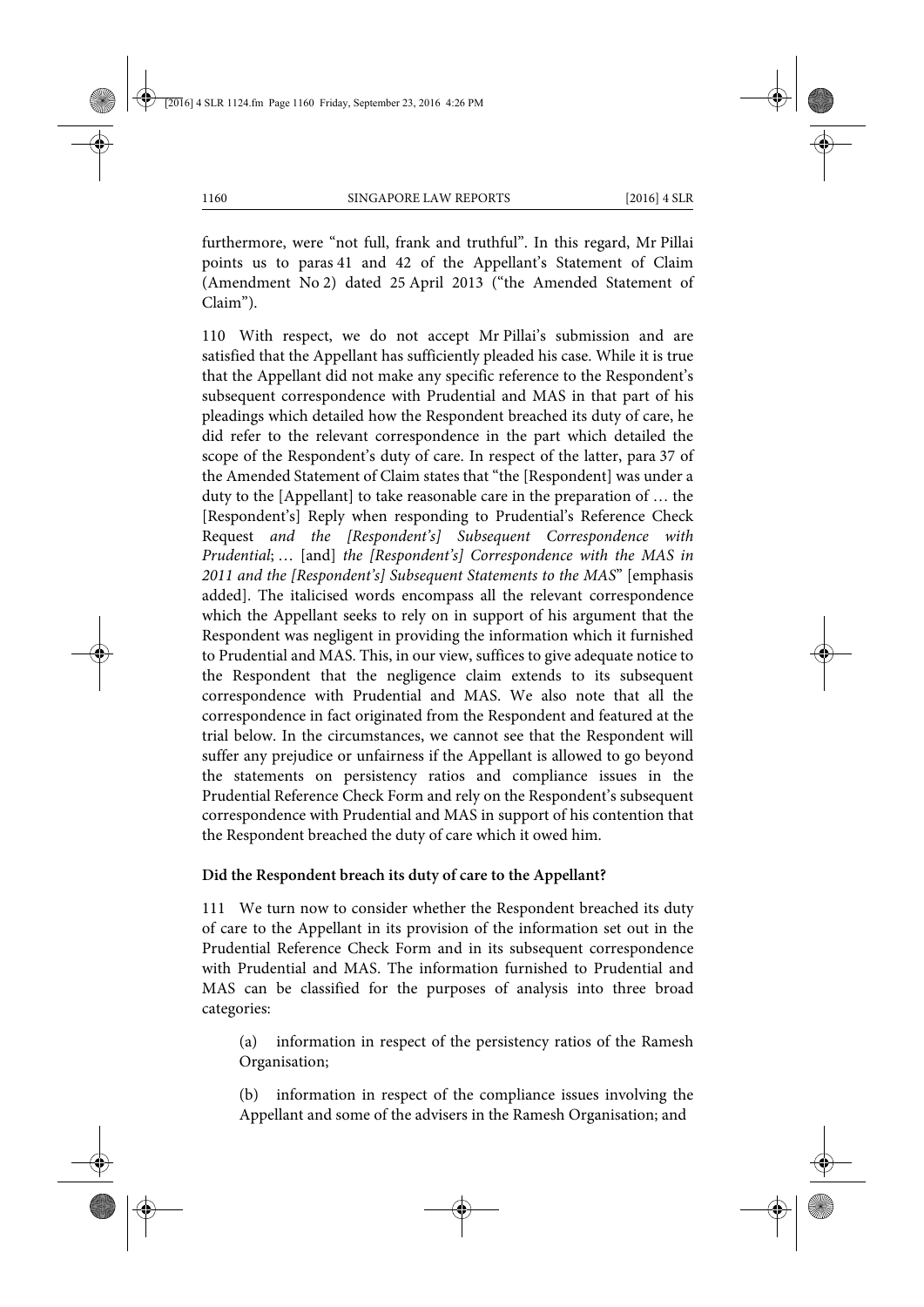(c) information on, and allusions to, possible ethical violations by the Appellant and the Ramesh Organisation advisers in general.

112 In our judgment, the Respondent did not meet the requisite standard of care in providing the information in each of the categories listed above. This becomes even more apparent when the information provided is taken as a whole.

#### *Information on persistency ratios*

# *The provision of the persistency ratio for single premium policies was not unfair or misleading*

113 We begin with the Respondent's provision of a 19-month persistency ratio in respect of *single* premium policies in the Prudential Reference Check Form (see [22] above). Unlike the position in relation to *regular* premium policies, where the dispute centres on the method that was used to calculate the persistency ratio, the Appellant does not take issue with the use of the 19-month measure in respect of *single* premium policies. The 19 month persistency ratio calculates the rate at which policyholders choose to retain their funds in respect of their single premium policies over the preceding 18-month period. What the Appellant takes issue with is the Respondent's decision to include the persistency ratio for single premium policies *at all* in the Prudential Reference Check Form. He argues that the Respondent should not have included this information as it knew that since the beginning of 2010, the Ramesh Organisation had predominantly focused on regular premium products instead (see [16] above); alternatively, the Respondent should have included an explanation as to why the persistency ratio for single premium policies was so low in the circumstances.

114 We do not accept this argument. The Appellant has not shown why it was unfair or misleading for the Respondent to include the persistency ratio for single premium policies in the Prudential Reference Check Form. The Ramesh Organisation might have chosen to adopt a particular sales approach and focus only on regular premium policies, but this did not, without more, impose an obligation on the Respondent to withhold disclosure of the persistency ratio for single premium policies. In this regard, we note that Mr Tay Teck Leong ("Mr Tay") from Prudential did give evidence at the trial which suggested that Prudential usually expects to receive a *general* persistency ratio which does not distinguish between single and regular premium policies in the references that it is provided with. But, this by itself does not provide a sufficient basis for us to conclude that it was improper or unfair for the Respondent to include the information on the persistency ratio for single premium policies.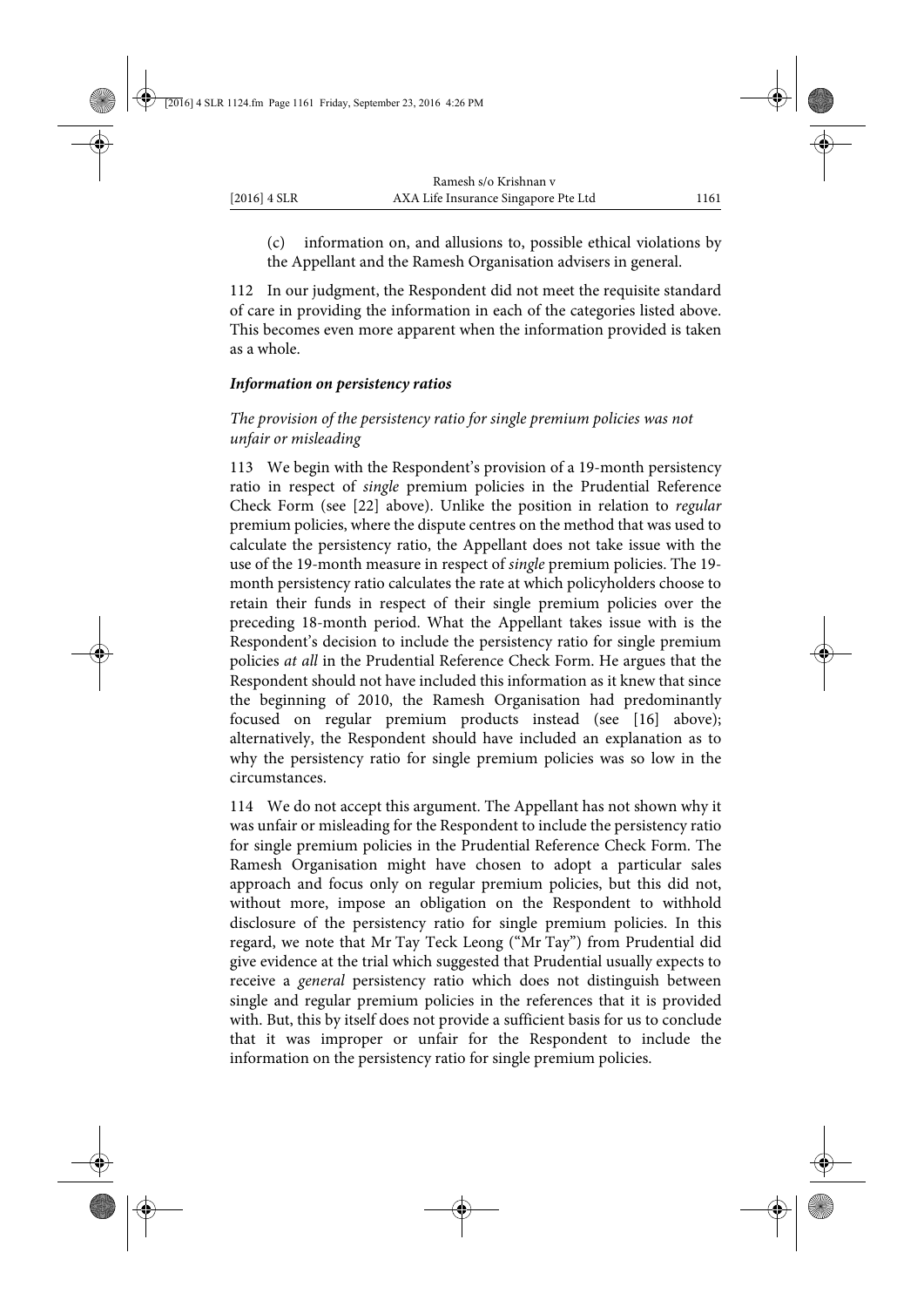*The use of the 13-month measure in respect of regular premium policies was misleading and unfair* 

115 However, the same cannot be said of the use of the 13-month measure, as opposed to the 19-month measure, for the persistency ratio of *regular* premium policies in the Prudential Reference Check Form. In our judgment, the use of the 13-month measure was misleading and unfair to the Appellant, even though the resultant persistency ratio of 39.6% might have been factually true and mathematically correct.

116 It is necessary to first explain the differences between the 13-month and the 19-month measures of persistency ratios. As we have noted at [9] above, persistency ratios track the number of insurance policies sold by advisers that are still in force over a period of time. There are various methods by which persistency ratios can be measured, and it appears that there is no standard industry practice. In the context of regular premium policies, the 13-month ratio calculates the percentage of customers who renew their policies and pay the renewal premiums when these fall due at the end of a 12-month period, while the 19-month ratio measures the number of policies that are still in force over an 18-month period. The reported persistency ratio can differ greatly depending on which measure is employed, as can be seen from the fact that the Ramesh Organisation's 13 month persistency ratio for regular premium policies was a disappointing 39.6%, while its 19-month persistency ratio for the same type of policies was 89.5%. This is principally because:

(a) Until January 2012, the 19-month measure used by the Respondent incorporated a "premium cap". We have stated above at [9] that in calculating persistency ratios, regard may be had not only to the number of policies that have lapsed over a given period, but also to (among other factors) the amount of premiums lost on account of the policies that have lapsed. The "premium cap" in the 19 month measure used by the Respondent meant that when an adviser's 19-month persistency ratio was calculated, those of his lapsed policies which had premiums higher than a certain amount specified by the Respondent would be treated as having premiums of only that specified amount. Hence, the total amount of premiums lost due to his lapsed policies would be treated as being lower than the actual figure. The 13-month measure did not incorporate such a "premium cap". In effect, this meant that if an adviser had many lapsed policies with large premiums, his 13-month persistency ratio would be significantly poorer than his 19-month persistency ratio due to the absence of a "premium cap" in respect of the former.

(b) Second, prior to April 2011, policies that were on "premium holidays" (where the policyholder invokes a provision in the policy which permits him to cease making premium payments for a particular period and instead draw on the accumulated cash value of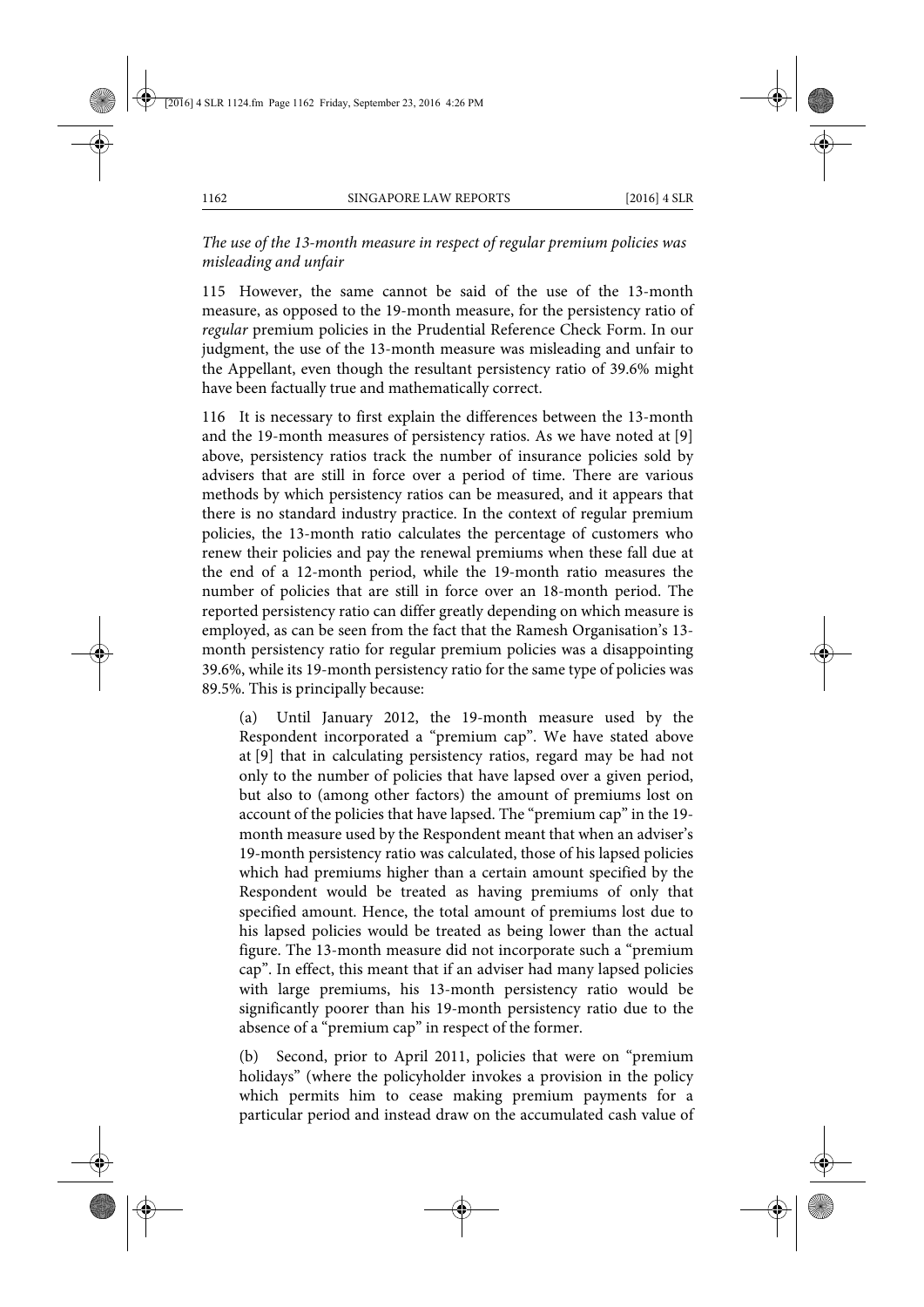the policy to keep the premiums current during that period) were regarded as policies that had lapsed for the purposes of the 13-month measure, but not the 19-month measure. It would follow that an adviser who had many policies on "premium holidays" under him would have a far lower 13-month persistency ratio compared to his 19-month persistency ratio.

117 We accept that a financial institution may legitimately employ various possible methods to calculate persistency ratios because there is no standard industry practice. There is nothing wrong, in and of itself, if a financial institution chooses to use the 13-month measure when providing a reference. What we find objectionable in the present case is that the choice of the 13-month measure: (a) was the result of an unfair process of selection because it had never been a measure used by the Respondent to assess the Appellant during his time there; and (b) had the effect of giving rise to a false or mistaken inference in the mind of a reasonable recipient of the reference as the Ramesh Organisation's persistency ratio based on the 13 month measure was much lower than that based on the 19-month measure, which was the measure that the Respondent had used to evaluate the Appellant and the advisers under him while he was working there. In other words, both limbs which would usually lead to a finding that the information provided is misleading (see [102(b)] above) are made out in this case. For the avoidance of doubt, we emphasise that the present situation must be differentiated from one where a financial institution which has always used or has for a time been using – with notice to its agents or employees – a given measure uses *that* measure in its reference check responses.

118 We accept the Appellant's submission that the 13-month measure had been unfairly selected by the Respondent in place of the 19-month measure in respect of regular premium policies. It is evident that at the material time, the Respondent assessed its advisers, including the Appellant and the advisers in the Ramesh Organisation, using the 19-month measure. Although there was some evidence to suggest that the Respondent was thinking of moving towards the use of the 13-month measure and might genuinely have thought that this would provide a more accurate reflection of the quality of an adviser's sales, this essentially took place *after* the Appellant left the company. Throughout the period that the Appellant was with the Respondent, the method of calculation adopted for assessing his performance and for reference check responses was the 19-month measure. In fact, it was undisputed that the Prudential Reference Check Form was the first occasion on which the Respondent had used the 13-month measure in a reference check response. As a result of the Respondent's decision to use a different measure in that Reference Check Form, the Appellant's impression of his own performance was at odds with what was reflected in that form.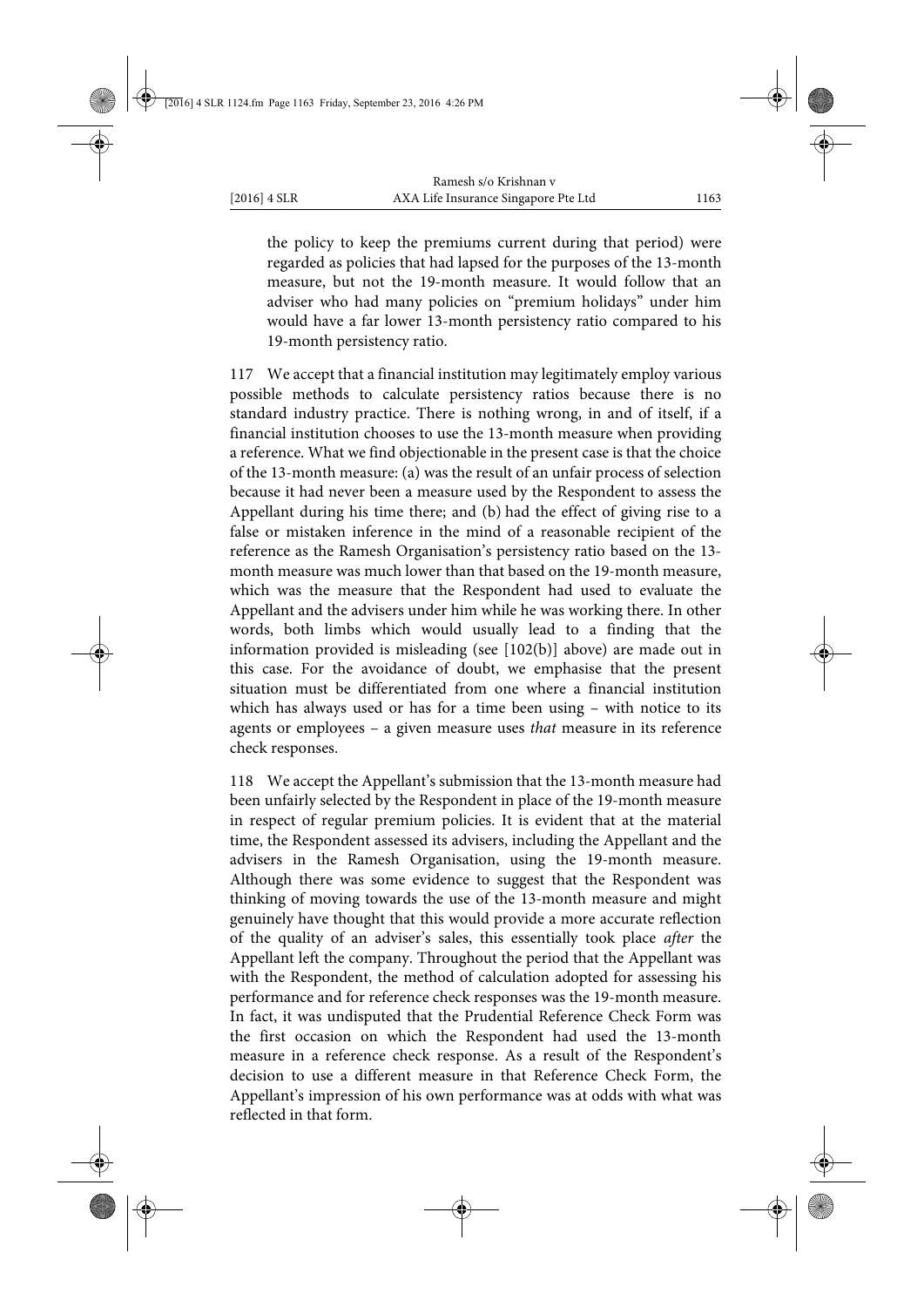119 The Judge placed considerable emphasis on the fact that the Respondent had introduced the idea of using the 13-month measure of persistency to its advisers, including the Appellant, at the "Agency Persistency Workshop for FSDs" held on 8 March 2011 (approximately six weeks before the Appellant's resignation), and concluded on this basis that the Respondent had not invented the 13-month measure solely for the purpose of responding to Prudential's reference check request on the Appellant (see [282] of the Judgment ([2] *supra*); see also [51] above). With respect, we do not think much turns on this. Even if we accept that the Respondent had introduced the 13-month measure to its advisers, including the Appellant, at that workshop, there was no evidence to suggest that the Respondent had announced that that measure would thenceforth be used. In fact, one of the presentation slides suggests the *reverse*, *ie*, that the Respondent would continue using the 19-month measure, but would refine the method by which the 19-month persistency ratio was calculated.

120 Further, there was nothing to show that the Appellant had ever been given any information on his 13-month persistency ratio before he left the Respondent. Although Mr Williams asserted in cross-examination that this information had been available to the Appellant because it could be found on the Respondent's intranet system and database called "AXA Reach", this unsubstantiated assertion, which emerged only at a very late stage of the trial, was not persuasive. The Respondent was unable to provide *any* documentary evidence to support its assertion that the Appellant had ever been informed that he was, or would be, assessed based on the 13-month measure, or even that his 13-month persistency ratio was available to him on the Respondent's intranet. In these circumstances, we are satisfied that the Appellant had no knowledge of the use of the 13-month assessment methodology. It follows, in our judgment, that the 13-month measure should not have been used in the Prudential Reference Check Form in respect of regular premium policies handled by the Ramesh Organisation. As we have observed at [102(e)] above, an employer should refrain from including in a reference any allegations against an employee which the latter had no knowledge of and therefore had no opportunity to explain or defend himself against. This applies equally to *implicit* allegations which may be inferred from the information contained in the reference.

121 The Respondent's decision to use the 13-month measure in the Prudential Reference Check Form in respect of regular premium policies handled by the Ramesh Organisation was also objectionable because it would have caused a reasonable recipient of the form to have a mistaken impression that the Appellant was not competent. This does not square with the evidence, which instead suggests that he was one of the Respondent's best financial services directors, had been awarded incentives (such as a free trip to Bangkok and a free Apple iPad) and was one of the best compensated advisers as at February 2011, just two months before his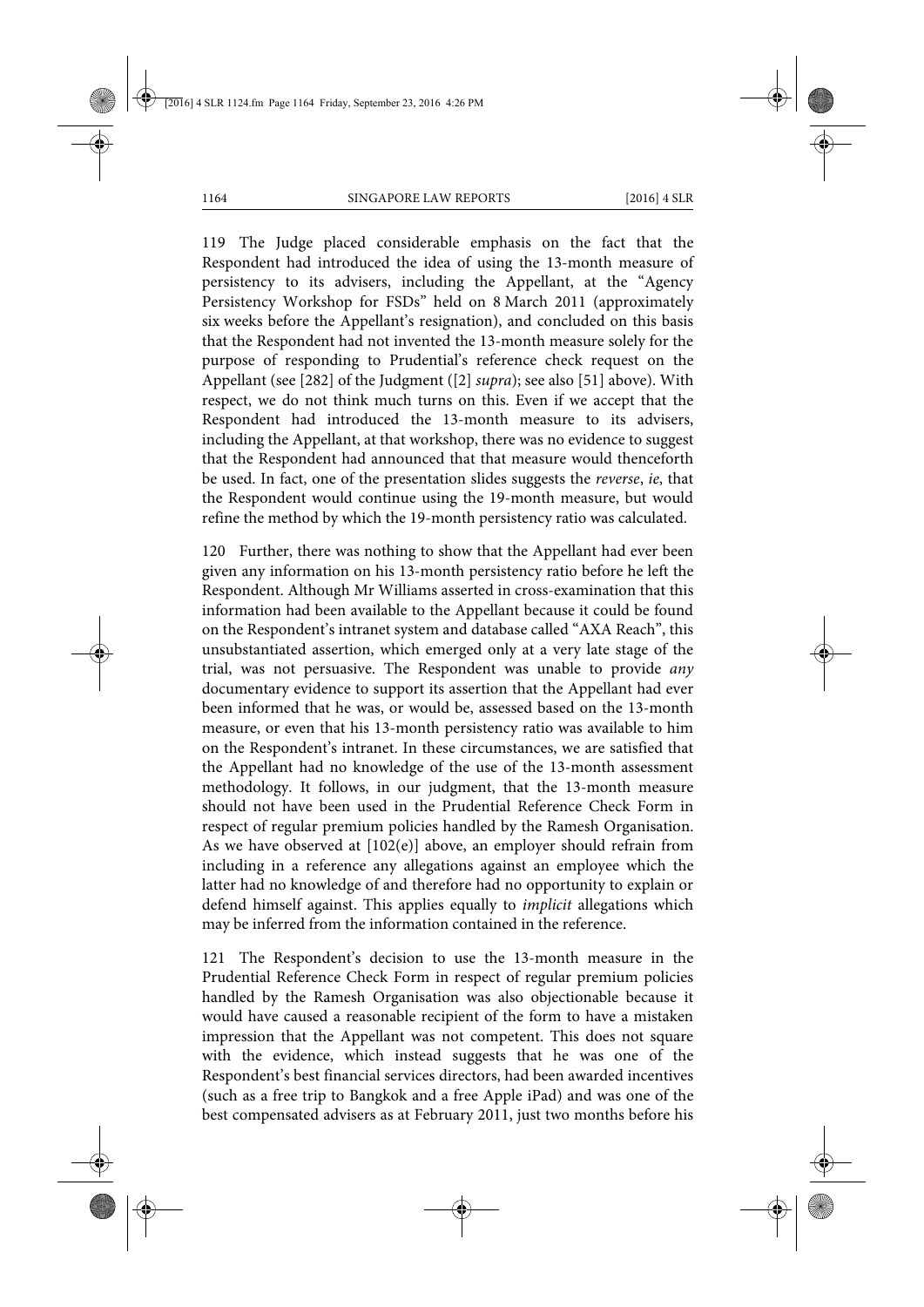departure from the Respondent. The impression of the Appellant that was created by the use of the 13-month measure in the Prudential Reference Check Form was simply incongruous with the profile of a senior financial services director who had won numerous accolades and was clearly valued by the Respondent, so much so that it had persuaded the Appellant not to resign when he wanted to do so in January 2011 (see [17] above).

# *Relevant information was withheld in subsequent correspondence*

122 The Respondent likewise failed to meet the requisite standard of care in withholding relevant information and failing to respond adequately in its subsequent communications with Prudential. As stated at  $[102(c)]$  above, an employer's duty of care to its employee extends to providing further information or clarification to the employee's prospective employer when the latter requests this, where the withholding of such information would render the disclosed information incomplete, inaccurate or unfair.

123 The Respondent failed to adequately respond to Prudential's *repeated* attempts over the course of almost a month to seek further information on the method by which the Respondent had calculated the persistency ratios that it provided (see [26]–[28] above). Indeed, the Respondent *never* provided this information to Prudential. This was despite Prudential's clear indication in its second request for further information on 18 July 2011 that it needed the information in order to understand why the persistency ratios provided in the Prudential Reference Check Form differed so greatly from those provided by the Appellant (see [28] above). The Respondent was therefore aware that the Appellant had attempted to respond to Prudential's queries, and that this had resulted in disparate information being provided. For the Respondent not to respond to Prudential's request for clarification in these circumstances was plainly and manifestly unfair. In our judgment, this rendered the information that the Respondent provided to Prudential incomplete, inaccurate and unfair to the Appellant.

### *Subsequent information on the Ramesh Organisation's "very poor" 13-month persistency ratio was also unfair and misleading*

124 In fact, the Respondent not only did not provide further information or clarification to Prudential, but also made further misleading statements to the effect that the Ramesh Organisation had a "very poor" 13-month persistency ratio of only 9% in the 14 October Letter to Prudential, which was copied to MAS (see [29] above), and in its e-mail to MAS dated 9 November 2011 (see [35] above).

125 Even if we accept that those statements were factually true, in our judgment, they were incomplete, misleading and unfair. As we pointed out at [31(b)] above, the Respondent did not explain how the 13-month persistency ratio stated in the 14 October Letter was derived, which period it covered, whether it was for single or regular premium policies and why it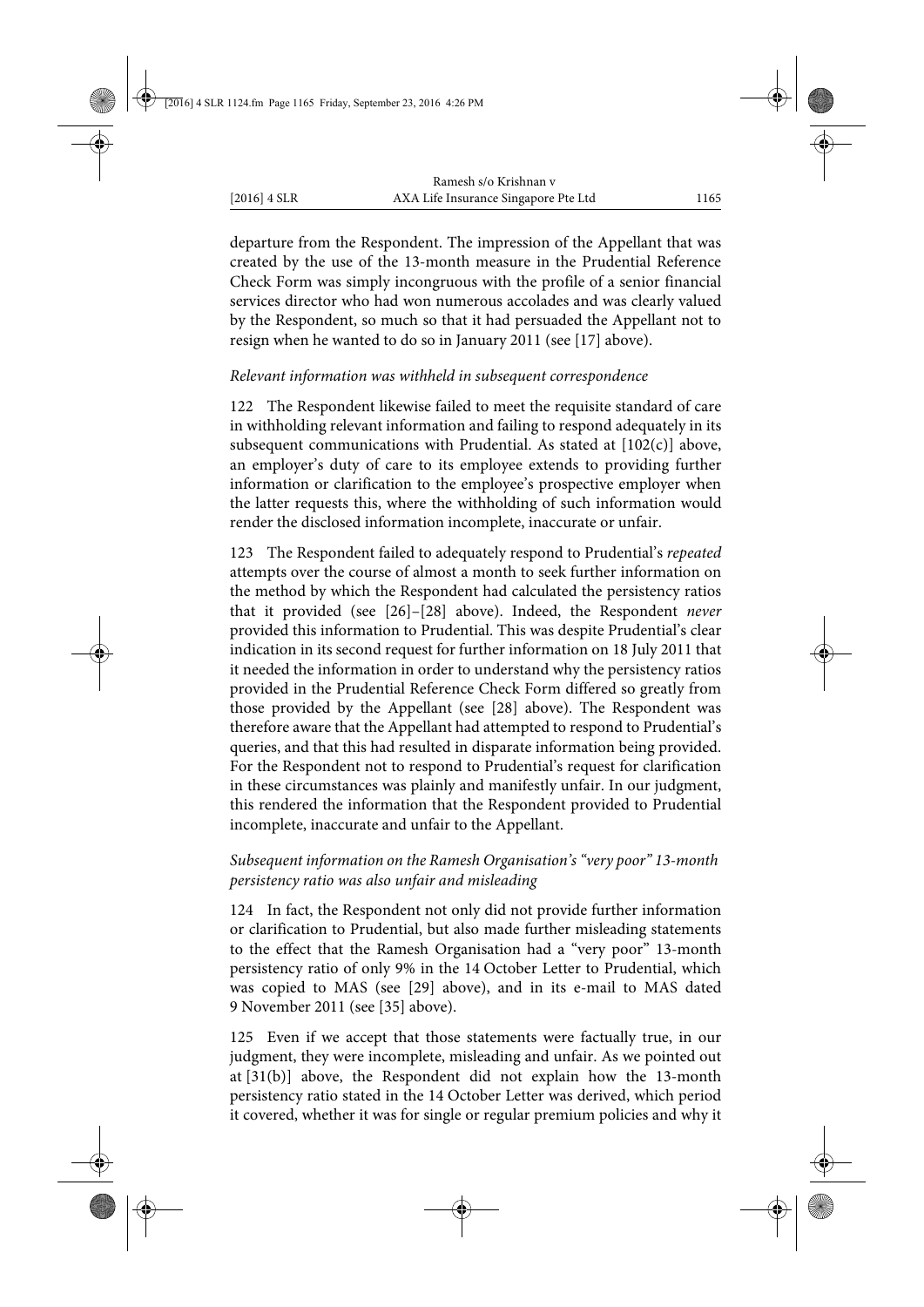differed from the earlier ratios provided in the Prudential Reference Check Form. In particular, the Respondent did not explain that the persistency ratio might have dropped so drastically because of the departure of the Appellant and the bulk of the advisers under him, which resulted in many of the policies previously handled by them becoming "orphan" policies with no adviser to take over these policies properly, thus causing a corresponding increase in the number of lapsed policies. In our judgment, the withholding of these details had the effect of making the disclosed information misleading, incomplete and unfair to the Appellant.

### *Information on compliance issues*

126 We turn next to the information that the Respondent provided in respect of the compliance issues involving the Appellant and some of the advisers in the Ramesh Organisation.

127 In our judgment, the Respondent breached its duty of care to the Appellant in:

(a) providing, in respect of the compliance issues, information that was incomplete and, thus, misleading and inaccurate; and

(b) failing to disclose information that was relevant and that related to information which had already been disclosed, when further information was sought by Prudential on 7 and 21 June 2011.

We address each of these findings in turn below.

### *Incomplete, misleading and inaccurate information was given*

128 Apart from making three bare statements in the Prudential Reference Check Form that: (a) 14 of the advisers in the Ramesh Organisation, including the Appellant, had been investigated; (b) disciplinary action had been taken against five advisers; and (c) three advisers' cases had been referred to the police for further investigation (see [22] above), the Respondent did not provide any further details of the compliance issues which it mentioned in that Reference Check Form. This would have left a reasonable recipient of the form unclear as to: (a) the gravity of the misconduct that had been alleged against the various parties; (b) the outcome of the investigations and the disciplinary measures taken; and in particular, (c) what the investigation against the Appellant pertained to.

129 The impression conveyed by the disclosed information was that a substantial number of advisers working under the Appellant's supervision, as well as the Appellant himself, had been investigated for compliance issues; five of the advisers had then faced disciplinary action, out of which three advisers' cases had been serious enough to be referred to the police for further investigation. This unfairly gives rise to the inference on the part of a reasonable recipient of the information that the Appellant had been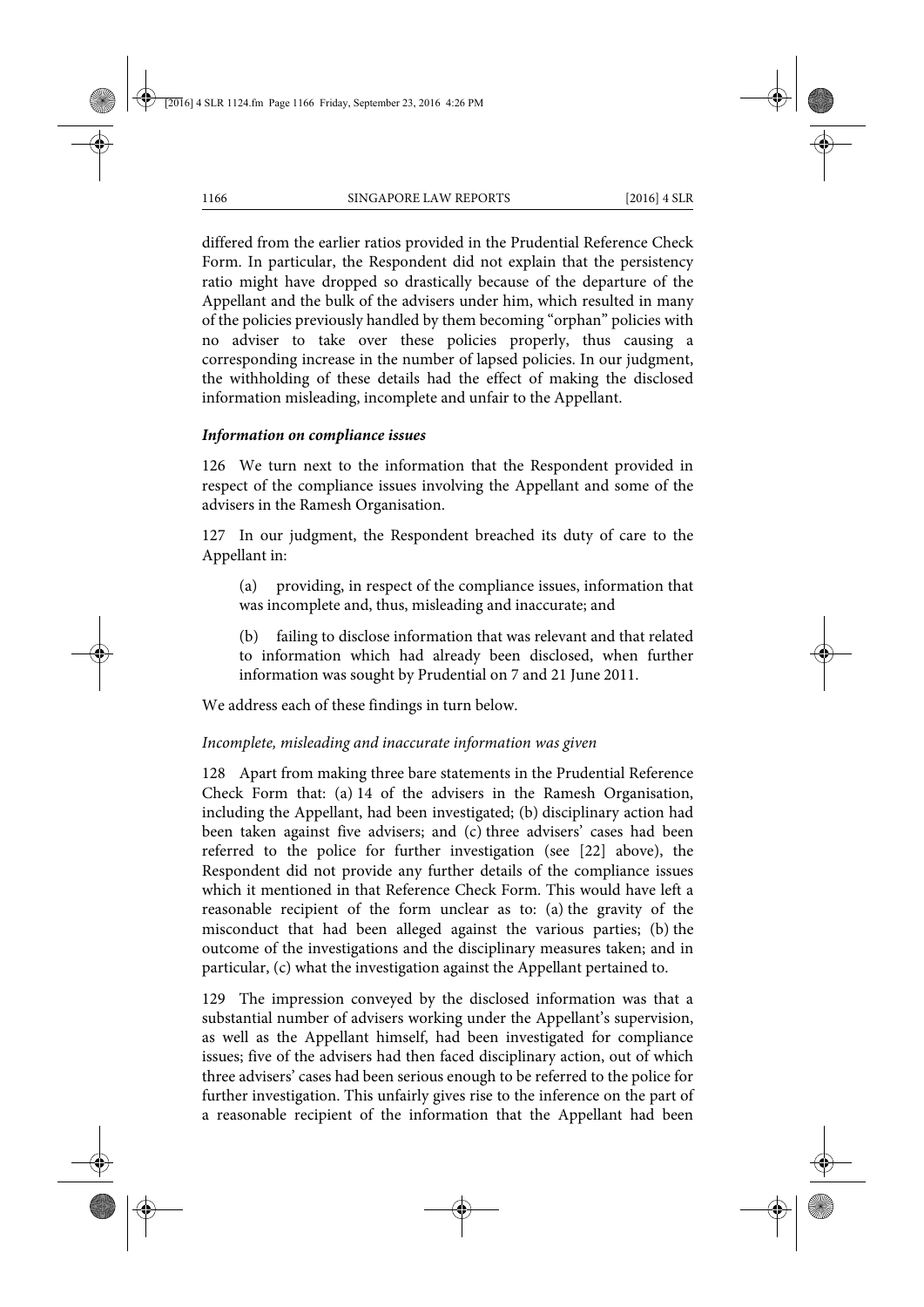involved in some serious misconduct and had been investigated for that reason. Apart from casting doubt on the Appellant's character, the information disclosed also impugned his managerial and leadership abilities. From a plain reading of the statements on compliance issues in the Prudential Reference Check Form, a reasonable recipient of the form would likely have formed the view that the Appellant was not a dependable or effective manager, and might even have questioned his integrity in the light of the number of advisers under him who had been investigated or disciplined.

130 Again, the impression created by the sparse information that was provided and the manner in which the information was provided does not cohere with the actual state of affairs. The so-called investigation against the Appellant in fact stemmed from a mere complaint by a client's brother that the Appellant had "behaved rudely and aggressively" towards him at a meeting, and no further action was taken because there was no evidence to substantiate the complaint. None of the three cases referred to the police were serious enough to warrant prosecution. Moreover, contrary to the impression created by the information which the Respondent disclosed, the various incidents did not appear to be related to each other. Mr Pillai contended that it should have been clear from the annotation "N/A" in Section A of the Prudential Reference Check Form that the Appellant had never been reported to MAS for misconduct (see [21] above), and thus, the Respondent could not be said to have misled the recipient of the form. We do not agree. Notwithstanding the fact that the Respondent had indicated "N/A" in Section A, a reasonable recipient of the form would likely have entertained doubts about the integrity and character of the Appellant, given the manner in which the information on compliance issues was disclosed. A transgression may be serious even if it does not warrant a report being lodged with MAS. More importantly, we do not think it is reasonable for the Respondent to contend that the annotation "N/A" in Section A meant that the Appellant had never misconducted himself, given what it had stated in the annex to Section B. Indeed, Mr Tay from Prudential testified during cross-examination that Prudential had read the annotation "N/A" *in conjunction* with the annex to Section B, and had concluded that "N/A" had been written to signify that there was no other misconduct aside from what had been disclosed in the annex.

131 Although we accept that the responses set out in a Reference Check Form are meant to be brief, and that the prospective employer can seek elaboration or clarification of the information provided should that be required, we do not think this assists the Respondent. The information provided in a Reference Check Form must, by itself, be fair and accurate. The Respondent cannot seek to evade this obligation by arguing that the employer would have an opportunity to supplement the information which it has provided and correct any misleading impression arising from that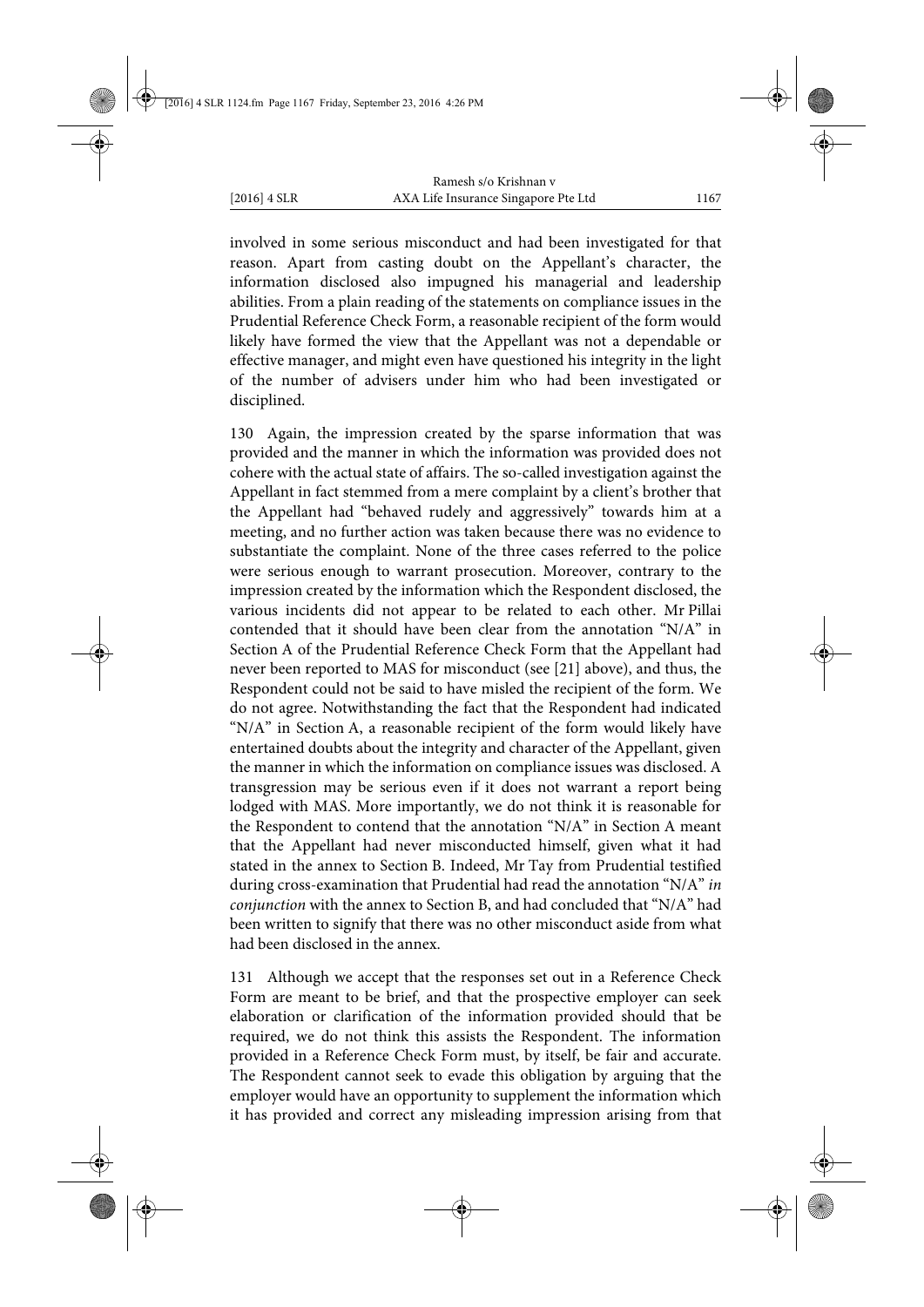information with more information in the future *if* such information is *later* requested by the prospective employer. Given that the Respondent had thought it fit to mention the Appellant's compliance issues in the Prudential Reference Check Form, it: (a) should have made it clear in the same document that no further action had been taken against the Appellant; (b) should have provided brief details of the complaint against the Appellant; and (c) should not have presented the information in the way that it did by juxtaposing it with the information on disciplinary measures and police investigations that had been carried out against other advisers in the Ramesh Organisation and suggesting that these were all somehow connected. Further, and in any event, as we discuss at [133]–[135] below, the Respondent never responded to Prudential's requests for further information on the investigations pertaining to the other Ramesh Organisation advisers.

132 We also note that the Appellant was not involved in either the disciplinary process or the investigations against the other Ramesh Organisation advisers, even though he was informed of the eventual findings made by the Respondent. Further, he was not held responsible for those advisers' misconduct in any way. In these circumstances, we find it unsatisfactory that the Respondent chose to include in the Prudential Reference Check Form statements concerning the investigations and disciplinary measures against those advisers.

# *Relevant information was largely withheld in subsequent correspondence*

133 Just as it did in relation to the information on persistency ratios, the Respondent also failed to meet the standard of care in largely *withholding* relevant information on the compliance issues mentioned in the Prudential Reference Check Form in its subsequent communications with Prudential. In this regard, we disagree with the Judge's finding at [283] of the Judgment ([2] *supra*) that the Respondent did provide Prudential with the relevant information in its subsequent responses to the latter's queries.

134 Prudential made at least two attempts to obtain further information on the compliance issues mentioned in the Prudential Reference Check Form, in particular, on the investigations concerning the Appellant and the three cases that had been referred to the police for further investigation (see [24] and [26] above). The Respondent only provided further information about the complaint that had been made against the Appellant, but not about the investigations pertaining to the other Ramesh Organisation advisers. Mr Tay from Prudential testified that Prudential was unable to obtain the necessary information from the Respondent and had to turn instead to the Appellant for information:

A: After subsequently when *we couldn't get an answer [from the Respondent]* -- I think for these cases, *I think we have tried many rounds of requests, but the answer was not quite forthcoming*, so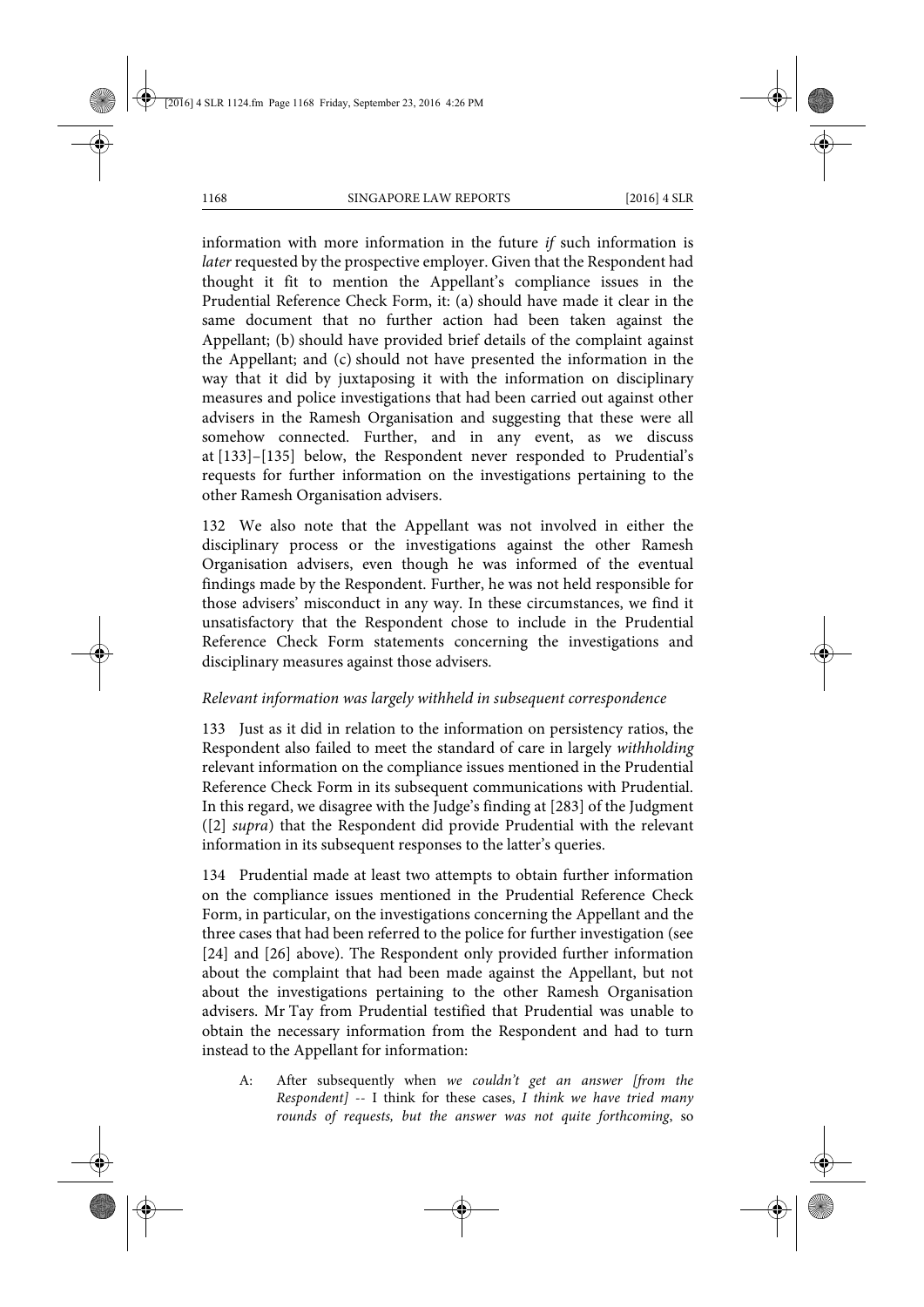subsequently, when we can't get any result, we have to get it from [the Appellant] himself on a one-sided basis.

- …
- Q: Did you manage to get details of the agents who were allegedly investigated and allegedly disciplined and details of the three police cases from [the Appellant]?
- A: Yes, it's all from [the Appellant].
- …

[emphasis added]

135 The Respondent argues that it should not be faulted for not having provided further information about the investigations pertaining to the other Ramesh Organisation advisers as they were not the subject of Prudential's reference check request. We do not agree. The Respondent's omission is not only inexplicable but also unjustifiable, given that it had thought it fit to include mention of those advisers in the Prudential Reference Check Form in the first place. Since the Respondent had thought it necessary to disclose that information, the least it could then do was to provide brief details of what the investigations against those Ramesh Organisation advisers pertained to. In our judgment, there was nothing to stop the Respondent from giving brief details or at least the outcome of the investigations, and making it clear that they had nothing to do with the Appellant. All this could have been done without disclosing the identities of the Ramesh Organisation advisers concerned. In short, the Respondent could have indicated the nature and gravity of the alleged misconduct that led to the investigations and/or disciplinary measures against those Ramesh Organisation advisers, as well as whether or not their conduct reflected on the Appellant. However, none of this was done.

136 In our judgment, it was unfair of the Respondent to first include the information on compliance issues in the Prudential Reference Check Form in such an incomplete, vague and misleading manner, and then refuse to disclose more information when this was asked for, given that such further information would have been relevant to clarify the misimpression conveyed by the information disclosed in the form.

### *Information on, and allusions to, possible ethical violations*

137 We turn to the last category of information provided by the Respondent – the information on, and allusions to, possible ethical violations by the Appellant and the Ramesh Organisation advisers generally. The relevant information and allusions were contained in the Respondent's subsequent correspondence with Prudential and MAS, specifically, in the following two documents: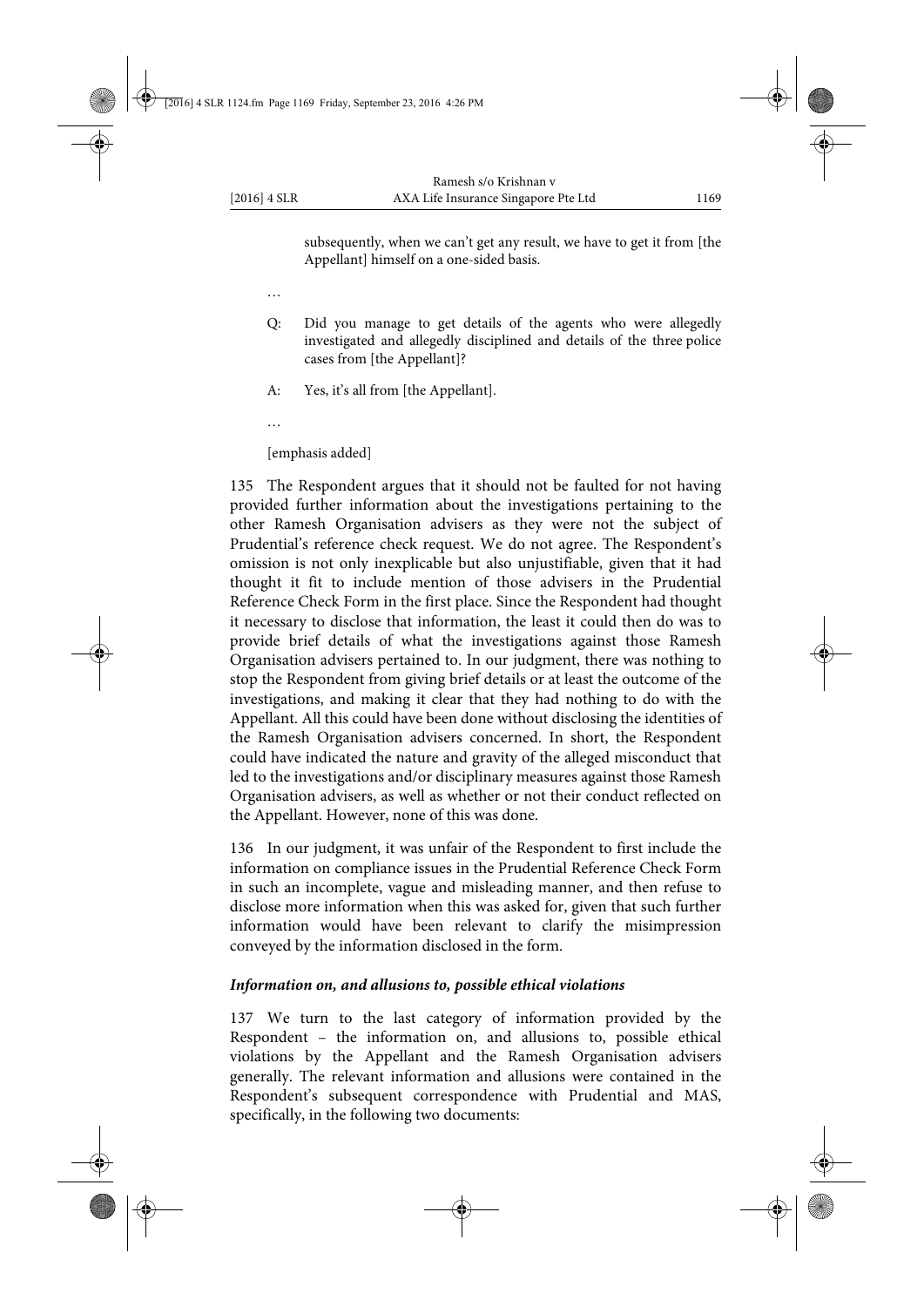(a) the 14 October Letter sent directly by Mr Williams to Prudential's CEO and copied to MAS, which stated not only that the Ramesh Organisation's 13-month persistency ratio was only 9%, but also that there was "strong reason to believe that the ex-advisers in [the] Ramesh Organisation have been involved in [the] twisting of clients' policies", and that the Respondent was "very concerned as to whether the clients have been provided with proper advice or [whether] any improper switching/replacement practices [have been] carried out … which are detrimental to [the] clients' interests" (see [29] above); and

(b) the Respondent's e-mail to MAS on 9 November 2011, which stated, among other things, that the Appellant's conduct "potentially indicat[ed] gaming of compensation", and that it appeared that he had "sailed very close to the wind' and [had] ultimately crossed the line" (see [35] above).

138 It is evident that the Respondent used very strong words to describe the conduct of the Appellant and the Ramesh Organisation advisers in these two documents. As we have stated at  $[89]$  and  $[102(f)]$  above, the greater the gravity of any adverse remark contained in a reference, the more closely will the employer's acts be scrutinised to ensure that reasonable care was taken to ascertain: (a) the truth as well as the accuracy of the facts which are said to support that remark; and (b) the fairness and reasonableness of any expressed opinion based on those facts. In the present case, the Respondent made very serious allegations of, and allusions to, potential ethical violations by the Appellant and the advisers under him. Yet, there does not appear to be any basis for, or any attempt to substantiate, those views. It was unclear even before us whether the opinions and suggestions conveyed in these documents were based on, or supported by, facts which are true and accurate.

139 It is immaterial whether the Respondent or Mr Williams personally believed that the Appellant might have been guilty of the ethical violations mentioned in the 14 October Letter and the e-mail to MAS of 9 November 2011. On this particular issue, a parallel can be drawn with the situation in *Spring (HC)* ([65] *supra*), where Mr Lever held that Mr Siderfin had acted in breach of his duty of care to Mr Spring in making the statement that Mr Spring was lacking in dishonesty and integrity because even if he genuinely believed that to be the case, the statement had been made without careful and accurate assessment, and was, in the final analysis, careless of the true facts (see [69] above). On the evidence before us, the same can be said of the information provided by the Respondent in these two documents, which suggested ethical failures on the part of the Appellant and the advisers under him.

140 The tone and the contents of these two documents also suggest that the Respondent, and in particular, Mr Williams, was attempting to paint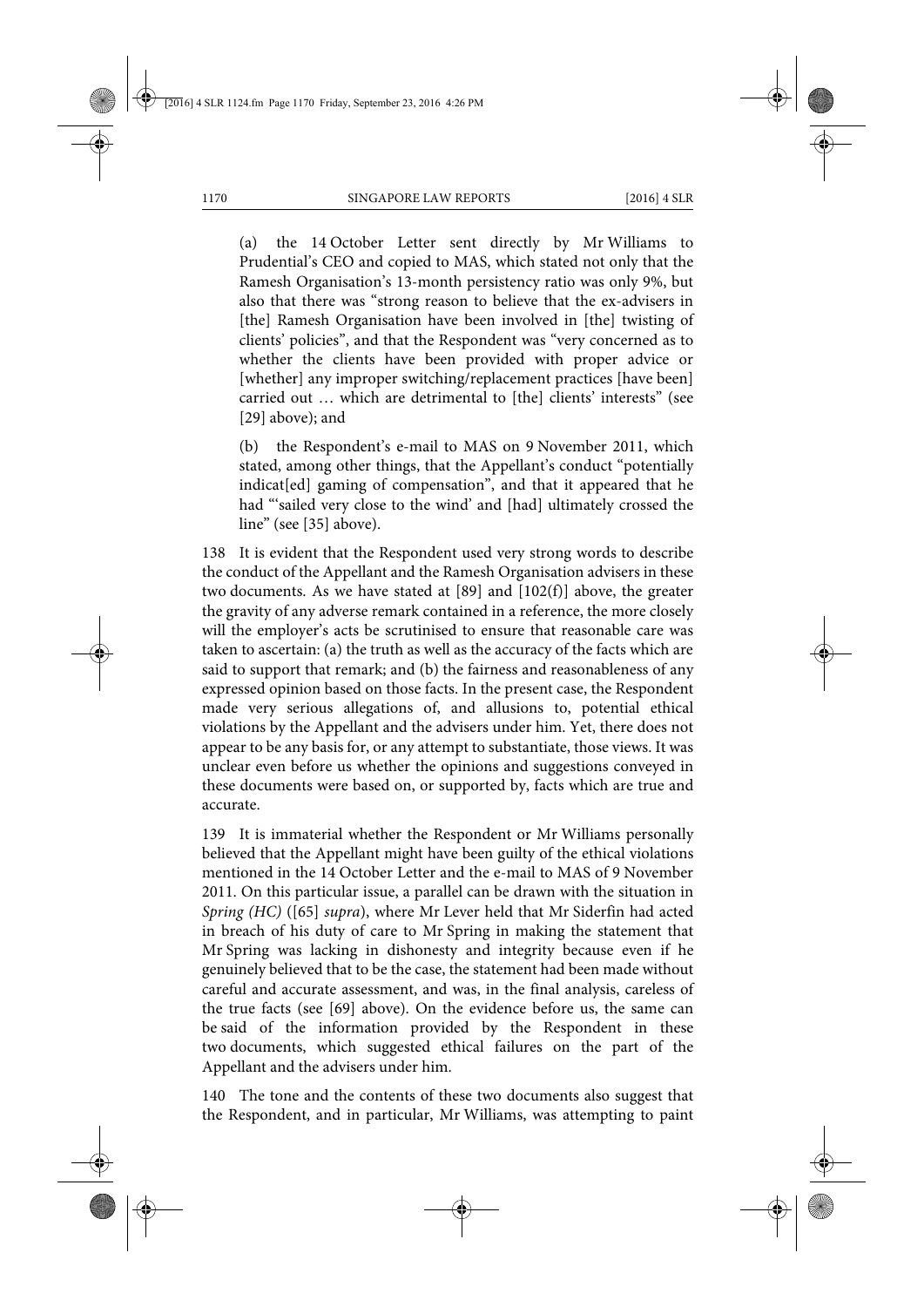the Appellant in as bad a light as possible. In particular, these two documents show the Respondent's efforts to highlight as much negative information about the Appellant as possible, even when such information was not asked for by the recipient. This can also be seen from the internal correspondence between Mr Williams and Mr Ng when the Respondent was preparing its reply to Tokio Marine's request for more information on the compliance issues mentioned in the Respondent's reference check response (see [43]–[45] above). Mr Williams told Mr Ng that the Respondent "need[ed] to be much stronger", and directed him to add more adverse details about the Appellant, which Tokio Marine had not requested, as well as a "recommend[ation] that [Tokio Marine's CEO] phone [Mr Williams] ... for more details on this case". Although this correspondence pertains to the Appellant's application to join Tokio Marine as opposed to Prudential, it is nonetheless relevant in helping us to understand the Respondent's overall state of mind when it prepared its reference check responses to Prudential and Tokio Marine in respect of the Appellant. For the purposes of the Appellant's negligence claim, there is no need for us to come to a finding on whether the Respondent acted in bad faith in this regard. But, the contents and the tone of the correspondence from the Respondent suggest, at the very least, that it did not provide the information set out in its reference check responses in an objective manner (*cf Spring (HC)* and *Spring (HL)* at, respectively, [69] and [71] above; see also *Cox* at [88] above).

### *Our decision on the question of breach of duty*

141 In the circumstances, we are satisfied that the Respondent did breach its duty of care to the Appellant in its provision of the information set out in the Prudential Reference Check Form as well as in its subsequent correspondence with Prudential and MAS.

### **Whether causation has been made out**

142 This leaves us with the third issue: whether the Respondent's breach of its duty to the Appellant caused Prudential not to hire him.

143 We begin with the observation that the exercise of establishing causation should not be unduly technical or pedantic, and is largely a matter of common sense (see *The Cherry* [2003] 1 SLR(R) 471 at [68] and *MCST Plan No 2688 v Rott George Hugo* [2013] 3 SLR 787 at [38]). We also note Lord Lowry's observations at 327 of *Spring (HL)* that in the context of a claim of negligence on the part of a former employer in preparing a reference for an employee, "the plaintiff only has to show that by reason of that negligence he has lost a reasonable chance of employment (which would have to be evaluated) and has thereby sustained loss … he does not have to prove that, but for the negligent reference, [the prospective employer] *would* have employed him" [emphasis in original].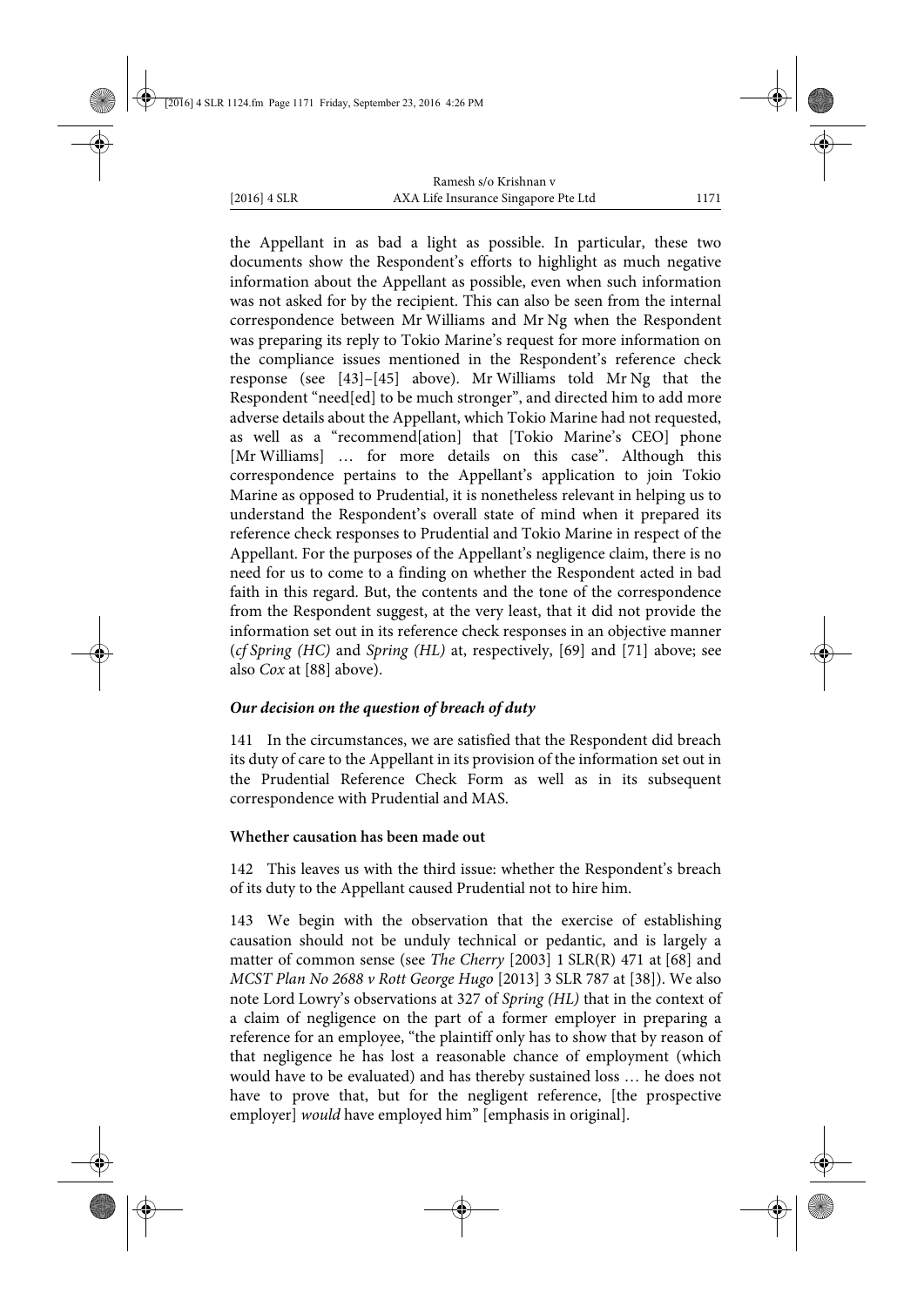144 In the court below, the Judge expressed the tentative view that causation had not been made out because Prudential had in fact made a conditional offer of employment to the Appellant on 16 June 2011, and had thereafter applied for a RNF licence for the Appellant from MAS on 12 August 2011. The Judge was of the view that this showed that Prudential had not been affected by the contents of the Respondent's reference check response.

145 The Respondent argues that the Judge was correct. It asserts that it is clear from the chronology of events that Prudential had: (a) considered the Respondent's reference check response and their subsequent correspondence; (b) conducted its own internal review and checks on the Appellant; (c) considered the explanation and input from the Appellant, including what was stated in his statutory declaration; and (d) then made the assessment that the Appellant satisfied MAS's Guidelines on Fit and Proper Criteria, before deciding to make him a conditional job offer and thereafter apply for a RNF licence for him. The Respondent argues that Prudential's decision to eventually withdraw its RNF Licence Application and not employ the Appellant was a business decision which it made in view of the conditions that MAS intended to impose before it would grant the Appellant a RNF licence. The Respondent contends that this was a *novus actus interveniens* which broke the chain of causation between: (a) its making of the various statements in the Prudential Reference Check Form as well as in the subsequent correspondence with Prudential and MAS; and (b) Prudential's eventual decision not to employ the Appellant.

146 The Respondent's submission ignores and overlooks Mr Tay's evidence that Prudential ultimately decided not to hire the Appellant not because of the conditions that MAS intended to impose on the Appellant's RNF licence or for any other reasons, but because of the delays and the lengthy process of clearing the Appellant's job application and applying for a RNF licence for him. Mr Tay said as follows when he was examined by Mr Thuraisingam:

- Q. Could you explain to the court why Prudential withdrew the application?
- A. I was called upon by my senior boss.
- Q. Senior boss meaning?
- A. The chief distribution officer.
- …
- A. Together with my immediate boss, which is the chief agency officer and he conveyed a message, *the process is too long-drawn, the process has been hanging there for quite some time so Prudential decided to withdraw the application*.
- Q. What caused the process to be so long-drawn?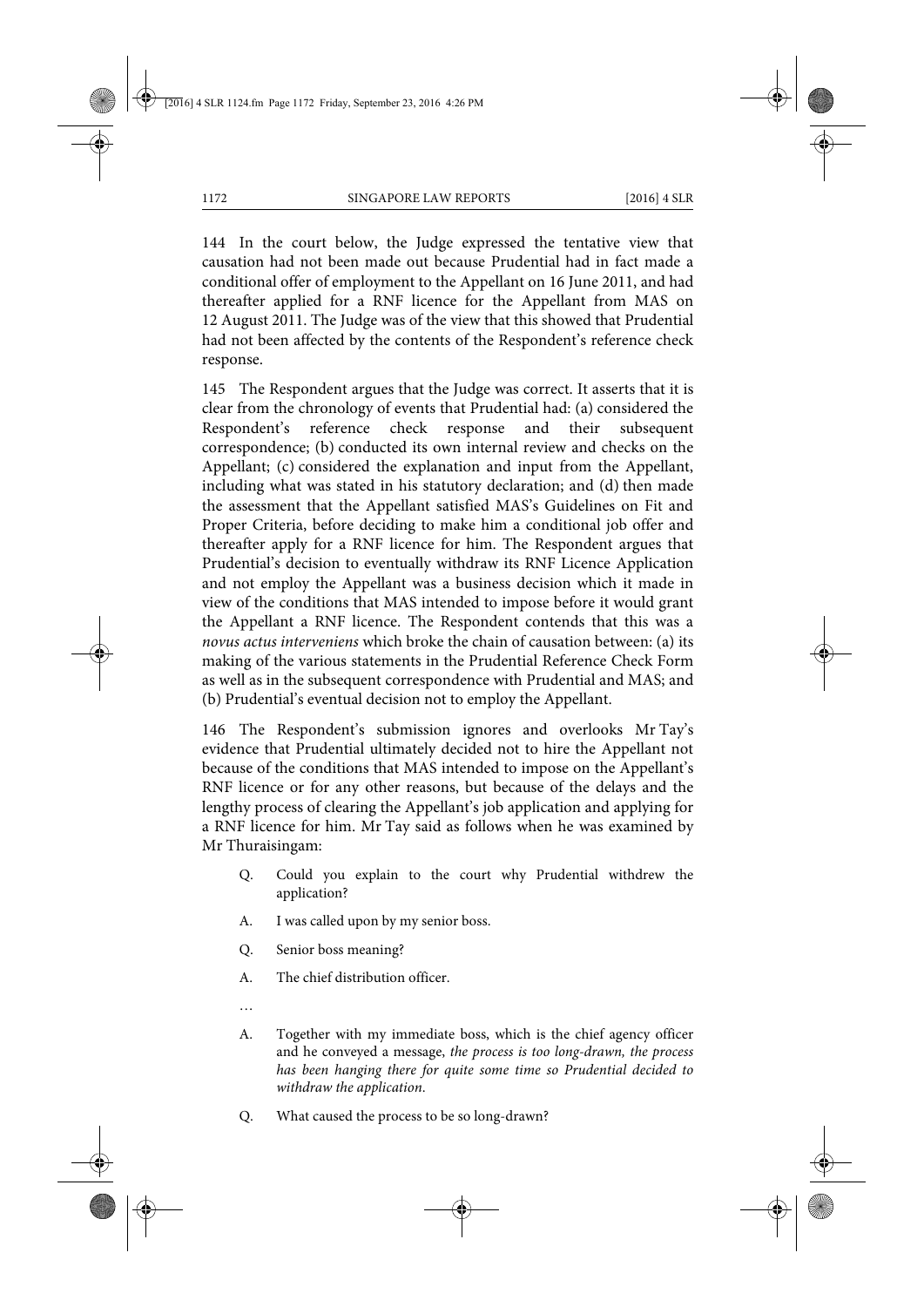A. I think basically, first and foremost, I think in my own opinion, I think it's the reference check and all those things, searching for information, things like that, and also because [the Ramesh Organisation] is quite a big group. I think we wanted to make sure we go through a very robust screening process. So I think – because I understand that [the Appellant] made contact with my colleague, Sean Ang, prior to me joining Prudential on 28 May 2011 … *So I believe the negotiation has started way in advance, probably early 2011 and all the way until end of the year.*

[emphasis added]

147 In the light of Mr Tay's evidence, it is evident that Prudential's eventual decision not to hire the Appellant arose from the delay in getting the Appellant approved, and causation would be made out if the Appellant can establish that the time which was taken to process his application to join Prudential was as extended as it became because of the information provided by the Respondent, in breach of its duty of care, in its reference check response to Prudential as well as in its subsequent correspondence with Prudential and MAS.

148 In our judgment, the causal link is amply made out. The entire process that Prudential went through in its attempt to hire the Appellant before it withdrew its RNF Licence Application on 15 December 2011 spanned a period of almost seven months. It cannot be disputed that the process took a far longer time than a normal application for a RNF licence would have taken. The issue that the parties dispute is whether this delay was *caused* by the Respondent's reference check response to Prudential and the information which it subsequently provided to Prudential and MAS.

149 The delay in question can be analysed in two parts:

(a) The first is the delay of almost three months between mid-May 2011, when the Appellant applied to be Prudential's representative, and 12 August 2011, when Prudential applied for a RNF licence for the Appellant.

(b) The second is the delay of between three and four months from 12 August 2011, when Prudential submitted its RNF Licence Application, until the date, sometime between 9 November and 15 December 2011, when MAS informed Prudential that it would issue only a conditional RNF licence to the Appellant.

150 Looking at the evidence and the chronology of events, we are satisfied that both periods of delay can be attributed to either the Respondent's reference check response to Prudential or the further information conveyed by the Respondent in its subsequent correspondence with Prudential and MAS. We begin with the first delay of three months from mid-May to 12 August 2011.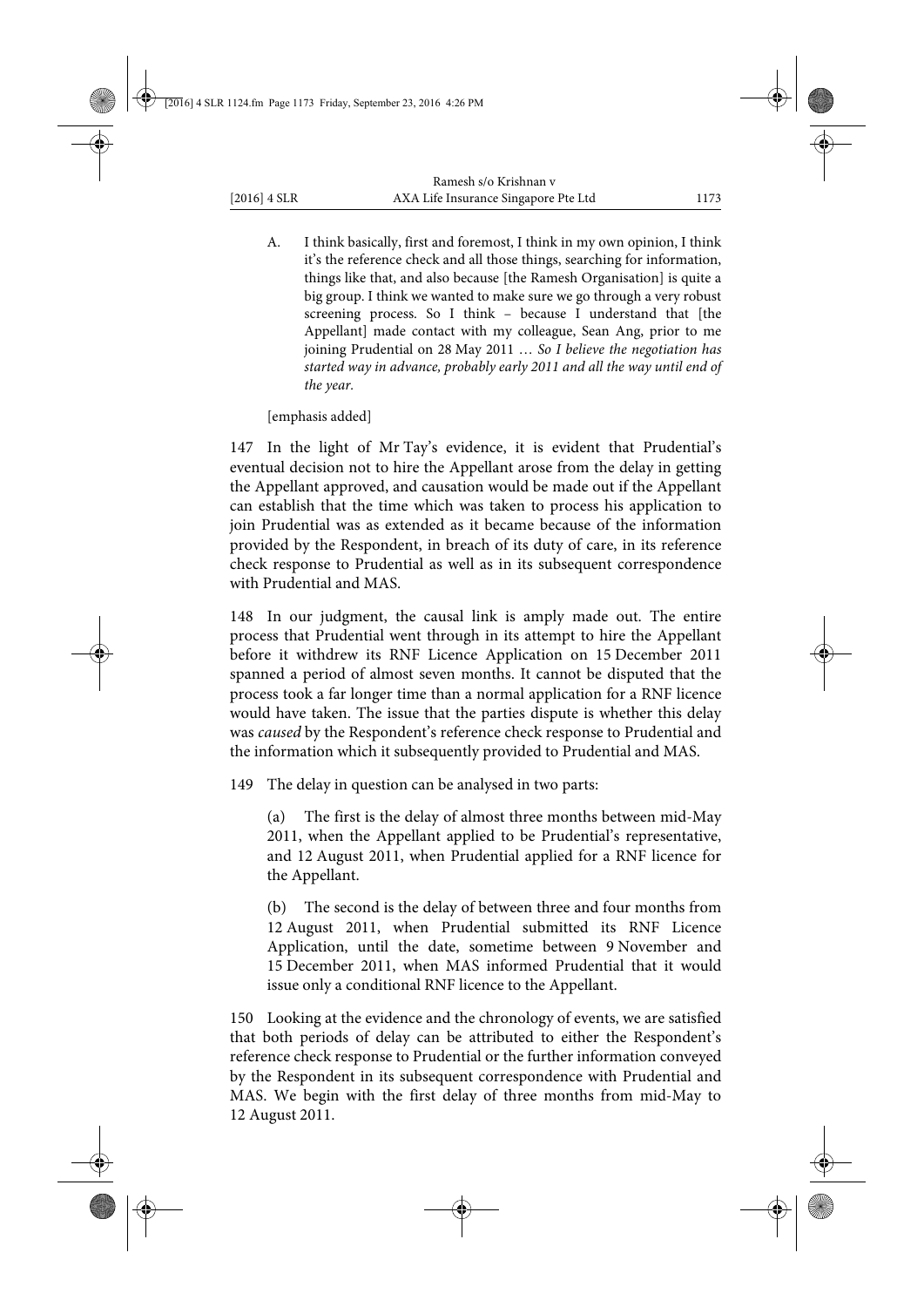151 It is clear from Prudential's repeated requests, on 7 June, 21 June and 18 July 2011 (see [24], [26] and [28] above), for further information on the persistency ratios and the compliance issues mentioned in the Prudential Reference Check Form that it was concerned about those two issues. Yet, the Respondent was not forthcoming with the information that was necessary to enable Prudential to properly assess the Appellant's fitness and propriety and decide whether it was willing to apply for a RNF licence for him. The Respondent either gave limited information in response (specifically, in its replies on 8 and 9 June 2011), or worse, left Prudential and the Appellant hanging for almost a month between 21 June and 18 July 2011, replying only when Prudential sent a chaser. Even then, it did not provide most of the specific information that Prudential had sought (see [28] above). As a result, the internal processing of the Appellant's application to join Prudential stalled from mid-June to mid-July 2011, and only proceeded when Prudential eventually decided to apply for a RNF licence for the Appellant on 12 August 2011. We accept that in the normal course of events, Prudential would have required some time to conduct its due diligence checks on the Appellant, and it is thus not reasonable to attribute the *entire* three-month delay to the information which the Respondent provided in its reference check response to, and subsequent correspondence with, Prudential. But, we are satisfied from the sequence of events, Mr Tay's evidence at the trial that information from the Respondent was not forthcoming (see [134] above) and the correspondence between the parties that *a large part* of this delay of three months can be attributed to the Respondent.

152 We are also satisfied that the delay of three to four months, from 12 August 2011 to sometime between 9 November and 15 December 2011, on the part of MAS before deciding to grant the Appellant only a conditional RNF licence was the result of the information that had been provided by the Respondent. In this regard, we note that based on the evidence, MAS normally takes between seven and 14 days to process a RNF Licence Application. This was the timeframe that had been conveyed in MAS's acknowledgment e-mail to Prudential when the latter submitted its RNF Licence Application on 12 August 2011 (see [32] above). It was also the evidence of Mr Wong from MAS when he was cross-examined by *Mr Pillai*, who sought to *confirm* that the normal processing time for such an application was seven to 14 days. In addition, this was the position taken by the Respondent in its closing submissions below, as well as in its skeletal submissions on appeal. In these circumstances, we are unable to accept the Respondent's subsequent submission by way of a letter tendered posthearing on 4 December 2015, which *contradicted* its previous assertions, that MAS's acknowledgement e-mail to Prudential was only an automated reply and was not indicative of the actual processing time.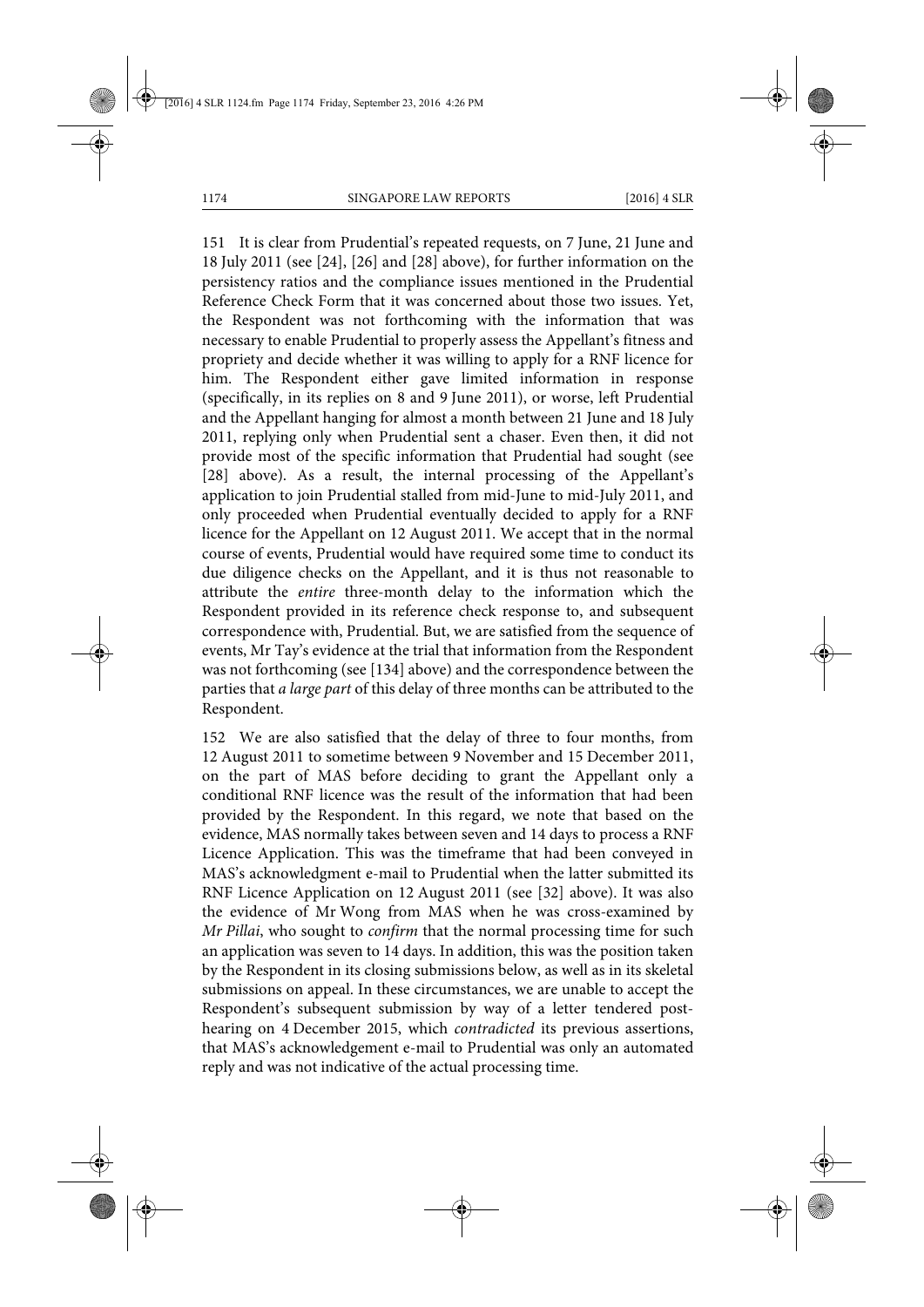153 MAS clearly took far longer than its usual processing time in this case. In our judgment, a reasonable inference can be drawn from the evidence that this was because of the information that had been provided by the Respondent. It is significant that the Respondent had successfully applied for and obtained a RNF licence from MAS for the Appellant – without any conditions imposed and without any delay – less than a year earlier on 26 November 2010 following MAS's introduction of the RNF. There is nothing to show that anything had changed in the intervening period that would have resulted in MAS developing sudden concerns that the Appellant might not be a fit and proper person to carry out Regulated Activities. On the contrary, and as we noted at [121] above, the evidence shows that the Appellant had performed to the Respondent's satisfaction from the time he joined the company on 26 July 2005 until sometime in late 2010, when the relationship between the two started to deteriorate.

154 Further, the 14 October Letter, which was copied to MAS (see [29] above), and the Respondent's e-mail to MAS of 9 November 2011 (see [35] above), which contained strong words and allegations as to the Appellant's integrity and business ethics, would likely have caused MAS to have serious concerns about the Appellant's fitness and propriety. It is likely that this, in turn, caused MAS to take even longer before it decided, sometime between 9 November and 15 December 2011, that it would issue only a conditional RNF licence to the Appellant.

155 Although we accept that there is a possibility that MAS might have been assessing, or might have assessed, the Appellant based on other sources of information apart from the Respondent, there is no evidence before us to establish that this was indeed the case. Mr Wong from MAS asserted privilege over any other sources of information relied on by MAS and even over whether any other sources existed. He also candidly admitted that he could not recall whether there was any other source. We are satisfied that it is more probable than not that MAS's concerns were the result of the information that had been provided by the Respondent. In this regard, we find it significant that the "issues of concern" listed by MAS in its letter to the Appellant on 31 August 2012 (see [49] above) were the precise issues that had been raised in the information provided, namely: (a) the "low group persistency and high lapse rate" of the Ramesh Organisation; and (b) the fact that several of the advisers under the Appellant had been disciplined by the Respondent for issues such as "improper sales practices and unprofessional conduct".

156 In the circumstances, we are satisfied that the delay in the entire process – both in respect of the internal decision-making by Prudential between mid-May and 12 August 2011, and in respect of MAS's decisionmaking from 12 August 2011 to sometime between 9 November and 15 December 2011 – has been sufficiently shown to be the result of the information provided by the Respondent. It is also clear from Mr Tay's